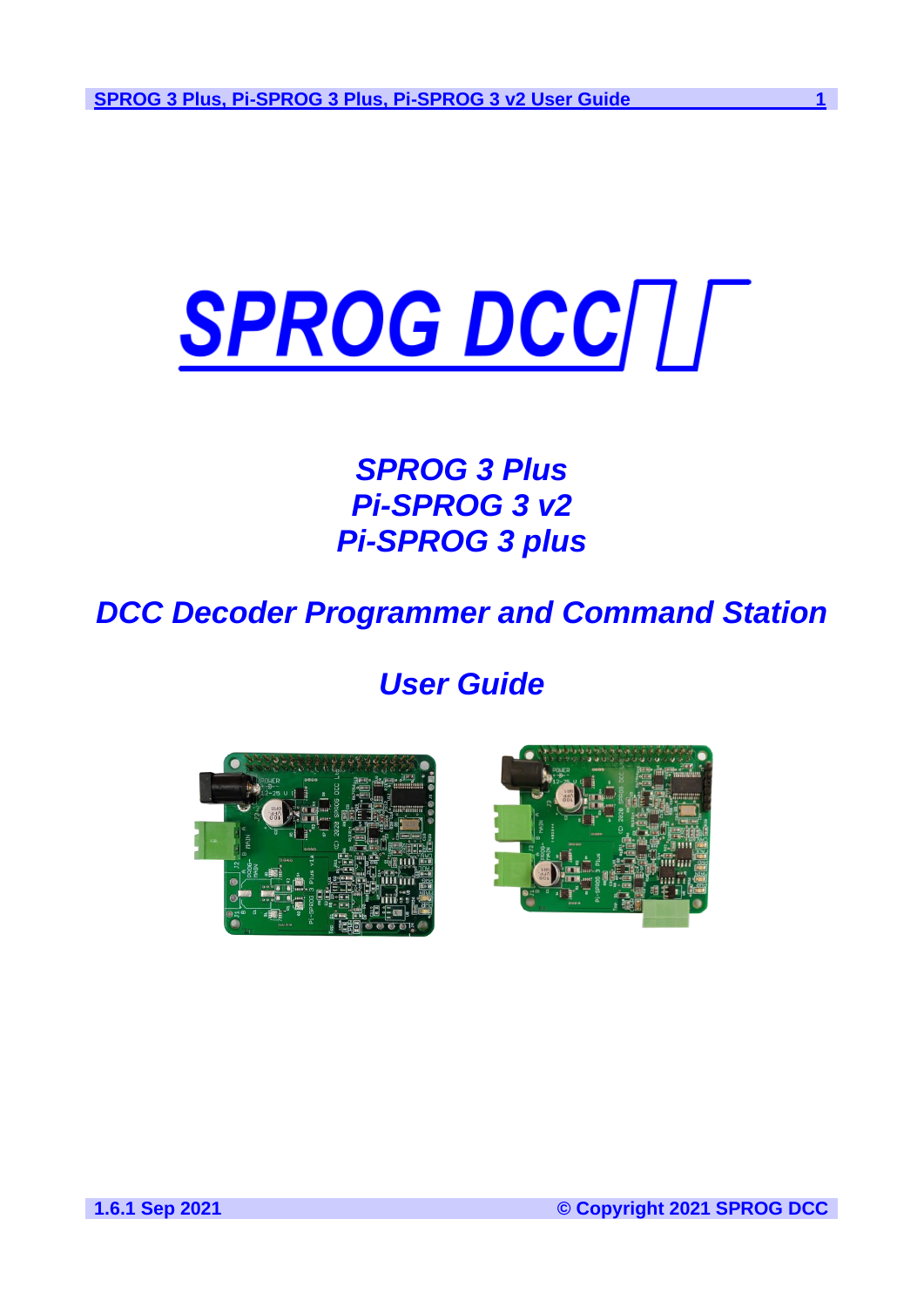| <b>SPROG 3 Plus, Pi-SPROG 3 Plus, Pi-SPROG 3 v2 User Guide</b> | $\mathbf{2}$ |
|----------------------------------------------------------------|--------------|
|                                                                |              |
|                                                                |              |
|                                                                |              |
|                                                                |              |
|                                                                |              |
|                                                                |              |
|                                                                |              |
|                                                                |              |
|                                                                |              |
|                                                                |              |
|                                                                |              |
|                                                                |              |
|                                                                |              |
|                                                                |              |
|                                                                |              |
|                                                                |              |
|                                                                |              |
|                                                                |              |
|                                                                |              |
|                                                                |              |
|                                                                |              |
|                                                                |              |
|                                                                |              |
|                                                                |              |
|                                                                |              |
|                                                                |              |
|                                                                |              |
|                                                                |              |
|                                                                |              |
|                                                                |              |
|                                                                |              |
|                                                                |              |
|                                                                |              |
|                                                                |              |

© Copyright 2021 SPROG DCC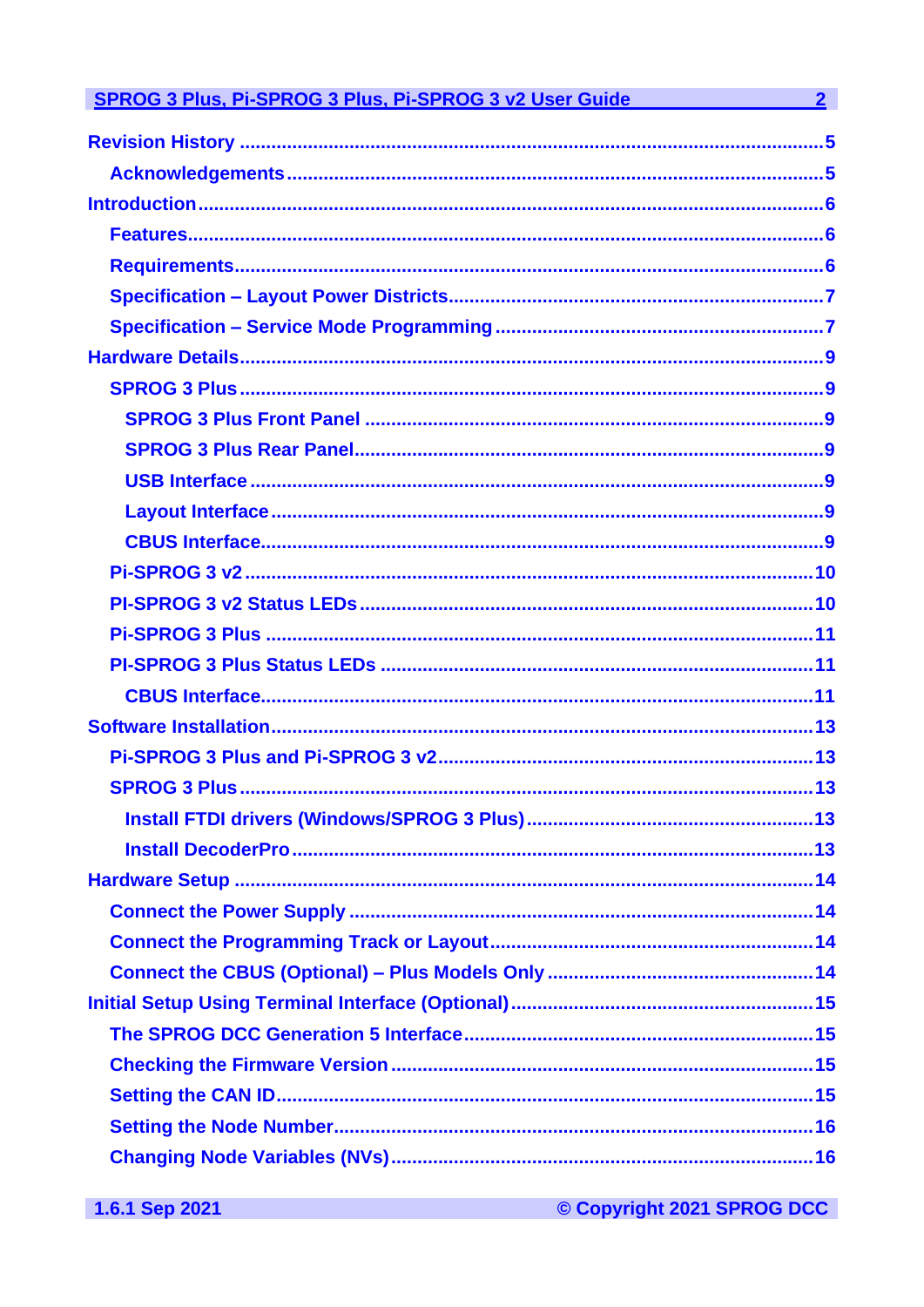| SPROG 3 Plus, Pi-SPROG 3 Plus, Pi-SPROG 3 v2 User Guide 3 3        |  |
|--------------------------------------------------------------------|--|
|                                                                    |  |
|                                                                    |  |
|                                                                    |  |
|                                                                    |  |
|                                                                    |  |
|                                                                    |  |
|                                                                    |  |
|                                                                    |  |
|                                                                    |  |
|                                                                    |  |
|                                                                    |  |
|                                                                    |  |
| Programming Track Follows Main When Not Programming 24             |  |
|                                                                    |  |
|                                                                    |  |
|                                                                    |  |
|                                                                    |  |
|                                                                    |  |
|                                                                    |  |
|                                                                    |  |
|                                                                    |  |
|                                                                    |  |
|                                                                    |  |
|                                                                    |  |
|                                                                    |  |
|                                                                    |  |
|                                                                    |  |
|                                                                    |  |
|                                                                    |  |
| <b>Mapping from CBUS Event Numbers to DCC Accessory Address 32</b> |  |
|                                                                    |  |
|                                                                    |  |
|                                                                    |  |
|                                                                    |  |
|                                                                    |  |

© Copyright 2021 SPROG DCC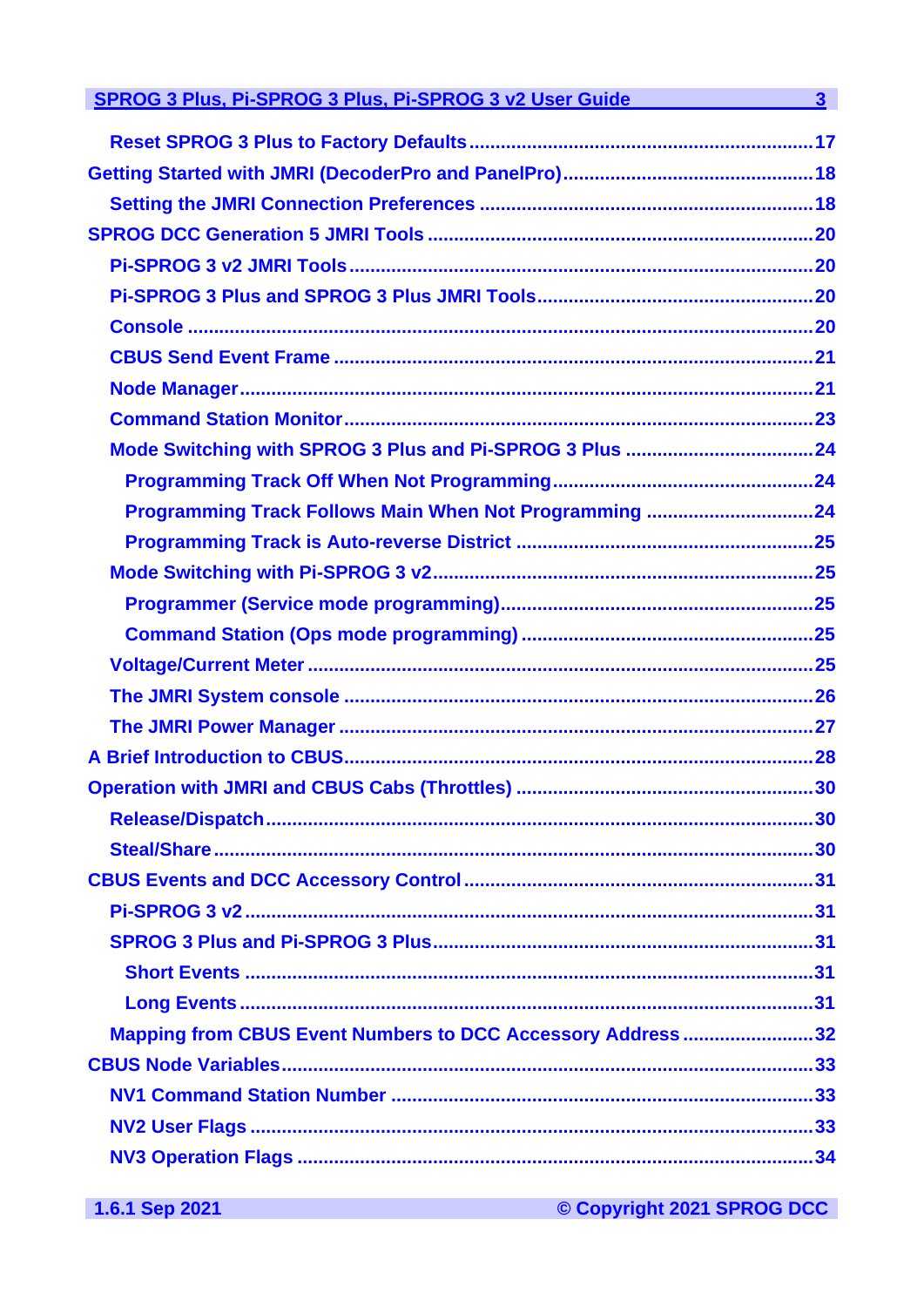| SPROG 3 Plus, Pi-SPROG 3 Plus, Pi-SPROG 3 v2 User Guide | $\overline{\mathbf{4}}$ |
|---------------------------------------------------------|-------------------------|
|                                                         |                         |
|                                                         |                         |
|                                                         |                         |
|                                                         |                         |
|                                                         |                         |
|                                                         |                         |
|                                                         |                         |
|                                                         |                         |
|                                                         |                         |
|                                                         |                         |
|                                                         |                         |
|                                                         |                         |
|                                                         |                         |
|                                                         |                         |
|                                                         |                         |
|                                                         |                         |
|                                                         |                         |
|                                                         |                         |
|                                                         |                         |
|                                                         |                         |
|                                                         |                         |
|                                                         |                         |
|                                                         |                         |
|                                                         |                         |
|                                                         |                         |
|                                                         |                         |
|                                                         |                         |
|                                                         |                         |
|                                                         |                         |
|                                                         |                         |
|                                                         |                         |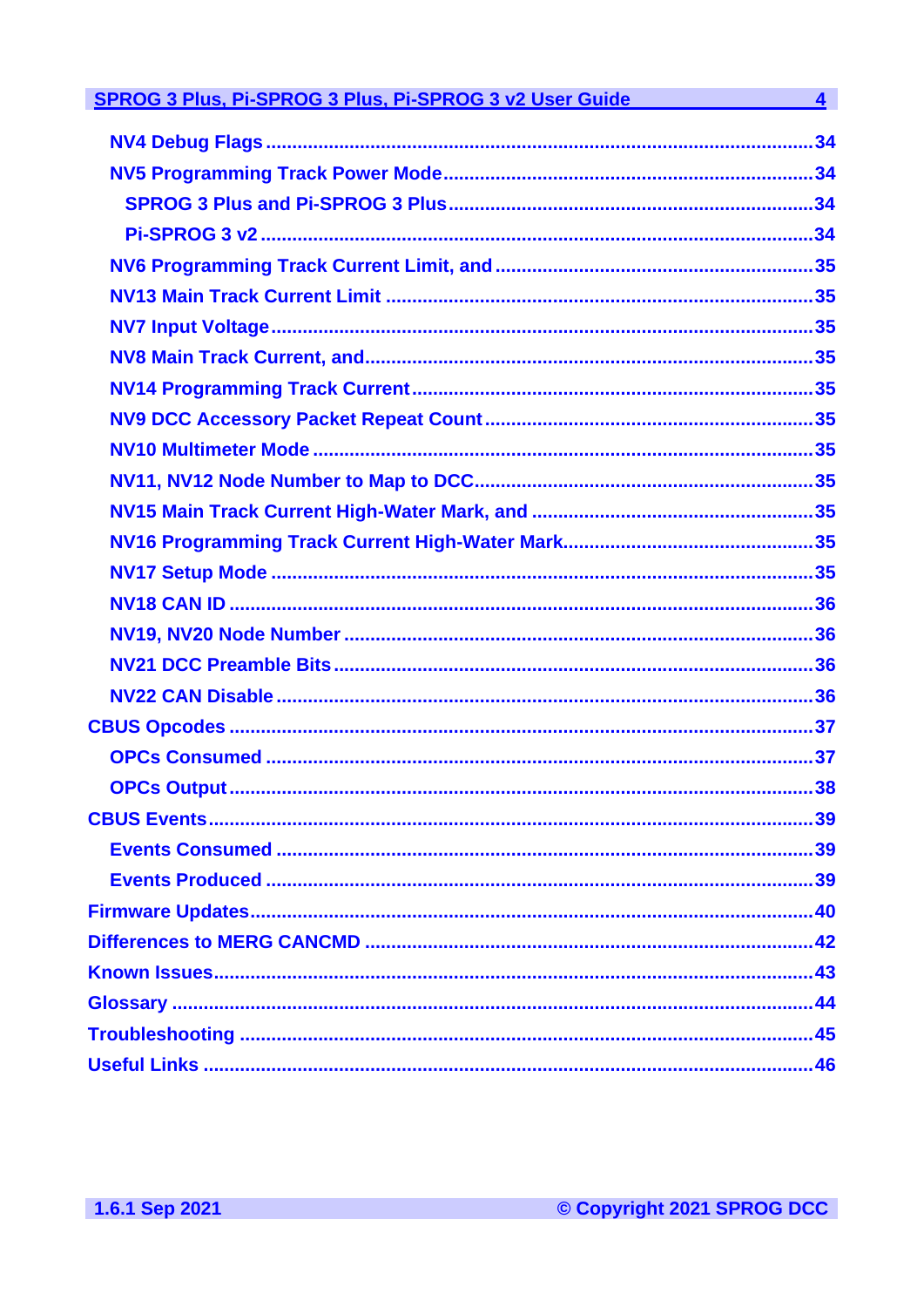# <span id="page-4-0"></span>**Revision History**

| <b>Date</b>   | <b>Version</b> | <b>Firmware</b> | <b>JMRI</b> | <b>Comment</b>                                          |  |  |
|---------------|----------------|-----------------|-------------|---------------------------------------------------------|--|--|
| <b>Jun-20</b> | Draft 0.1      | 1.a.3           | 4.19.7      | First version                                           |  |  |
| $Dec-20$      | Draft $0.2$    | 2.a.1           | 4.21.3      | V2 SPROG 3 Plus, Pi-SPROG 3 Plus                        |  |  |
| Feb-21        | Draft 0.3      | 2.a.2           | 4.21.3      | First draft release                                     |  |  |
| Mar-21        | 1.0            | 2.b.1           | 4.21.3      | Support for SPROG 3 v2                                  |  |  |
| Apr-21        | 1.1            | 2.b.4           | 4.23.3      | <b>First Production release</b>                         |  |  |
| Apr-21        | 1.3            | 2.b.5           | 4.23.3      | Pi-SPROG 3 v2 Photographs, update Known Issues          |  |  |
| $May-21$      | 1.4            | 2.b.6           | 4.23.4      | Reformat. Throttle support. Differences to MERG CANCMD. |  |  |
|               |                |                 |             | Complete TODO items. Fix-typos                          |  |  |
| Sep-21        | 1.5            | 2.c.1           | 4.24        | See known issues list                                   |  |  |
| Sep-21        | 1.6            | 2.c.2           | 4.24        | See known issues list                                   |  |  |
| Sep-21        | 1.6.1          | 2.c.3           | 4.24        | See known issues list                                   |  |  |
|               |                |                 |             |                                                         |  |  |
|               |                |                 |             |                                                         |  |  |

Firmware and JMRI columns refer to the earliest versions to which a User Guide version applies.

# <span id="page-4-1"></span>*Acknowledgements*

CBUS® is a registered trademark of Dr Michael Bolton.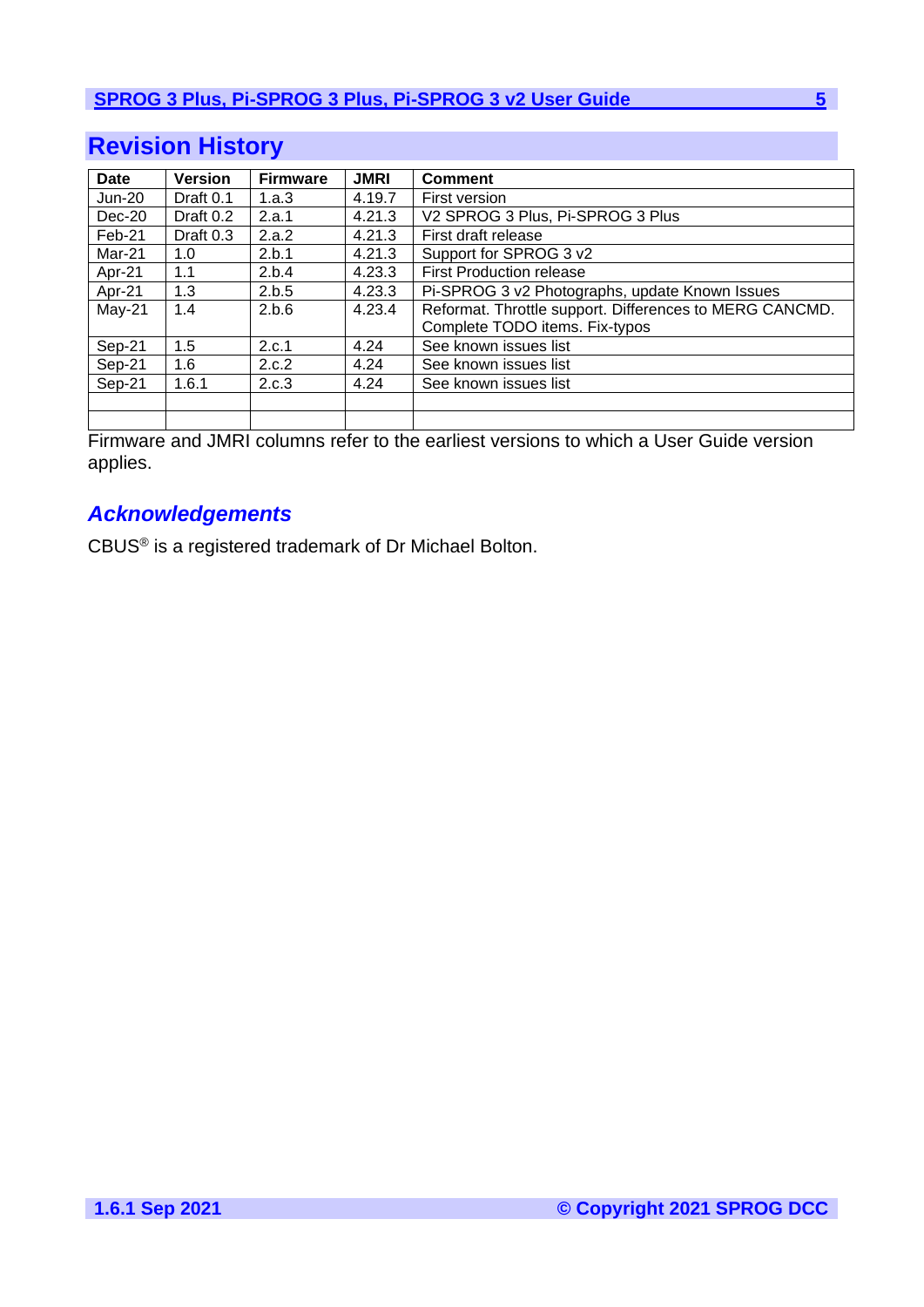# <span id="page-5-0"></span>**Introduction**

The SPROG 3 Plus, PI-SPROG 3 v2 and Pi-SPROG 3 Plus are DCC decoder programmers designed to support CBUS, a CAN based network developed by members of MERG for model railway control.

The SPROG 3 Plus connects to the USB port of a personal computer or similar device.

The Pi-SPROG 3 v2 and Pi-SPROG 3 Plus attach directly to the GPIO connector of a Raspberry-Pi computer. A Raspberry Pi 4 Model B is recommended for the best performance.

All are supported by the free JMRI software [\(http://www.jmri.org/\)](http://www.jmri.org/).

For the remainder of this document references to SPROG 3 Plus apply equally to the Pi-SPROG 3 v2 and Pi-SPROG 3 Plus unless stated otherwise.

The SPROG 3 Plus and Pi-SPROG 3 Plus have two track outputs. With the supplied 5A power supply each output can supply up to 2.5A to the layout

The Pi-SPROG 3 v2 is the replacement for the Pi-SPROG 3 which was, in turn, a replacement (via firmware upgrade) for the Pi-SPROG One, and has a single track output that can be used in programmer or command station modes supplying up to 2.5A to the layout. It is not possible to upgrade from Pi-SPROG One or Pi-SPROG 3 to Pi-SPROG 3 v2, other than by purchasing the new hardware.

# <span id="page-5-1"></span>*Features*

- The SPROG 3 plus has an isolated USB interface to protect the host computer
- The Pi-SPROG 3 Plus has an isolated CBUS interface
- Flexible operating modes (Plus models only)
	- One layout power district and one service mode programmer output
	- Two layout power districts, one with auto switching to service mode programming track
	- Two layout power districts, one with auto-reverse
- Flexible operating modes (v2)
	- Programmer mode supporting service mode programming and test running of locos on a programming track
	- Command station mode for full layout control
- Programs virtually *all* NMRA compliant DCC decoders
- No extra hardware required for programming sound decoders (e.g. programming booster) – but does not allow loading of sound projects.
- Easy to use graphical interface with DecoderPro

# <span id="page-5-2"></span>*Requirements*

• JMRI from<http://www.jmri.org/>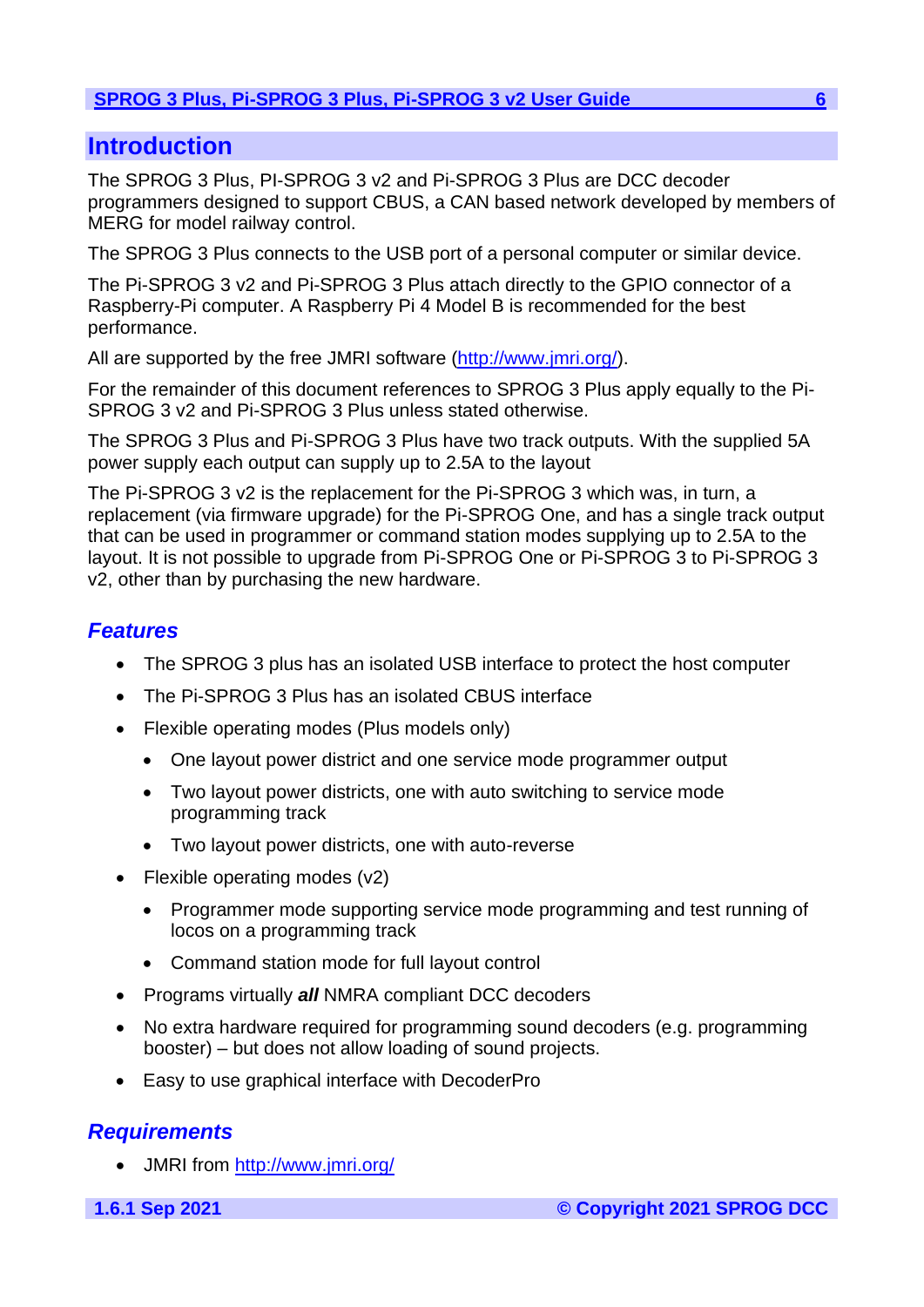- PI-SPROG 3 Plus and Pi-SPROG 3 v2 requirements:
	- Raspberry-Pi (R-Pi 4 model B recommended)
	- Raspbian OS image for the Pi-SPROG 3 Plus or v2
		- See the image creation instructions on our website
		- A suitable image may be purchased on micro SD card at the same time as the Pi-SPROG 3 Plus/v2 or downloaded from our website
		- No drivers are required
- SPROG 3 Plus requirements:
	- FTDI VCP Windows USB drivers from<https://ftdichip.com/drivers/vcp-drivers/> for the SPROG 3 Plus
	- No drivers are required for popular Linux distributions

# <span id="page-6-0"></span>*Specification – Layout Power Districts*

| <b>Parameter</b>               | <b>Minimum</b> | <b>Nominal</b> | <b>Maximum</b> | <b>Units</b> | <b>Note</b> |
|--------------------------------|----------------|----------------|----------------|--------------|-------------|
| DC Input supply voltage        | 12V            |                | 25V            | ν            |             |
| Vin supply current - idle      |                | 50             |                | mA           |             |
| Vin supply current -           |                |                | 5              | A            | 2           |
| <b>Operating Layout</b>        |                |                | 2.5            |              | 3           |
| <b>Operating Temperature</b>   |                | 25             |                | °C           |             |
| Range                          |                |                |                |              |             |
| <b>Output Load - Operating</b> |                |                | 2.5            | A            | 4           |
| Layout                         |                |                |                |              |             |

## *Table 1 Specification/Operating Conditions*

Notes:

- 1. The track voltage will be fractionally lower than the power supply input voltage.
- 2. Total for both outputs SPROG 3 Plus and Pi-SPROG 3 Plus
- 3. Pi-SPROG 3 v2
- 4. Per output. The combined output current limits must always be set lower than the power supply capability.

# <span id="page-6-1"></span>*Specification – Service Mode Programming*

|                                       | <b>Minimum</b> | <b>Nominal</b> | Maximum | Units | <b>Note</b> |
|---------------------------------------|----------------|----------------|---------|-------|-------------|
| Vin supply current $-$<br>programming |                | 300            |         | mA    |             |
| <b>Output Load - programming</b>      |                |                | 250     | mA    |             |

*Table 2 Specification/Operating Conditions*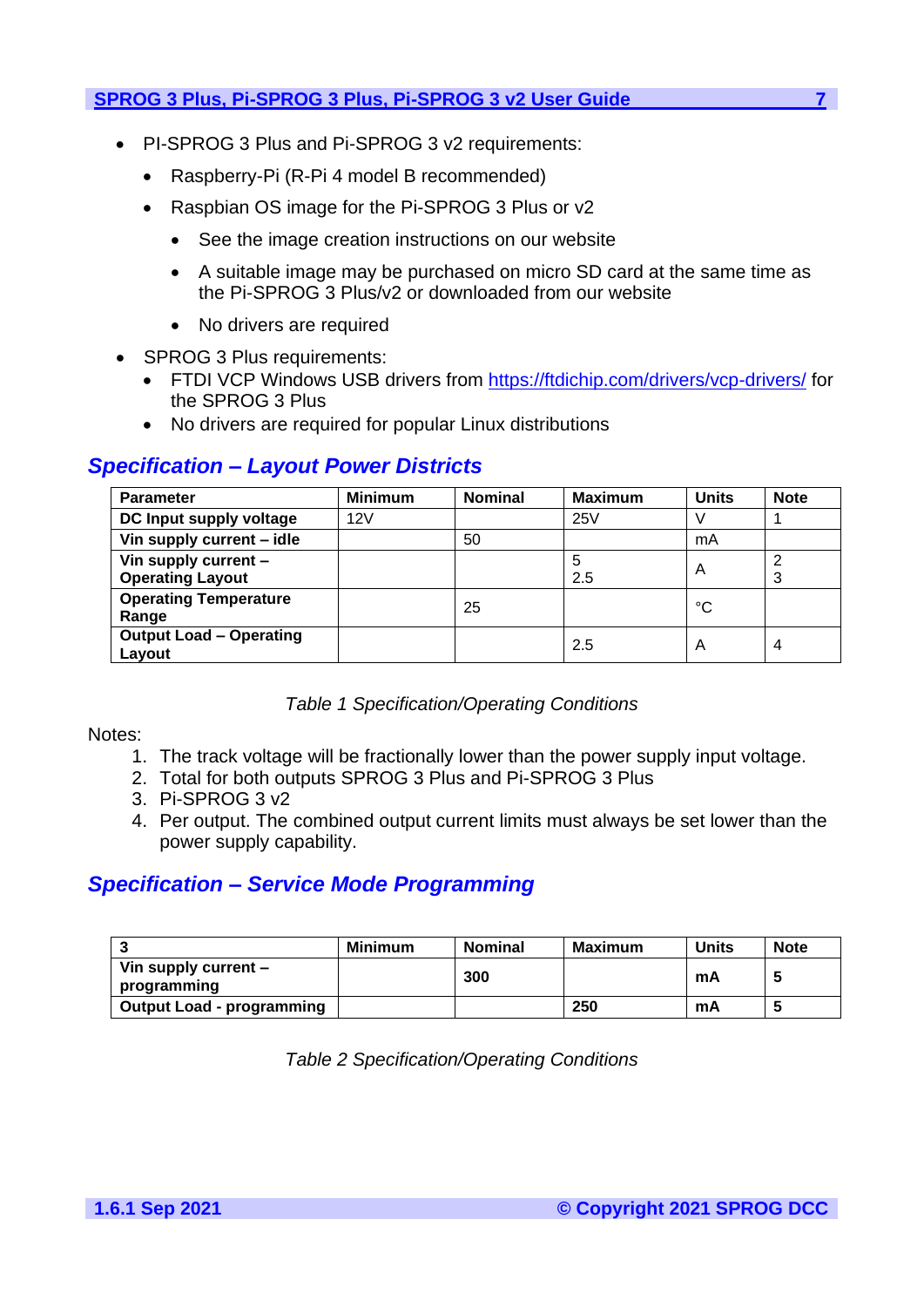## Notes:

5. SPROG 3 Plus will remove track power if output current exceeds 250mA as measured 100ms after applying power. Surge current during decoder power-up may be considerably greater than this, but is allowed for.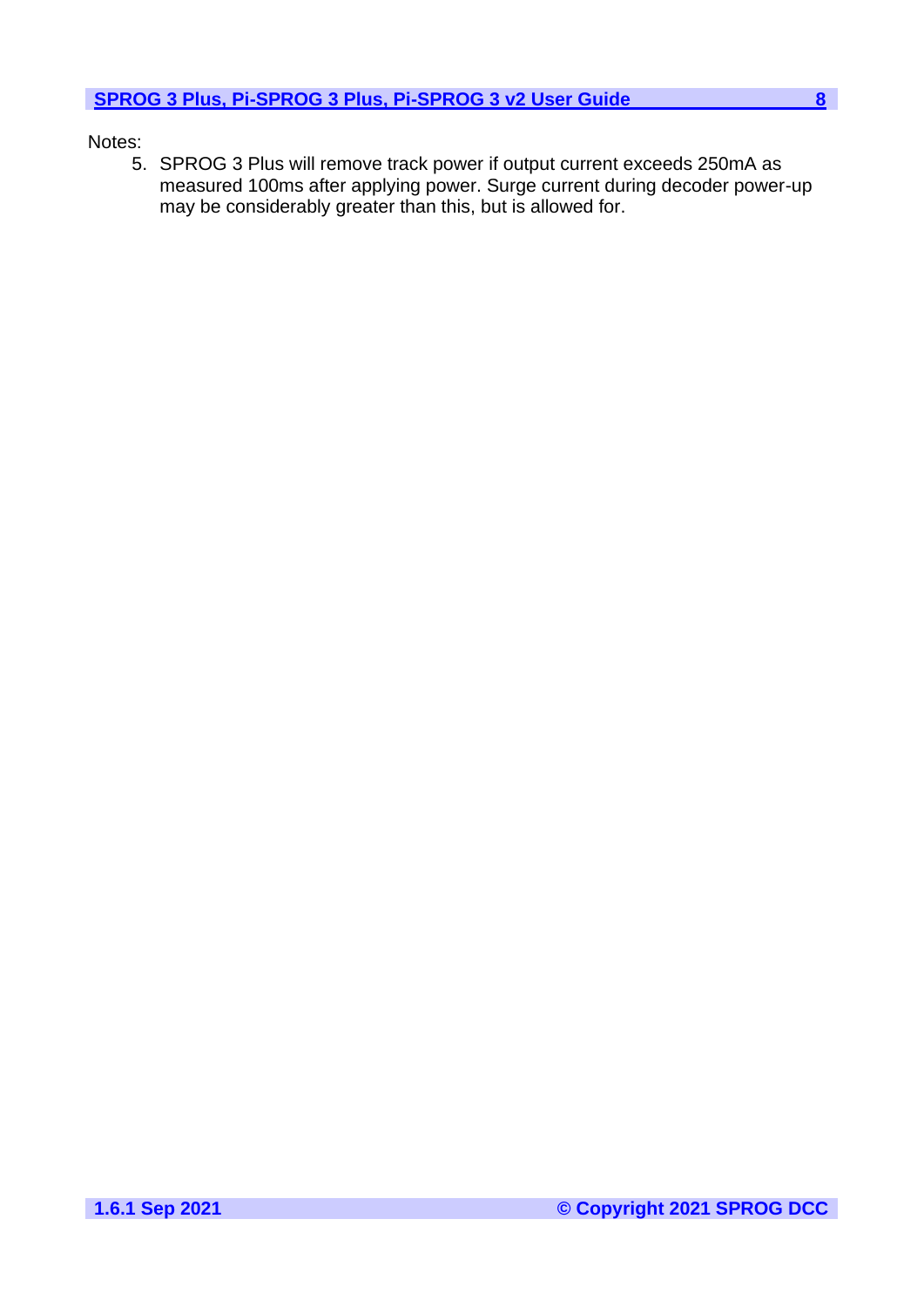<span id="page-8-0"></span>**Hardware Details**

# <span id="page-8-1"></span>*SPROG 3 Plus*

# <span id="page-8-2"></span>**SPROG 3 Plus Front Panel**



# <span id="page-8-3"></span>**SPROG 3 Plus Rear Panel**



# <span id="page-8-4"></span>**USB Interface**

USB reception (Rx) is indicated by a brief flash of the USB Rx LED. USB transmission (Tx) is indicated by a brief flash of the USB Tx LED

# <span id="page-8-5"></span>**Layout Interface**

Input power is indicated by the red PWR LED.

The track activity is indicated by the MAIN and PROG red LEDs, which will illuminate steadily when their respective outputs are powered up.

When the PROG output is being used for a programming track, the PROG LED will flash slowly when power is applied during a programming operation.

A fast flash on the MAIN or PROG LEDs indicates an overload condition.

# <span id="page-8-6"></span>**CBUS Interface**

The CBUS interface status is indicated with three red LEDs.

The CBUS RX LED flashes when a CBUS frame is received.

The CBUS TX LED flashes when a CBUS frame is transmitted.

The CBUS CFLT LED indicates a fault on the CBUS interface.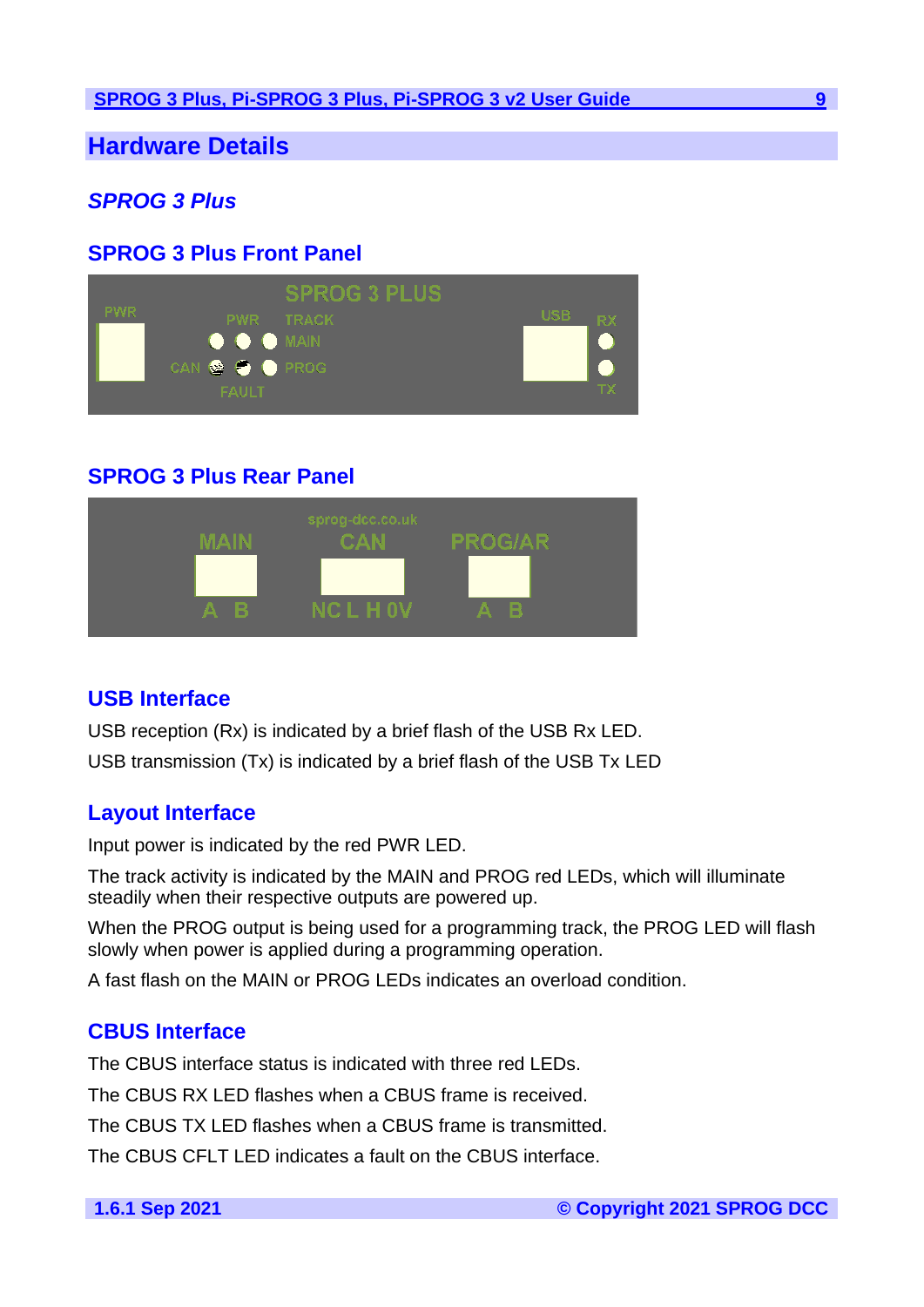All three LEDs are illuminated when the module starts up. The CBUS RX and TX LEDS remain illuminated until data is received or transmitted on CBUS.

The CFLT LED will extinguish on the first CBUS frame and then illuminate if there is a fault on the CBUS interface.

When the module starts up (e.g., after applying power) the PROG, MAIN and CFLT LEDs will illuminate and then extinguish at 0.5 second intervals. CFLT will remain in the case of a fault on the CBUS interface (e.g., not connected).

The PWR LED will remain illuminated whilst power is applied.

# <span id="page-9-0"></span>*Pi-SPROG 3 v2*



# <span id="page-9-1"></span>*PI-SPROG 3 v2 Status LEDs*

Input power is indicated by the red PWR LED (See known Issues in this document).

The track activity is indicated by the MAIN LED, which will illuminate steadily when the output is powered up.

The MAIN LED will flash slowly when power is applied during a service mode (programming track) programming operation.

A fast flash on the MAIN LED indicates an overload condition.

The MAIN LED will flash if Power is not connected.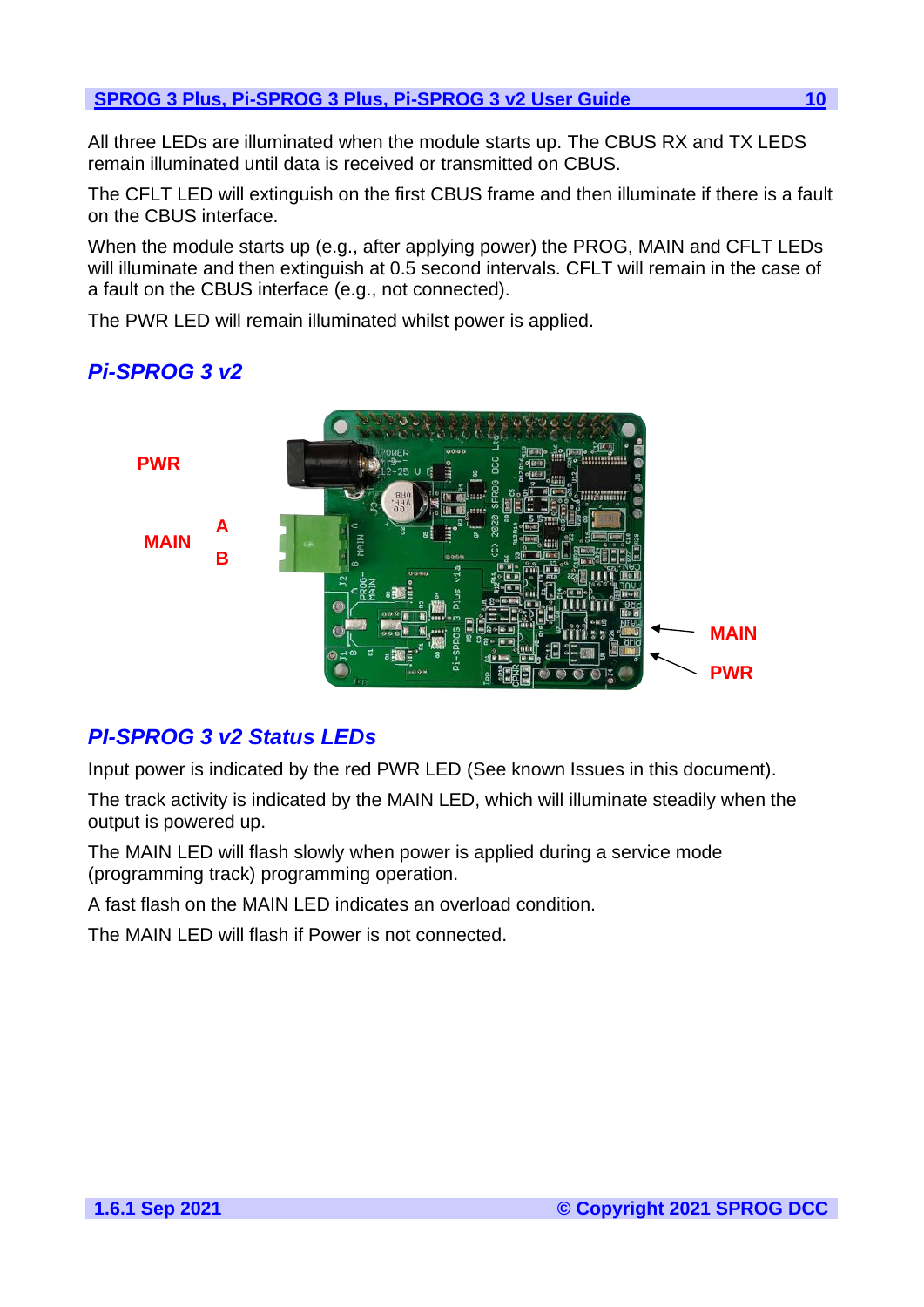# <span id="page-10-0"></span>*Pi-SPROG 3 Plus*



PROG output, CBUS interface, and associated components are not present on Pi-SPROG 3 v2.

# <span id="page-10-1"></span>*PI-SPROG 3 Plus Status LEDs*

Input power is indicated by the red PWR LED.

The track activity is indicated by the MAIN and PROG red LEDs, which will illuminate steadily when their respective outputs are powered up.

When the PROG output is being used for a programming track, the PROG LED will flash slowly when power is applied during a programming operation.

A fast flash on the MAIN or PROG LEDs indicates an overload condition on the respective output.

The MAIN and PROG/MAIN LEDs will flash together and the if power is not connected.

# <span id="page-10-2"></span>**CBUS Interface**

The CBUS interface status is indicated with three red LEDs.

The CBUS activity, ACT, LED flashes on CBUS frame transmission and reception.

The CBUS FAULT LED indicates a fault on the CBUS interface.

Both ACT and FAULT LEDs are illuminated when the module starts up.

The ACT LED will extinguish on the first CBUS frame and then flash for each subsequent CBUS frame.

The FAULT LED will extinguish on the first CBUS frame and then illuminate if there is a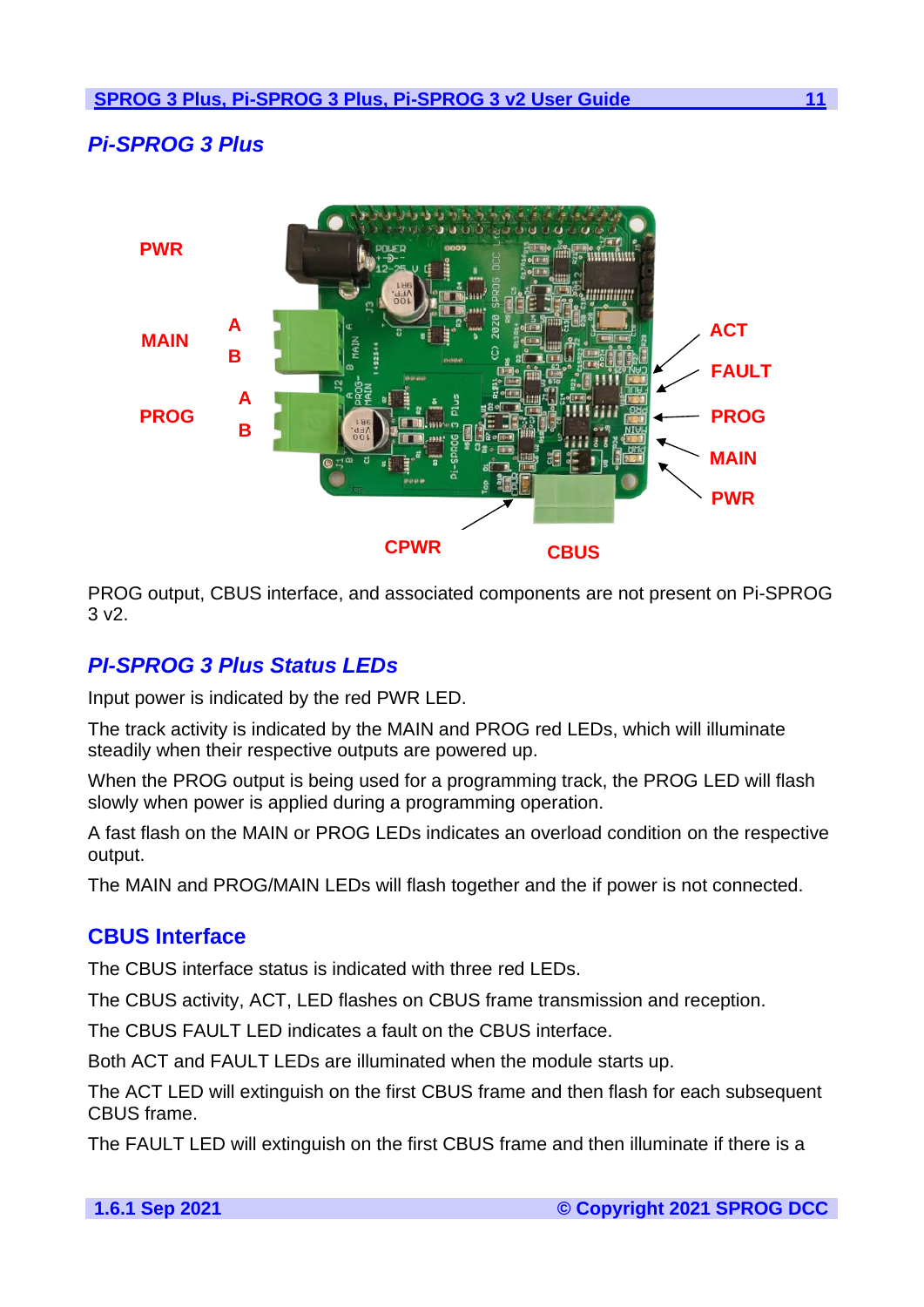fault on the CBUS interface.

The CBUS power, CPWR, LED indicates the presence of power on the CBUS connection.

When the module starts up (e.g., after applying power) the PROG, MAIN and CFLT LEDs will illuminate and then extinguish 0.5 second intervals. CFLT will remain in the case of a fault on the CBUS interface (e.g., not connected).

The PWR LED will remain illuminated whilst power is applied.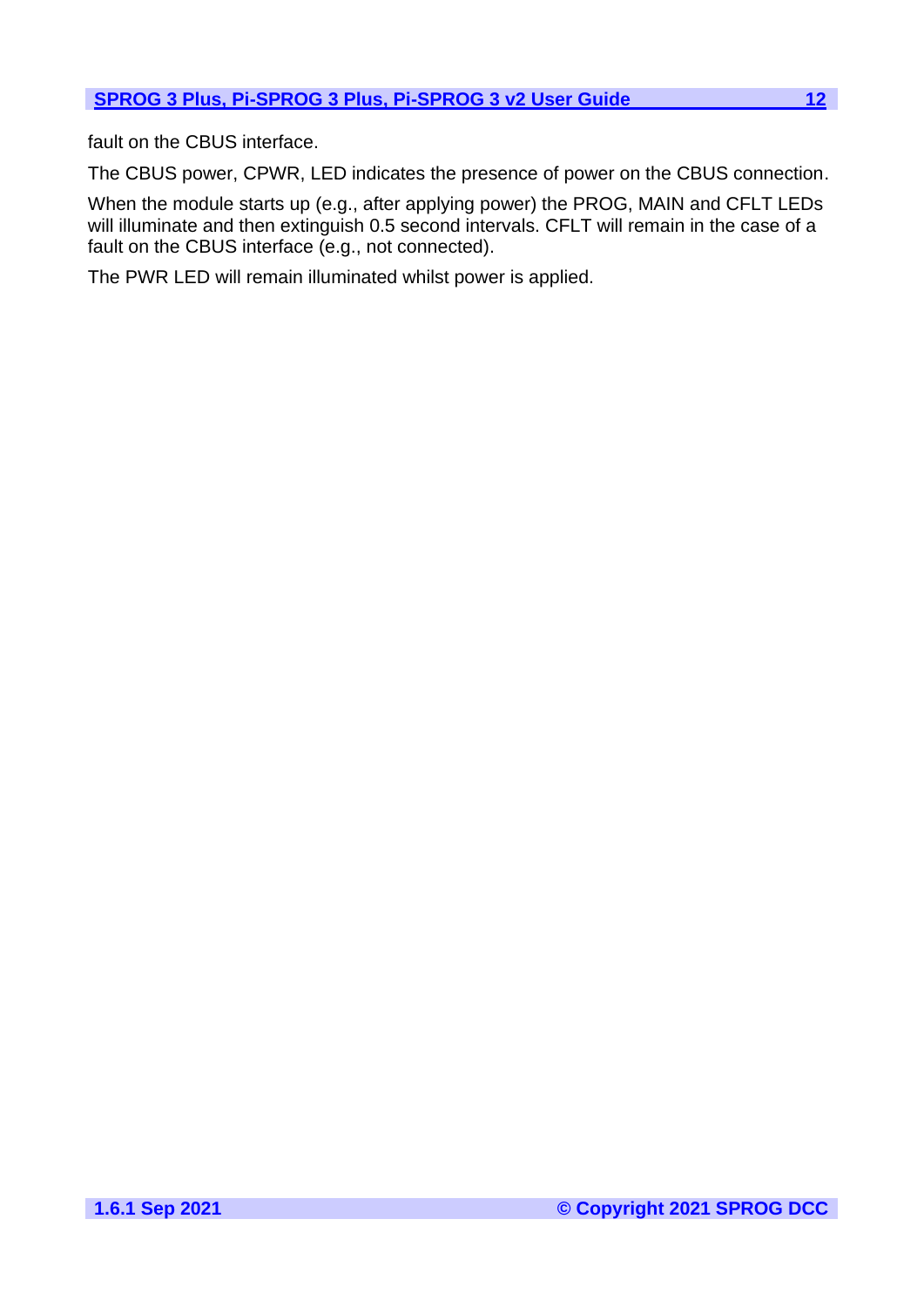# <span id="page-12-0"></span>**Software Installation**

# <span id="page-12-1"></span>*Pi-SPROG 3 Plus and Pi-SPROG 3 v2*

The Pi-SPROG family require an SD card to be created with a suitable operating system (OS) and software image. Three possible routes to obtain the SD card image are:

- Purchase a ready built SD card from us
- Download the image from our website<https://www.sprog-dcc.co.uk/download-page>
- Create your own image following the instructions on our website [https://www.sprog](https://www.sprog-dcc.co.uk/download-page)[dcc.co.uk/download-page](https://www.sprog-dcc.co.uk/download-page)

# <span id="page-12-2"></span>*SPROG 3 Plus*

The following steps are required to install the SPROG 3 Plus on your computer before you can use it for the first time:

- Install FTDI drivers (Windows only)
- Install DecoderPro 4.23.4 or later

# <span id="page-12-3"></span>**Install FTDI drivers (Windows/SPROG 3 Plus)**

Install the drivers from the optional USB stick (if purchased with the SPROG 3 Plus) or download from<https://ftdichip.com/drivers/vcp-drivers/> for the SPROG 3 Plus on Windows.

# <span id="page-12-4"></span>**Install DecoderPro**

DecoderPro should be installed from the optional USB stick (if purchased with the SPROG 3 Plus) or a downloaded copy.

A newer version of DecoderPro than that supplied on the USB stick may be available from the JMRI download page [http://www.jmri.org/download](http://jmri.sourceforge.net/download)

This user guide assumes you are using version 4.23.4, or later.

To install from the USB key, browse to the directory specific to your operating system to find the JMRI installer. For example, if your USB key drive is D: on Windows, double click on the file D:\Windows\JMRI.4.23.4.exe.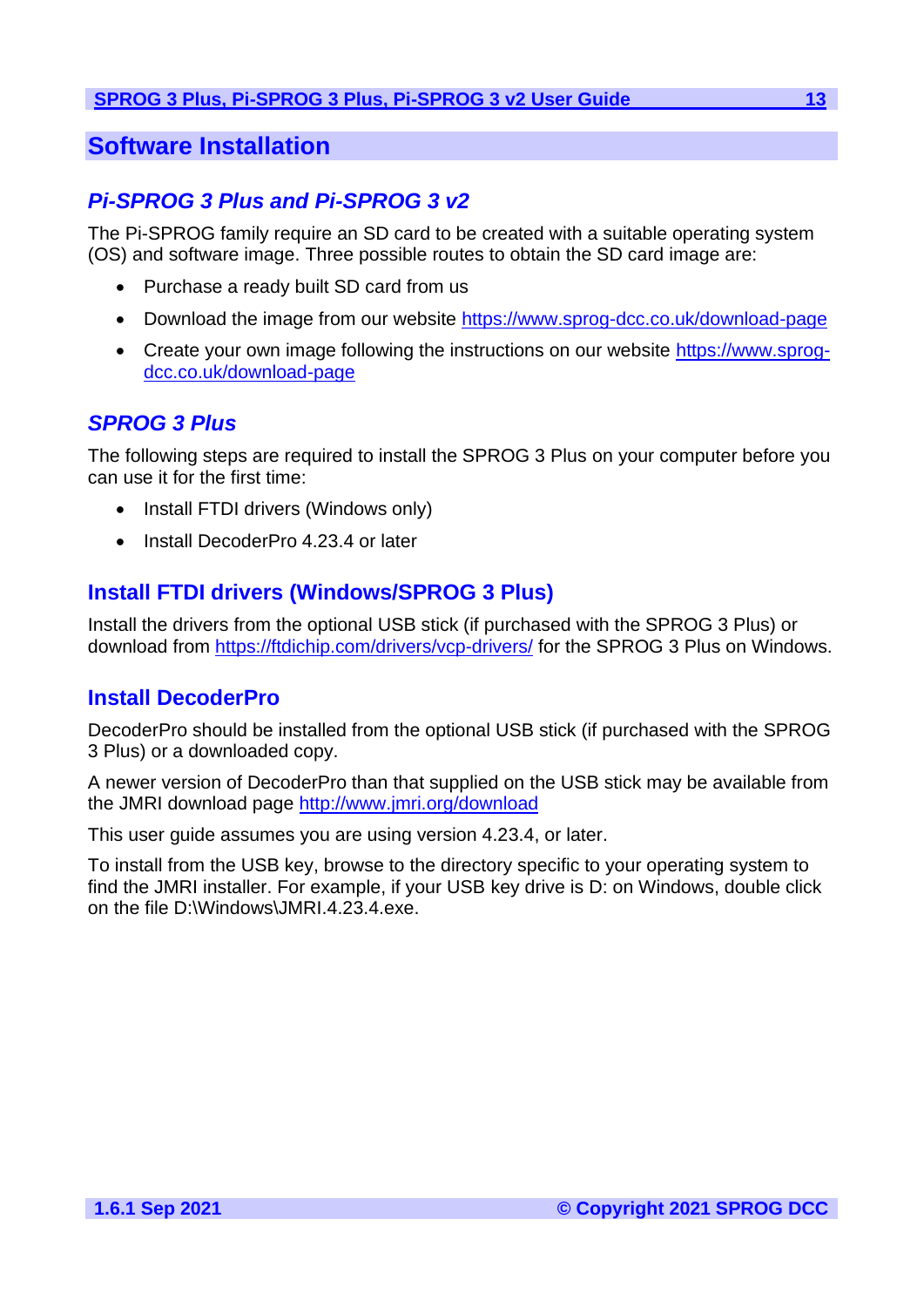# <span id="page-13-0"></span>**Hardware Setup**

# <span id="page-13-1"></span>*Connect the Power Supply*

The supplied power supply has a standard 2.1mm DC barrel connector (centre positive), that plugs directly in to the SPROG 3 Plus

# <span id="page-13-2"></span>*Connect the Programming Track or Layout*

Layout power districts may be connected to both MAIN and PROG track outputs. PROG is, optionally, the auto-reverse power district.

If using a service mode programming track with SPROG 3 Plus or Pi-SPROG 3 Plus, this must be connected to the PROG output.

# **Care should be taken when using the service mode programmer that the l** Care should be taken when using the service **reparamming track is isolated from the layout.**

The MAIN output of the Pi-SPROG 3 v2 can function as either a service mode programming track output or main layout track output.

## **Care should be taken when using the Pi-SPROG 3 v2 as a service mode<br><b>programmer that the programming track is isolated, or all locos are remetprogrammer that the programming track is isolated, or all locos are removed from the layout, apart from the one to be programmed.**

For all but the smallest layouts you should use a substantial power bus around the layout with short, thinner "droppers" to individual track segments. Avoid relying on rail joiners for conducting power around the layout.

# <span id="page-13-3"></span>*Connect the CBUS (Optional) – Plus Models Only*

CBUS requires at least a 3-way connection for proper operation. CAN HI, CAN LO and 0V. Many modules will also require an external 12V DC power supply that may be connected via the CBUS connector, or by alternate means.

The SPROG 3 Plus CBUS interface is internally powered and no 12V connection is required. The 4<sup>th</sup> pole of the CBUS connector may be safely connected to 12V (e.g., to standardize connector wiring) but is not connected internally, and will not draw any current.

The Pi-SPROG 3 plus CBUS interface is galvanically isolated and 12V power must be applied to the CBUS connector.

The CBUS must be correctly terminated for proper operation. For very small installations a single 60 ohm resistor is often sufficient. For larger installations a 120 ohm resistor should be connected across CAN HI and LO at each end of the bus.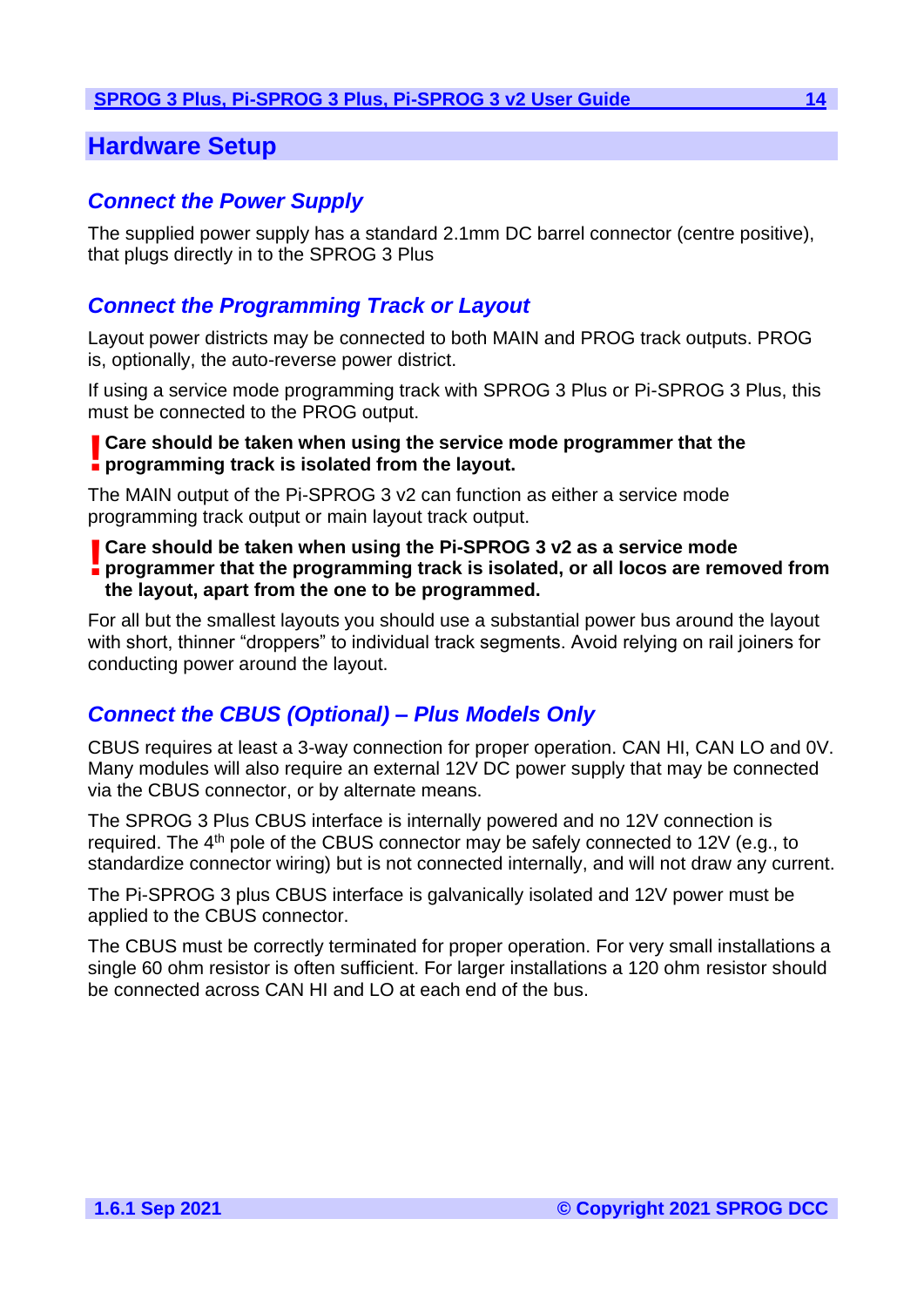# <span id="page-14-0"></span>**Initial Setup Using Terminal Interface (Optional)**

# <span id="page-14-1"></span>*The SPROG DCC Generation 5 Interface*

The SPROG 3 Plus is a SPROG Generation 5 products. The interface between the host and the SPROG 3 Plus is CBUS, using the GridConnect protocol The Plus models may also be connected to a CBUS network but this is not required to operate run trains and operate DCC accessories on a layout.

The SPROG 3 Plus also supports an additional command set that may be access through a terminal emulator program such as PuTTY

<https://www.chiark.greenend.org.uk/~sgtatham/putty/> This can be used for module setup and CBUS testing.

The SPROG 3 Plus includes a bootloader that allows firmware updates to be installed by the user.

JMRI must not be connected to the SPROG 3 Plus when using the terminal interface.

Use a terminal emulator program set to 460800 baud, 8 bits, no parity, 1 stop bit to connect to the SPROG.

Commands may be typed in upper or lower case. All numeric entry is assumed to be decimal. All commands should be followed by a carriage return.

The SPROG 3 Plus does not echo characters back to the terminal. Local echo can be enabled in the PuTTY Terminal options to show what you have typed.

The SPROG 3 Plus does not allow backspace to be used.

# <span id="page-14-2"></span>*Checking the Firmware Version*

Use the ? command to check the firmware version. This will also display the current CAN ID and CBUS Node Number



# <span id="page-14-3"></span>*Setting the CAN ID*

The I command will show the current CAN ID.

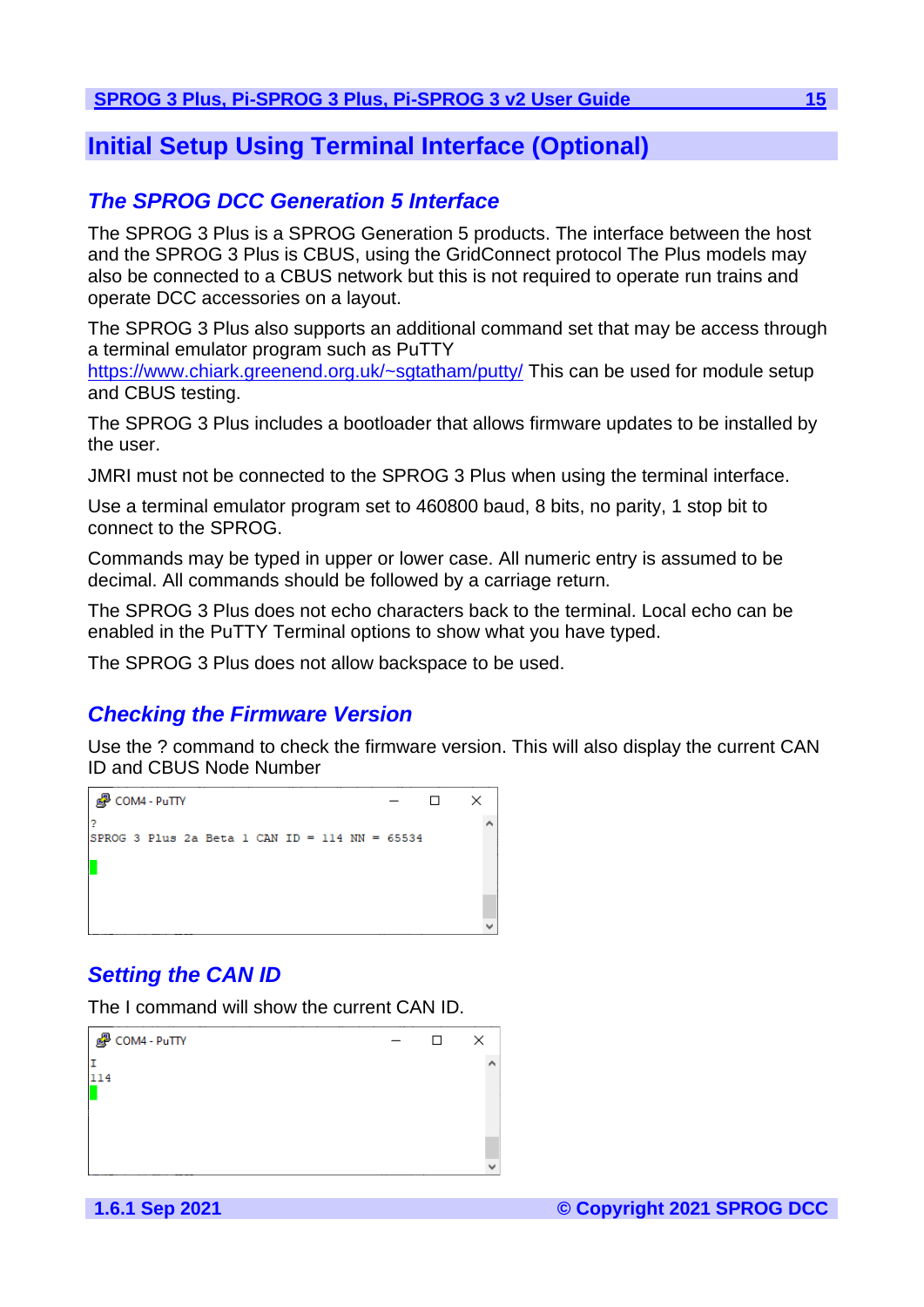A new ID may be set by following the I command with a number in the range  $1 - 127$ . The new ID will be displayed. The old ID will be displayed if the new value is invalid.



It is recommended that modules such as the SPROG 3 Plus, with a fixed CAN ID, have a CAN ID in the range 100 – 127.

Any CBUS traffic from JMRI will use the CAN ID assigned in the JMRI connection preferences.

CBUS traffic generated from the SPROG 3 Plus itself will use the SPROG 3's own CAN ID which is 114 in a new module.

All modules must have a unique CAN ID.

# <span id="page-15-0"></span>*Setting the Node Number*

The N command will show the current Node Number.

A new NN may be set by following the I command with a number in the range 1 – 65535. The new NN will be displayed. The old NN will be displayed if the new value is invalid.

| 图 COM4 - PuTTY | □ | ×                |  |
|----------------|---|------------------|--|
| N              |   | $\blacktriangle$ |  |
| 65534          |   |                  |  |
| n65500         |   |                  |  |
| 65500          |   |                  |  |
|                |   |                  |  |
|                |   |                  |  |
|                |   |                  |  |
|                |   | had              |  |

The SPROG 3 Plus Node number is 65534 in a new module.

It is recommended, but not required for more advanced users, that all modules have a unique Node Number when using CBUS.

It is recommended that modules such as the SPROG 3 Plus, with a fixed NN, have an NN in the range 65520 - 65535.

# <span id="page-15-1"></span>*Changing Node Variables (NVs)*

The V command will show the current value of an NV.

A new value may be written to an NV by giving the value in the range 1 – 255. The new NV value will be displayed. The old NV value will be displayed if the new value is invalid.

The example shows setting the CAN ID through NV18.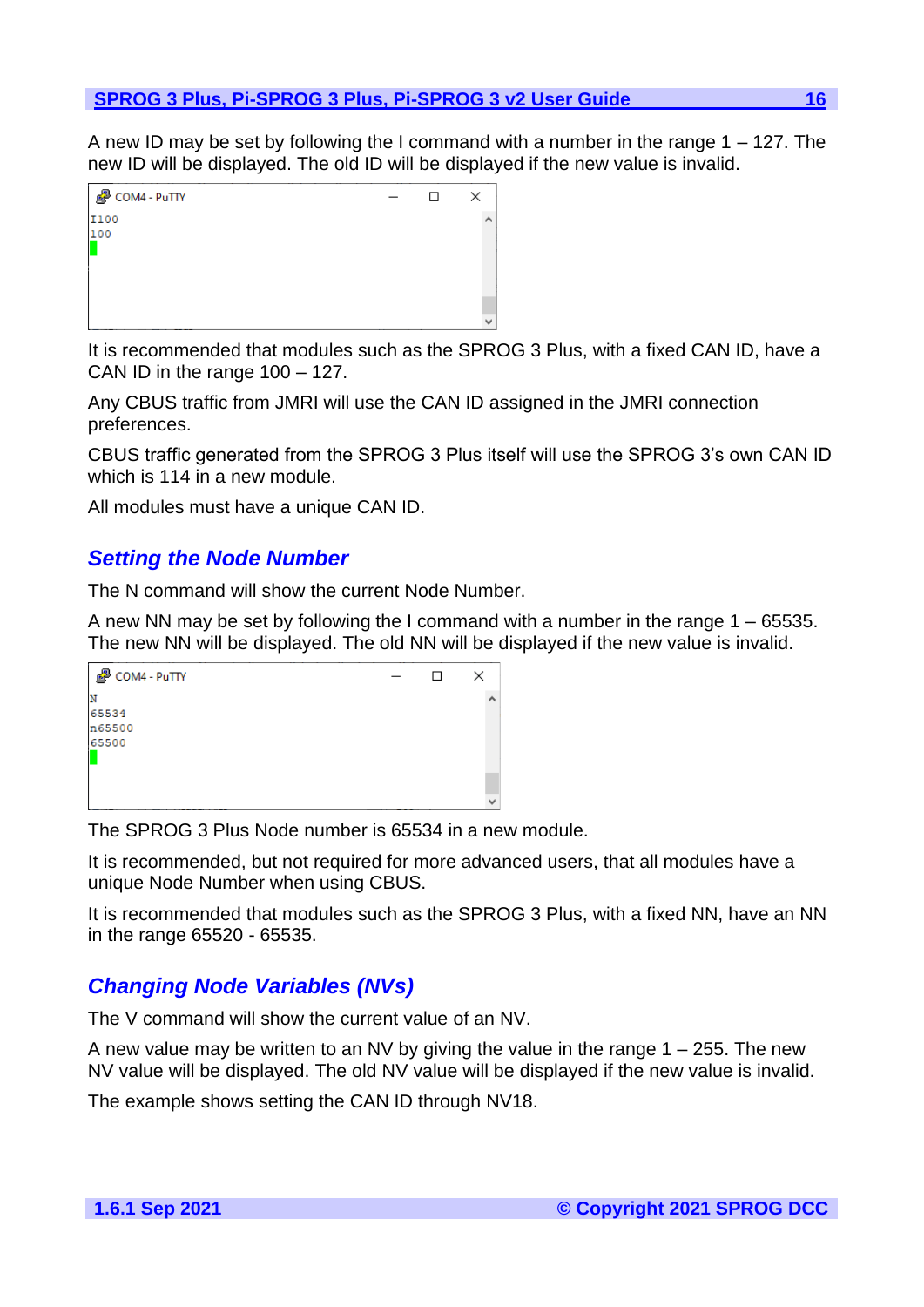| 图 COM4 - PuTTY | □ | × |
|----------------|---|---|
| v18            |   | ∧ |
| 114            |   |   |
| v18 100        |   |   |
| 100            |   |   |
| Ŀ              |   |   |
| 100            |   |   |
|                |   |   |
|                |   |   |
|                |   | w |

Take care to understand what you are doing when changing NVs.

See **[CBUS Node Variables](#page-32-0)** for the NVs supported by the Pi-SPROG 3 Plus

# <span id="page-16-0"></span>*Reset SPROG 3 Plus to Factory Defaults*

The R command will reset the SPROG 3 Plus to the factory default, notably the CAN ID and Node Number. The output is similar to the ? command, showing the firmware version, ID and NN.

To prevent inadvertent resets, the R command must be followed by 3 parameters of any value between 0 and 65535. In the following example, R with no parameters has no effect.

```
图 COM4 - PuTTY
                                                     \Box\times\hat{\mathbf{r}}SPROG 3 Plus 2a Beta 1 CAN ID = 100 NN = 65500
SPROG 3 Plus 2a Beta 1 CAN ID = 100 NN = 65500R1 1 1
SPROG 3 Plus 2a Beta 1 CAN ID = 114 NN = 65534
```
The R command DOES NOT revert to the original firmware version, if updates have been applied.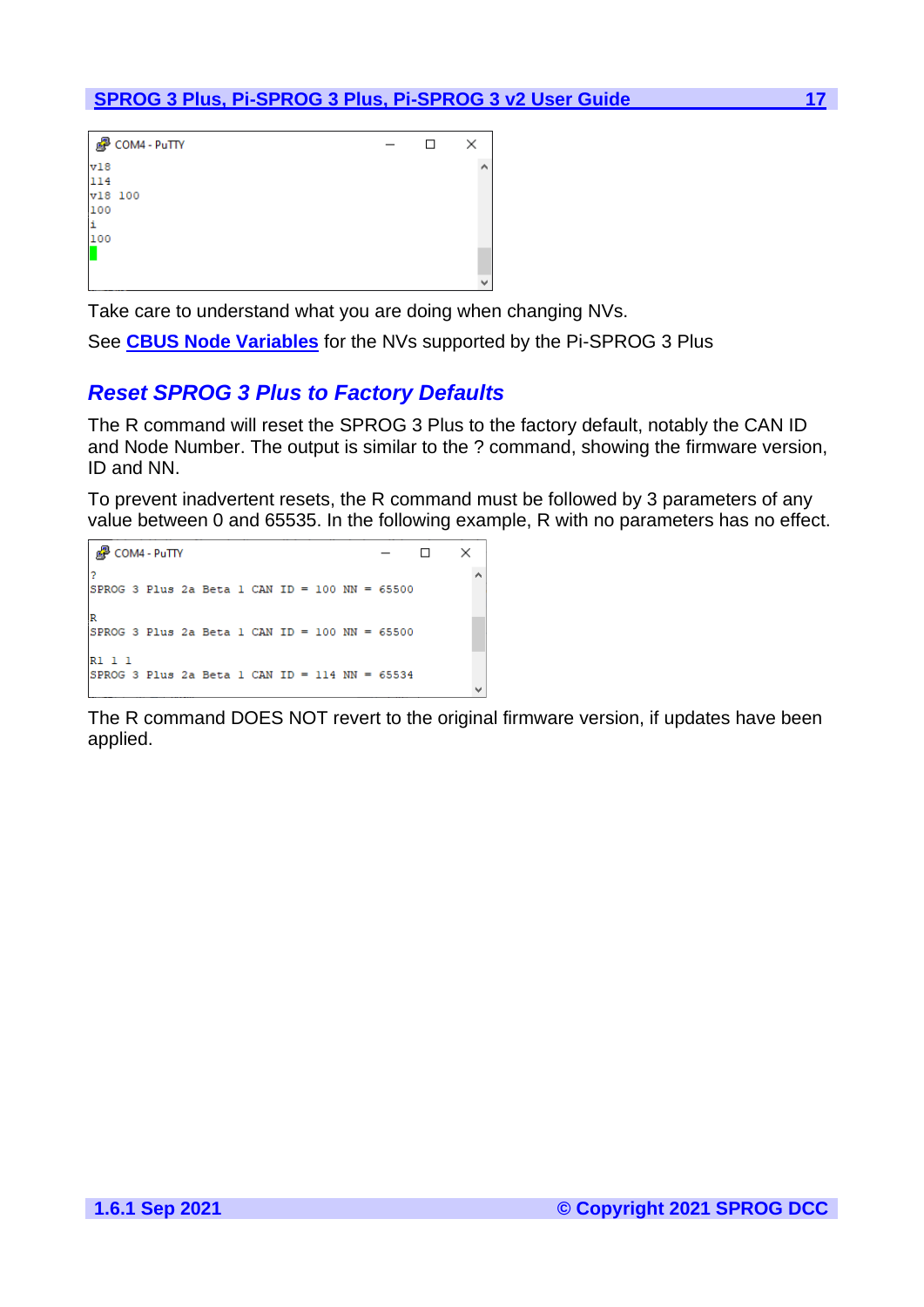# <span id="page-17-0"></span>**Getting Started with JMRI (DecoderPro and PanelPro)**

DecoderPro and PanelPro are different interfaces to the same underlying JMRI software. The split exists for historical reasons only. There are some differences in the functions that are available from the menus but a lot of features are available through both interfaces.

It has become customary to think of DecoderPro as the tool for programming decoders and PanelPro for controlling a layout.

DecoderPro will often be used with a dedicated programming track for 'service mode' programming. This allows full read and write access to all Configuration Variables (CVs) in a *single* decoder.

PanelPro will often be used with 'on the main' or 'ops mode' programming in conjunction with layout control. In this mode CVs may be written, but (without special hardware such as Railcom) values cannot be read back. The SPROG 3 Plus does not support reading from decoder in ops mode. The advantage of ops mode programming is that any loco, out of all the locos on a layout, may be programmed. Unlike service mode there is no single loco limit.

It is possible to access all the features of JMRI (Roster, Panels, Tables, Programmer, etc, …) through either interface, but the menu structure is different.

With the SPROG 3 Plus and the Pi-SPROG 3 Plus, use the **[Mode Switch](#page-23-0)** tool to select either 'Programming track off when not programming' (recommended for new users) or 'Programming track follows main when not programming' to use a service mode programming track.

# **Care should be taken when using the service mode programmer that the l** Care should be taken when using the service **repluses**<br>programming track is isolated from the layout.

With the Pi-SPROG 3 v2, use the **[Mode Switch](#page-23-0)** tool to select either 'Programming (Service Mode Programming)' or 'Command Station (Ops mode programming)' to use a service mode programming track.

**Care should be taken when using the Pi-SPROG 3 v2 as a service mode programmer that the programming track is isolated, or all locos are remediated. programmer that the programming track is isolated, or all locos are removed from the layout, apart from the one to be programmed.**

# <span id="page-17-1"></span>*Setting the JMRI Connection Preferences*

For the Pi-SPROG 3 Plus and Pi-SPROG 3 v2, if you downloaded or purchased an SD card image then this step can be skipped.

If setting up your own system then please be sure to select SPROG DCC Generation 5 (**NOT** simply SPROG DCC) as the System Manufacturer and the appropriate System Connection in the connection preferences for DecoderPro or PanelPro.

On Windows systems, the COM port required for the Serial port entry may be determined by looking for the SPROG 3 Plus in the Windows Device Manager under "Ports COM & LPT". The SPROG 3 Plus will appear as a USB Serial port.

On Linux the SPROG 3 Plus USB interface should be created as ttyUSBx when x will depend on what other hardware is connected to the system.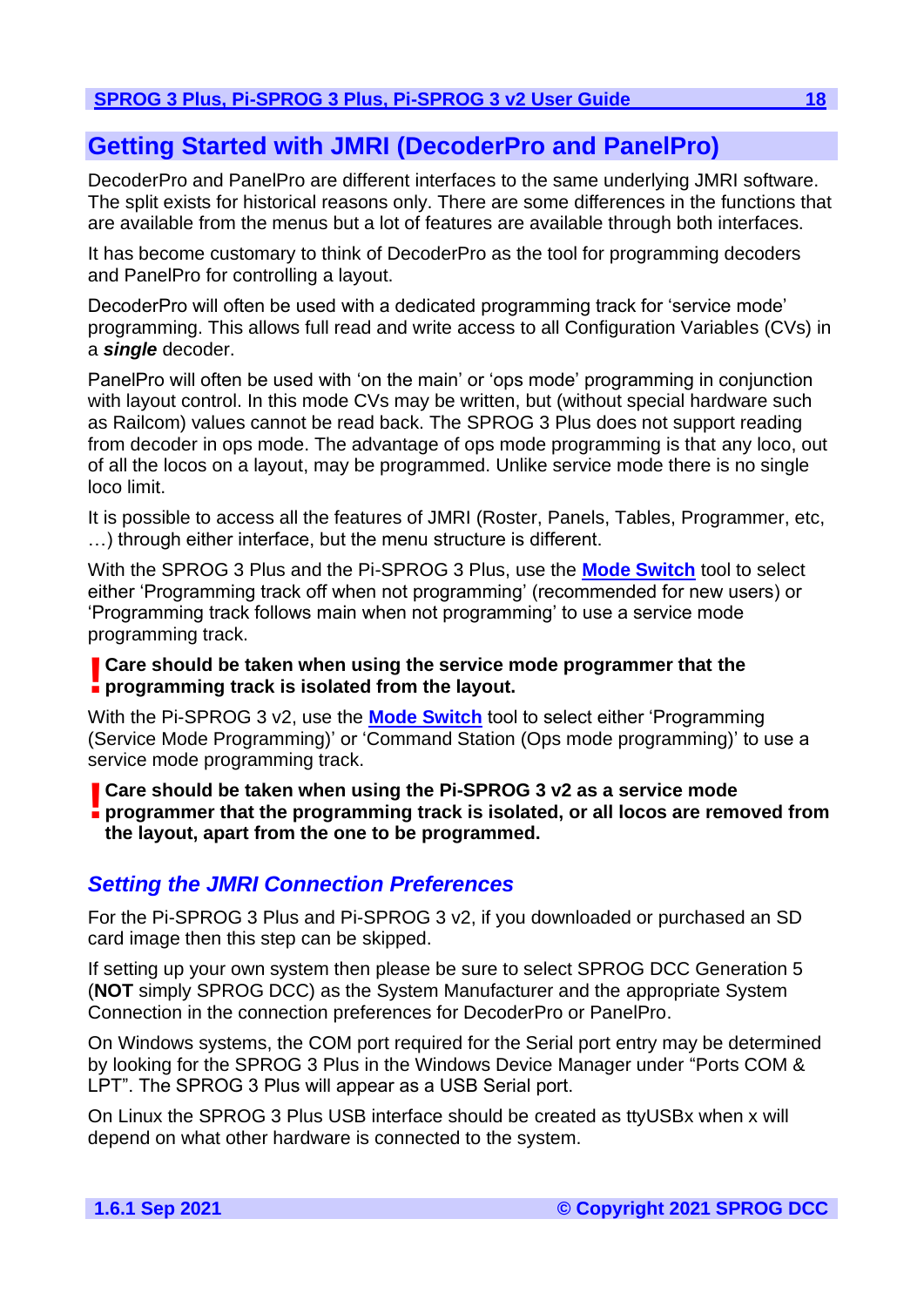For the Pi-SPROG 3 Plus, Pi-SPROG 3 v2, if you have followed our recommended image creation, select the ttyAMA0 serial port.

|                                                                                                                                                                                                                                                                                                          | Preferences                                                                                                                                                                                                                                                                                                                                        | $\overline{\phantom{a}}$ $\overline{\phantom{a}}$ $\overline{\phantom{a}}$ $\overline{\phantom{a}}$ $\overline{\phantom{a}}$ $\overline{\phantom{a}}$ $\overline{\phantom{a}}$ $\overline{\phantom{a}}$ $\overline{\phantom{a}}$ $\overline{\phantom{a}}$ $\overline{\phantom{a}}$ $\overline{\phantom{a}}$ $\overline{\phantom{a}}$ $\overline{\phantom{a}}$ $\overline{\phantom{a}}$ $\overline{\phantom{a}}$ $\overline{\phantom{a}}$ $\overline{\phantom{a}}$ $\overline{\$ |  |
|----------------------------------------------------------------------------------------------------------------------------------------------------------------------------------------------------------------------------------------------------------------------------------------------------------|----------------------------------------------------------------------------------------------------------------------------------------------------------------------------------------------------------------------------------------------------------------------------------------------------------------------------------------------------|---------------------------------------------------------------------------------------------------------------------------------------------------------------------------------------------------------------------------------------------------------------------------------------------------------------------------------------------------------------------------------------------------------------------------------------------------------------------------------|--|
| <b>Window Help</b>                                                                                                                                                                                                                                                                                       |                                                                                                                                                                                                                                                                                                                                                    |                                                                                                                                                                                                                                                                                                                                                                                                                                                                                 |  |
| <b>Connections</b><br><b>Defaults</b><br><b>File Locations</b><br><b>Start Up</b><br><b>Display</b><br><b>Messages</b><br>Roster<br>Throttle<br>WiThrottle<br><b>Config Profile</b><br><b>Web Server</b><br><b>Consist Conti</b><br>LocoNet over<br>LogixNG<br><b>JSON Server</b><br><b>Railroad Nam</b> | <b>SPROG DCC Generation 5</b><br>$\leftarrow$<br>System manufacturer<br><b>SPROG DCC Generation 5 <math>\blacktriangledown</math></b><br><b>System connection</b><br>Pi-SPROG 3 v2<br>$\overline{\phantom{a}}$<br><b>Settings</b><br><b>Serial port:</b><br>ttyAMA0<br>▼<br><b>Connection Prefix: S</b><br>Connection Name: SPROG DCC Generation 5 |                                                                                                                                                                                                                                                                                                                                                                                                                                                                                 |  |
| <b>SRCP Server</b><br><b>Simple Server</b><br><b>Warrants</b><br>$\blacktriangleright$<br>◀<br>Ш<br>$\mathbf{H}$ Save                                                                                                                                                                                    | <b>Additional Connection Settings</b><br><b>Disable this Connection</b>                                                                                                                                                                                                                                                                            |                                                                                                                                                                                                                                                                                                                                                                                                                                                                                 |  |

Save the new settings and restart JMRI or PanelPro.

Further details of the general features of JMRI are beyond the scope of this document.

Please consult the on-line help in the software or on the JMRI help webpages.

SPROG specific features are described next.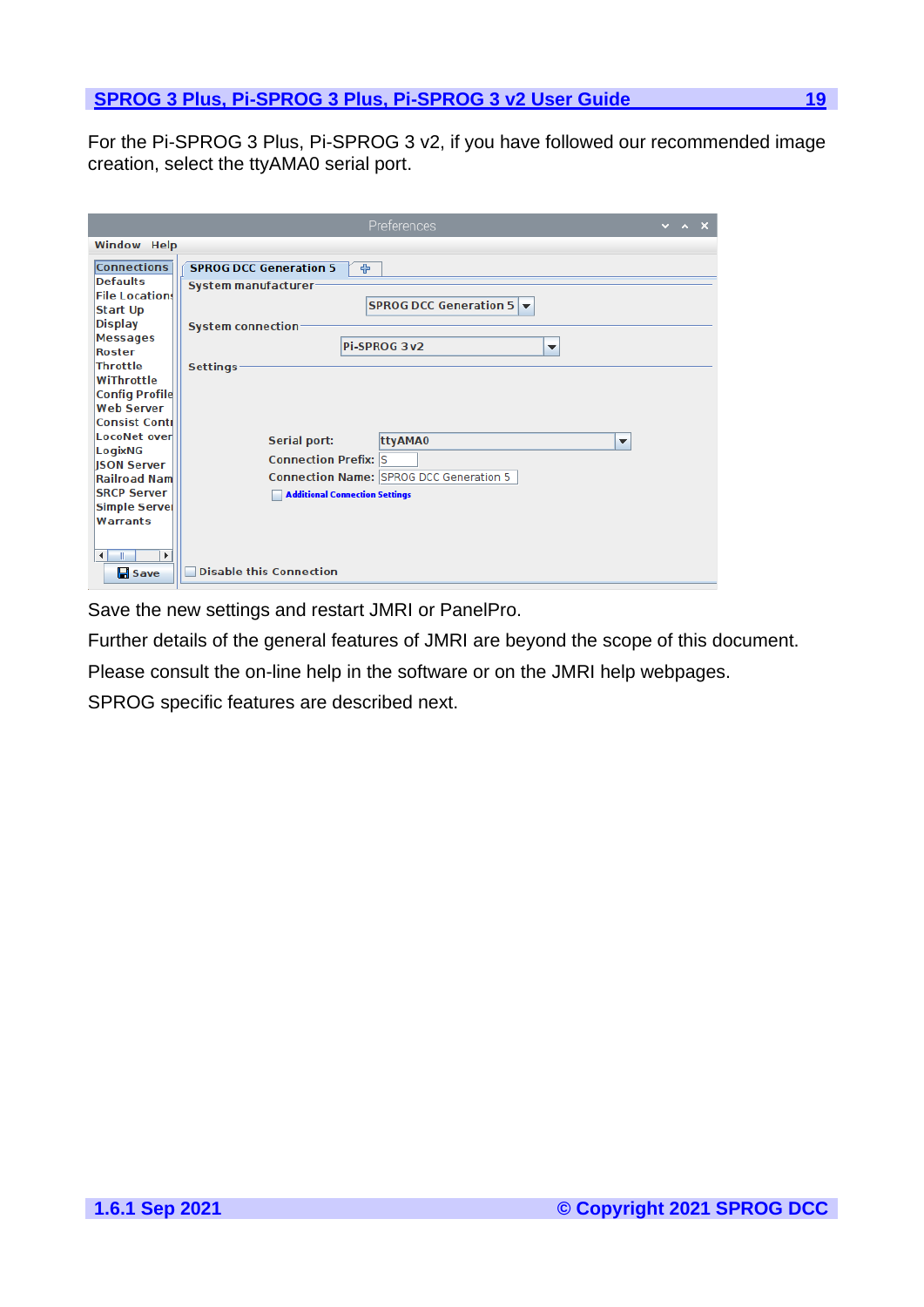# <span id="page-19-0"></span>**SPROG DCC Generation 5 JMRI Tools**

A number of tools are available on the SPROG DCC Generation 5 menu.

# <span id="page-19-1"></span>*Pi-SPROG 3 v2 JMRI Tools*

**PA DecoderPro: All Entries** 

| <b>File</b>  | <b>Edit Settings Actions</b> |      | <b>SPROG DCC Generation 5</b>  | Wind |
|--------------|------------------------------|------|--------------------------------|------|
|              | <b>New Loco</b>              | Ide  | Console                        |      |
|              |                              |      | <b>CBUS Send Event Frame</b>   |      |
| ID           | DCC Address ▲                | Icon | <b>Node Manager</b>            | me   |
| <b>UP997</b> | 997                          |      | <b>Command Station Monitor</b> |      |
| D306         | 5000                         |      | <b>Firmware Update</b>         |      |
| TCS          | 5000                         |      | <b>Mode Switcher</b>           |      |
|              |                              |      | <b>Voltage / Current meter</b> |      |
|              |                              |      |                                |      |

# <span id="page-19-2"></span>*Pi-SPROG 3 Plus and SPROG 3 Plus JMRI Tools*

**PA DecoderPro: All Entries** 



A selection of these are descibed in more detail below. The Firmwware Update Tool is described in a later section.

# <span id="page-19-3"></span>*Console*

The console shows the CBUS frames sent to/from SPROG 3 Plus and the host. It is useful for capturing diagnostic information if a problem occurs that is repeatable.

Various display options re selectable and the output may be logged to a file.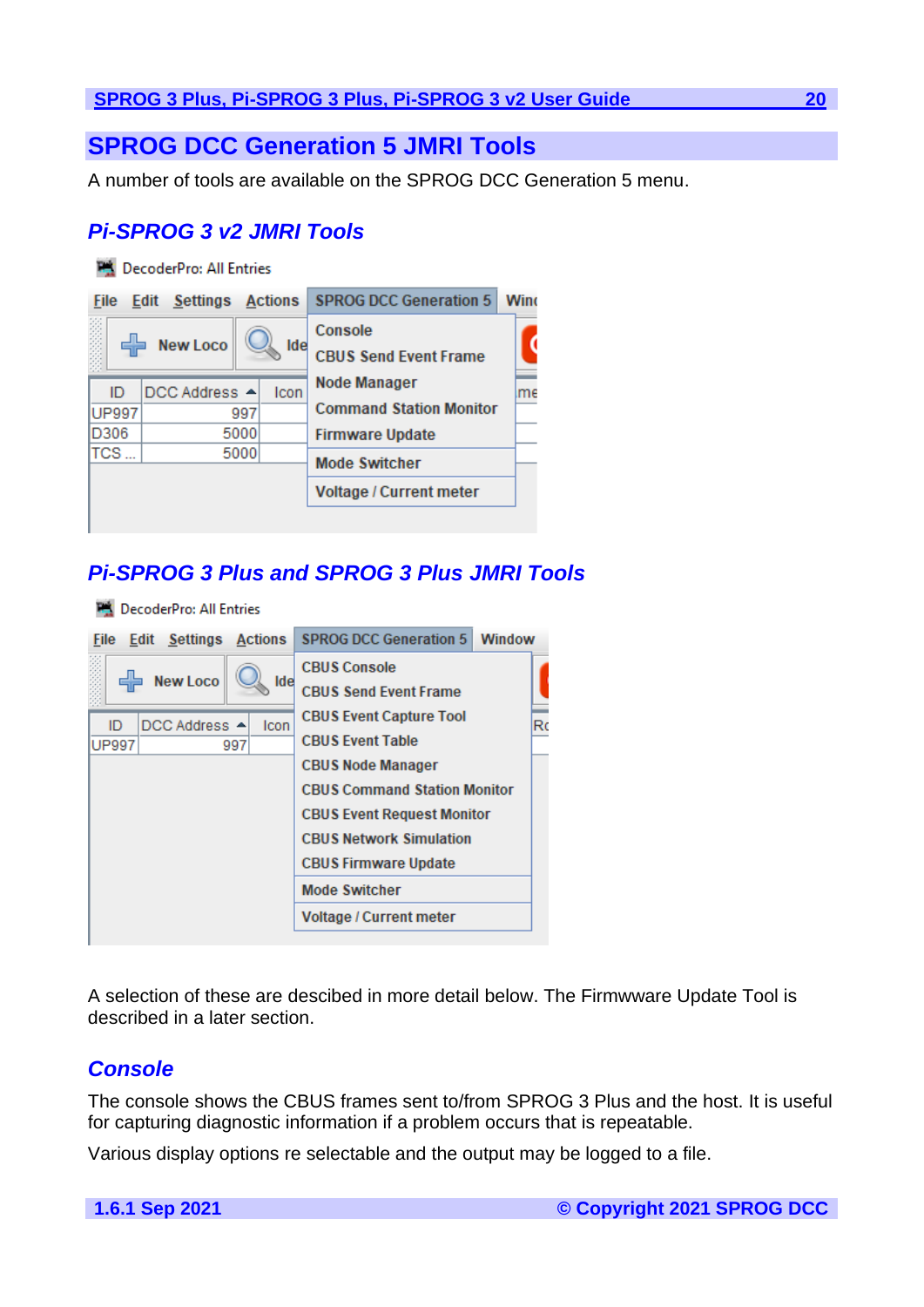| <b>MAL SPROG DCC Generation 5 CBUS Console</b>                                                                                                                                                                                                             |                     |                    |                                                                                                                                                                                                                                                                                    |  |  | × |
|------------------------------------------------------------------------------------------------------------------------------------------------------------------------------------------------------------------------------------------------------------|---------------------|--------------------|------------------------------------------------------------------------------------------------------------------------------------------------------------------------------------------------------------------------------------------------------------------------------------|--|--|---|
| Window Help                                                                                                                                                                                                                                                |                     |                    |                                                                                                                                                                                                                                                                                    |  |  |   |
| <b>View</b>                                                                                                                                                                                                                                                |                     |                    |                                                                                                                                                                                                                                                                                    |  |  |   |
| Logging Statistics Packets Send Event                                                                                                                                                                                                                      | <b>Filter</b>       | <b>Highlighter</b> | <b>CBUS Event Capture Tool</b>                                                                                                                                                                                                                                                     |  |  |   |
| <b>Packet History</b>                                                                                                                                                                                                                                      |                     |                    |                                                                                                                                                                                                                                                                                    |  |  |   |
| <b>CAN Frame</b>                                                                                                                                                                                                                                           | <b>CBUS Message</b> |                    |                                                                                                                                                                                                                                                                                    |  |  |   |
| Rovd: (5f2) D0 FF FE 00 01 00 13<br>Rcvd: (5f2) D0 FF FE 00 03 00 0A<br>Rcvd: (5f2) D0 FF FE 00 02 00 77                                                                                                                                                   |                     |                    | JMRI << CBUS   18:32:50.715 ACON2 NN:65534 EN:1 Data: 0 19 Long Event On Ex2 CAN ID: 114<br>JMRI << CBUS   18:32:50.717 ACON2 NN:65534 EN:3 Data: 0 10 Long Event On Ex2 CAN ID: 114<br>JMRI << CBUS   18:32:50.719 ACON2 NN:65534 EN:2 Data: 0 119 Long Event On Ex2 CAN ID : 114 |  |  |   |
|                                                                                                                                                                                                                                                            | Clear screen        |                    | <b>Freeze screen</b>                                                                                                                                                                                                                                                               |  |  |   |
| $\triangledown$ Direction $\triangledown$ Timestamp $\triangledown$ OPC $\triangledown$ CBUS $\triangledown$ JMRI $\triangledown$ OPC Name $\bigcap$ OPC Extra $\bigcap$ Address $\bigcap$ Priorities $\triangledown$ CAN ID $\bigcap$ Frame $\bigcap$ RTR |                     |                    |                                                                                                                                                                                                                                                                                    |  |  |   |

# <span id="page-20-0"></span>*CBUS Send Event Frame*

The send event frame tool allows CBUS events to be sent manually, e.g., for testing or setting up.

On the Pi-SPROG 3 v2 (that has no CBUS interface) events will always be translated into DCC accessory commands using the Event Number as the DCC accessory address.

| SPROG DCC Generation 5 Send CAN Frame        | ×                         |                |       |  |  |  |  |
|----------------------------------------------|---------------------------|----------------|-------|--|--|--|--|
| <b>Window Help</b>                           |                           |                |       |  |  |  |  |
| Send single frame                            |                           |                |       |  |  |  |  |
| Frame:                                       |                           | Send           |       |  |  |  |  |
| Send sequence of frames                      |                           |                |       |  |  |  |  |
|                                              | <b>Frame packet</b>       | then wait (ms) |       |  |  |  |  |
| 1                                            |                           |                | 1,500 |  |  |  |  |
| $\overline{2}$                               |                           |                | 1,500 |  |  |  |  |
| 3                                            |                           |                | 1,500 |  |  |  |  |
| 4                                            |                           |                | 1,500 |  |  |  |  |
|                                              | <b>Start</b>              |                |       |  |  |  |  |
| <b>Options</b>                               |                           |                |       |  |  |  |  |
| Add MERG CBUS priority to header             |                           |                |       |  |  |  |  |
| $\triangleright$ Send as outgoing CanMessage |                           |                |       |  |  |  |  |
|                                              | Send as incoming CanReply |                |       |  |  |  |  |
|                                              |                           |                |       |  |  |  |  |

# <span id="page-20-1"></span>*Node Manager*

The node Manager allows access to internal settings in the SPROG 3 Plus. It is not required for normal, everyday, operation, unless you need to change some aspect of the SPROG 3 Plus operation (Older SPROG users may think of this as being similar to setting the SPROG mode word).

The node manager is started from the SPROG DCC Generation 5 > Node Manager menu item.

Select the option 'Add Command Stations when found' and 'Add Nodes when found' in the Options menu.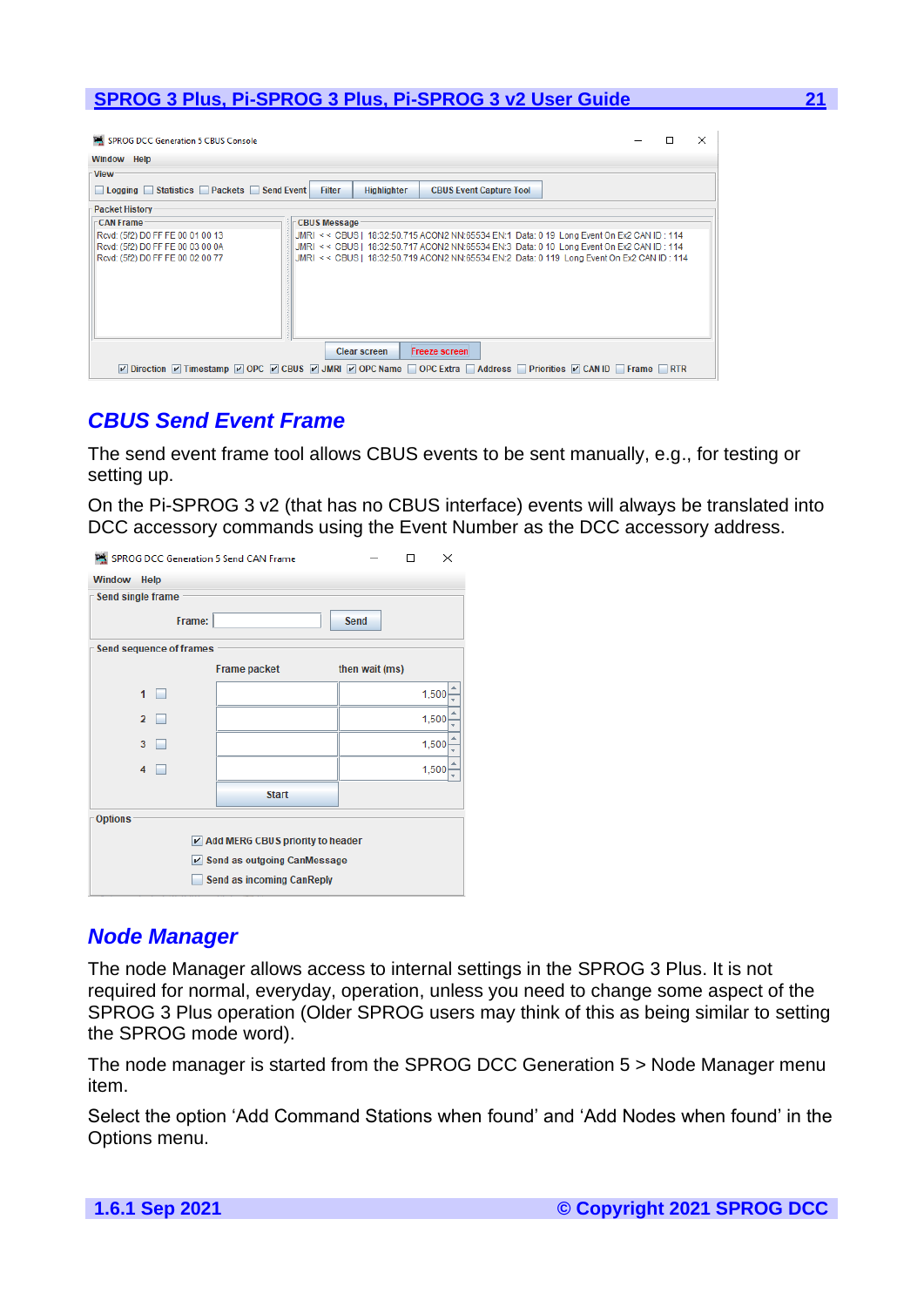|      |                                             |                                | SPROG DCC Generation 5 CBUS Node             |  |         |
|------|---------------------------------------------|--------------------------------|----------------------------------------------|--|---------|
| File | <b>Options</b>                              | <b>Window</b>                  | <b>Help</b>                                  |  |         |
|      |                                             |                                | <b>Search for Nodes and Command Stations</b> |  | Re-Sync |
|      |                                             | <b>Send System Reset</b>       |                                              |  |         |
|      | <b>Node Info Fetch Speed</b>                |                                |                                              |  |         |
|      | <b>Ø Listen for Node Number Requests</b>    |                                |                                              |  |         |
|      | Z Add Command Stations when found           |                                |                                              |  |         |
| Nod  | $\boxtimes$ Add Nodes when found            | <b>Node Events</b>             |                                              |  |         |
|      | □ Search Command Stations on Startup        |                                |                                              |  |         |
|      |                                             | $\Box$ Search Nodes on Startup |                                              |  |         |
|      | $\Box$ Add previously seen Nodes on Startup |                                |                                              |  |         |
|      |                                             |                                | Min. Auto Backups to retain                  |  |         |
|      |                                             |                                |                                              |  |         |

Click 'Search for Nodes and Command Stations' in the Options menu

The SPROG 3 Plus should respond as a Command Station

|           | Node Somplete $\sim$ $\sim$                                     |  |  |
|-----------|-----------------------------------------------------------------|--|--|
|           | <b>Node Responses: 1</b><br><b>Of which Command Stations: 1</b> |  |  |
|           | OK                                                              |  |  |
| Click OK. |                                                                 |  |  |

In the Node Info tab you can see details such as the firmware version of the SPROG 3 Plus

| Node Variables   Node Events                                                                                                                                                                         |                                                      | <b>Node Setup</b> | <b>Node Backups</b> |                      |  |  |
|------------------------------------------------------------------------------------------------------------------------------------------------------------------------------------------------------|------------------------------------------------------|-------------------|---------------------|----------------------|--|--|
|                                                                                                                                                                                                      | Node Info                                            |                   |                     | <b>Node Comments</b> |  |  |
|                                                                                                                                                                                                      | SPROG DCC SPROG 3 Plus/PI-SPROG 3 Plus/Pi-SPROG 3 v2 |                   |                     |                      |  |  |
| Node Number: 65534<br>Manufacturer: 44 (SPROG DCC) Type: 2<br>Identified as: SPROG 3 Plus/PI-SPROG 3 Plus/Pi-SPROG 3 v2 Programmer/Command Station.<br>Firmware ver: 2b Beta 5<br>Node Variables: 22 |                                                      |                   |                     |                      |  |  |

The Node Variables (NVs) control the operation and show the internal status of the SPROG 3 Plus, much like the CVs in a DCC decoder.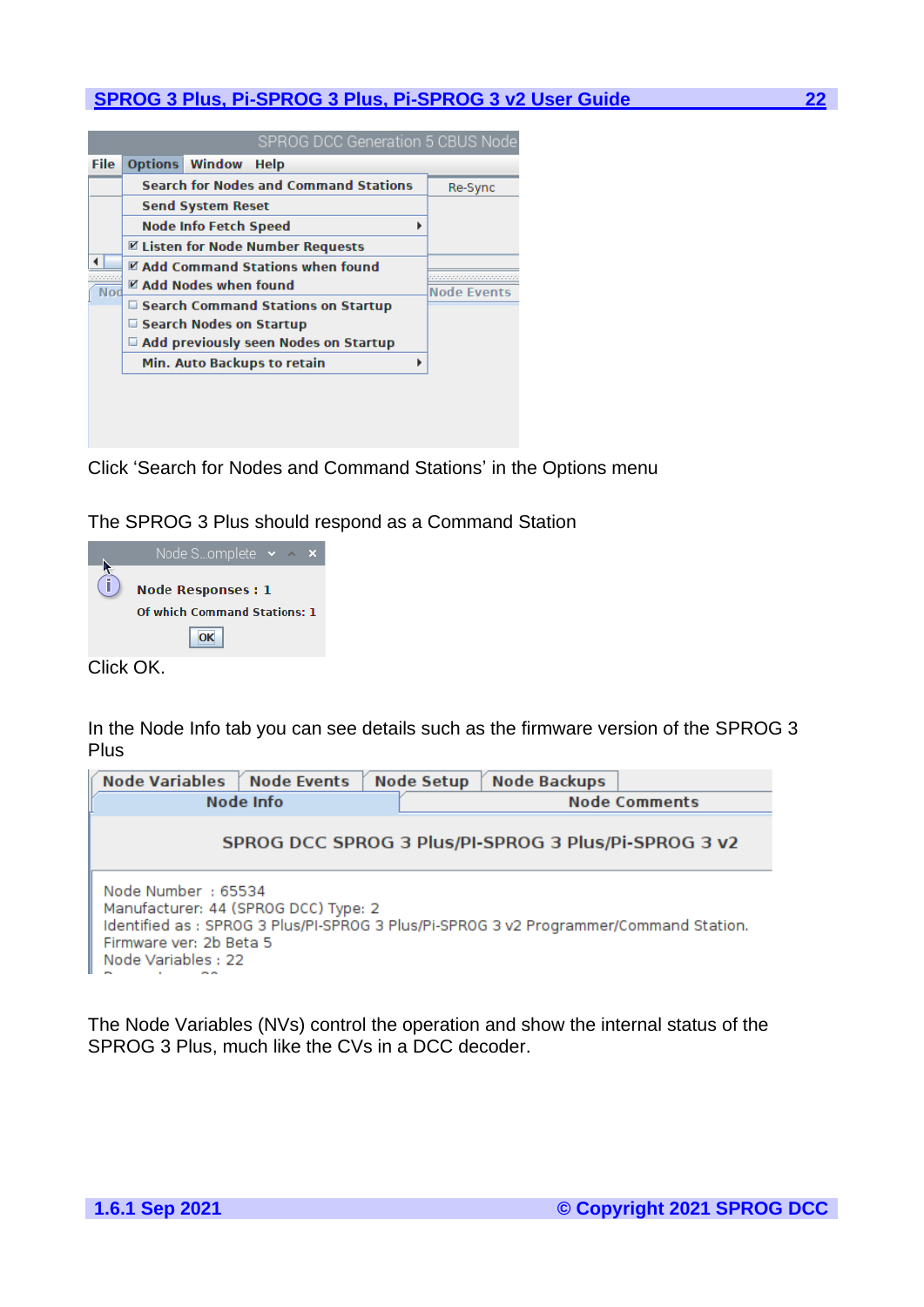| P.<br>SPROG DCC Generation 5 CBUS Node Manager<br><b>Options Window Help</b><br>File |                            |                       |                |                    |                        |                   |              |                     |                |                                              |          |                       | $\Box$ | $\times$ |
|--------------------------------------------------------------------------------------|----------------------------|-----------------------|----------------|--------------------|------------------------|-------------------|--------------|---------------------|----------------|----------------------------------------------|----------|-----------------------|--------|----------|
| Node Num                                                                             | <b>Type</b>                | <b>User Name</b>      |                | Re-Sync            |                        |                   | CS Num       | <b>CAN ID</b>       |                | Events                                       |          | <b>Fetch Progress</b> |        | T        |
| 65534                                                                                | SPROG <sub>3</sub>         |                       |                | <b>Re-Sync</b>     |                        |                   | $\mathbf{0}$ | 114                 |                | $\pmb{0}$                                    |          | 100%                  |        |          |
|                                                                                      |                            |                       |                |                    |                        |                   |              |                     |                |                                              |          |                       |        |          |
| 4                                                                                    | Ш<br>$\blacktriangleright$ |                       |                |                    |                        |                   |              |                     |                |                                              |          |                       |        |          |
| <b>Node Info</b>                                                                     | <b>Node Comments</b>       | <b>Node Variables</b> |                | <b>Node Events</b> |                        | <b>Node Setup</b> |              | <b>Node Backups</b> |                |                                              |          |                       |        |          |
|                                                                                      |                            |                       |                |                    | Save                   |                   | <b>Reset</b> |                     |                |                                              |          |                       |        |          |
|                                                                                      |                            |                       |                |                    |                        |                   |              |                     |                |                                              |          |                       |        |          |
| Template<br>Generic                                                                  |                            |                       |                |                    |                        |                   |              |                     |                |                                              |          |                       |        |          |
| <b>NV</b><br>1                                                                       | Dec.                       |                       | Hex.<br>00     |                    |                        | Bin.              |              | New Dec.            |                | $\mathbf{0}$ $\frac{\mathbf{A}}{\mathbf{B}}$ | New Hex. | New Bin.              |        |          |
| $\overline{2}$                                                                       | 0<br>246                   |                       | F <sub>6</sub> |                    | 0000 0000<br>1111 0110 |                   |              |                     |                |                                              |          |                       |        |          |
| 3                                                                                    |                            |                       |                |                    |                        |                   |              |                     | $246 -$        | $\Delta$                                     |          |                       |        |          |
| 4                                                                                    | 0                          |                       | 00             |                    |                        | 0000 0000         |              |                     | 0 <sup>1</sup> | ψ<br>$0\frac{1}{2}$                          |          |                       |        |          |
|                                                                                      | 0                          |                       | 00             |                    |                        | 0000 0000         |              |                     |                |                                              |          |                       |        |          |
| 5                                                                                    | 0                          |                       | 00             |                    |                        | 0000 0000         |              |                     |                | $0\frac{1}{2}$                               |          |                       |        |          |
| 6                                                                                    | 25                         |                       | 19             |                    |                        | 0001 1001         |              |                     |                | $25 -$                                       |          |                       |        |          |
| 7                                                                                    | $\mathbf 0$                |                       | 00             |                    |                        | 0000 0000         |              |                     |                | $\mathbf{0}$ $\frac{\mathbf{A}}{\mathbf{B}}$ |          |                       |        |          |
| 8                                                                                    | 0                          |                       | 00             |                    |                        | 0000 0000         |              |                     |                | $\mathbf{0}$ $\frac{\mathbf{1}}{\mathbf{1}}$ |          |                       |        |          |
| 9                                                                                    | 2                          |                       | 02             |                    |                        | 0000 0010         |              |                     |                | $2\frac{2}{7}$                               |          |                       |        |          |
| 10                                                                                   | 0                          |                       | 00             |                    |                        | 0000 0000         |              |                     |                | $0\frac{1}{2}$                               |          |                       |        |          |
| 11                                                                                   | 0                          |                       | 00             |                    |                        | 0000 0000         |              |                     |                | $0\frac{1}{2}$                               |          |                       |        | ٠        |

To change an NV use the spinner to select the new value, or type the new value directly, click the save button and then confirm the operation in the pop up dialog.

Take care to understand what you are doing when changing NVs.

Not all NVs are supported on all hardware variants. See **[CBUS Node Variables](#page-32-0)**

# <span id="page-22-0"></span>*Command Station Monitor*

When using the SPROG 3 Plus as a command station controlling multiple locos, you can see the status of all locos in the command station monitor.

Emergency stop and power control buttons are also provided in the command station monitor window.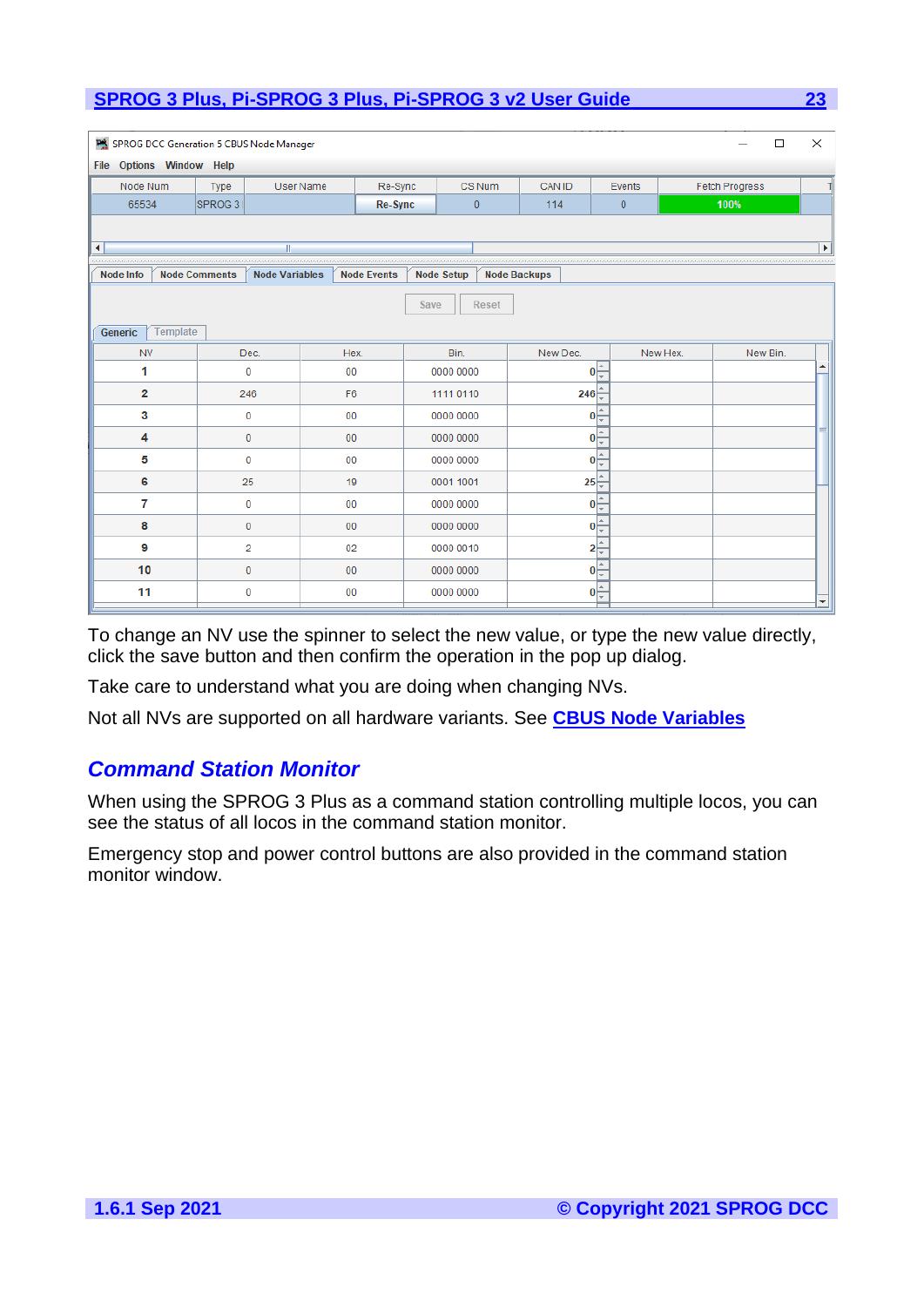| SPROG DCC Generatiommand Station Monitor v ^ X |                                       |        |       |                  |  |  |  |  |
|------------------------------------------------|---------------------------------------|--------|-------|------------------|--|--|--|--|
|                                                | <b>Session Columns Window</b><br>Help |        |       |                  |  |  |  |  |
| <b>Stop All</b>                                | On                                    |        |       |                  |  |  |  |  |
| <b>Session</b>                                 | Loco ID                               | E Stop | Speed | <b>Direction</b> |  |  |  |  |
| ı                                              | 997                                   |        |       | 53 Forwards      |  |  |  |  |
| 2                                              | 56                                    |        |       | 25 Reverse       |  |  |  |  |
|                                                |                                       |        |       |                  |  |  |  |  |
|                                                |                                       |        |       |                  |  |  |  |  |
|                                                |                                       |        |       |                  |  |  |  |  |
|                                                |                                       |        |       |                  |  |  |  |  |
|                                                |                                       |        |       |                  |  |  |  |  |
|                                                |                                       |        |       |                  |  |  |  |  |
|                                                | Ш                                     |        |       | Þ                |  |  |  |  |
|                                                |                                       |        |       |                  |  |  |  |  |
|                                                |                                       |        |       |                  |  |  |  |  |

# <span id="page-23-0"></span>*Mode Switching with SPROG 3 Plus and Pi-SPROG 3 Plus*

The mode switcher controls the operating mode of the programming track output. With the SPROG 3 Plus and Pi-SPROG 3 Plus, three operating modes are available.



# <span id="page-23-1"></span>**Programming Track Off When Not Programming**

In this mode the programming track output supports service mode programming and is turned off when not programming. This mode would typically be used where the programming track is close to, but not connected to, the main layout. Locos to be programmed would be lifted from the layout and placed on the programming track.

Layout operation may continue whilst programming.

# <span id="page-23-2"></span>**Programming Track Follows Main When Not Programming**

In this mode the programming track output supports service mode programming and is linked internally to the main track output. When not programming, the programming track output will follow the main track output, e.g., to allow locos to be driven from the main layout to a spur or siding being used as a programming track.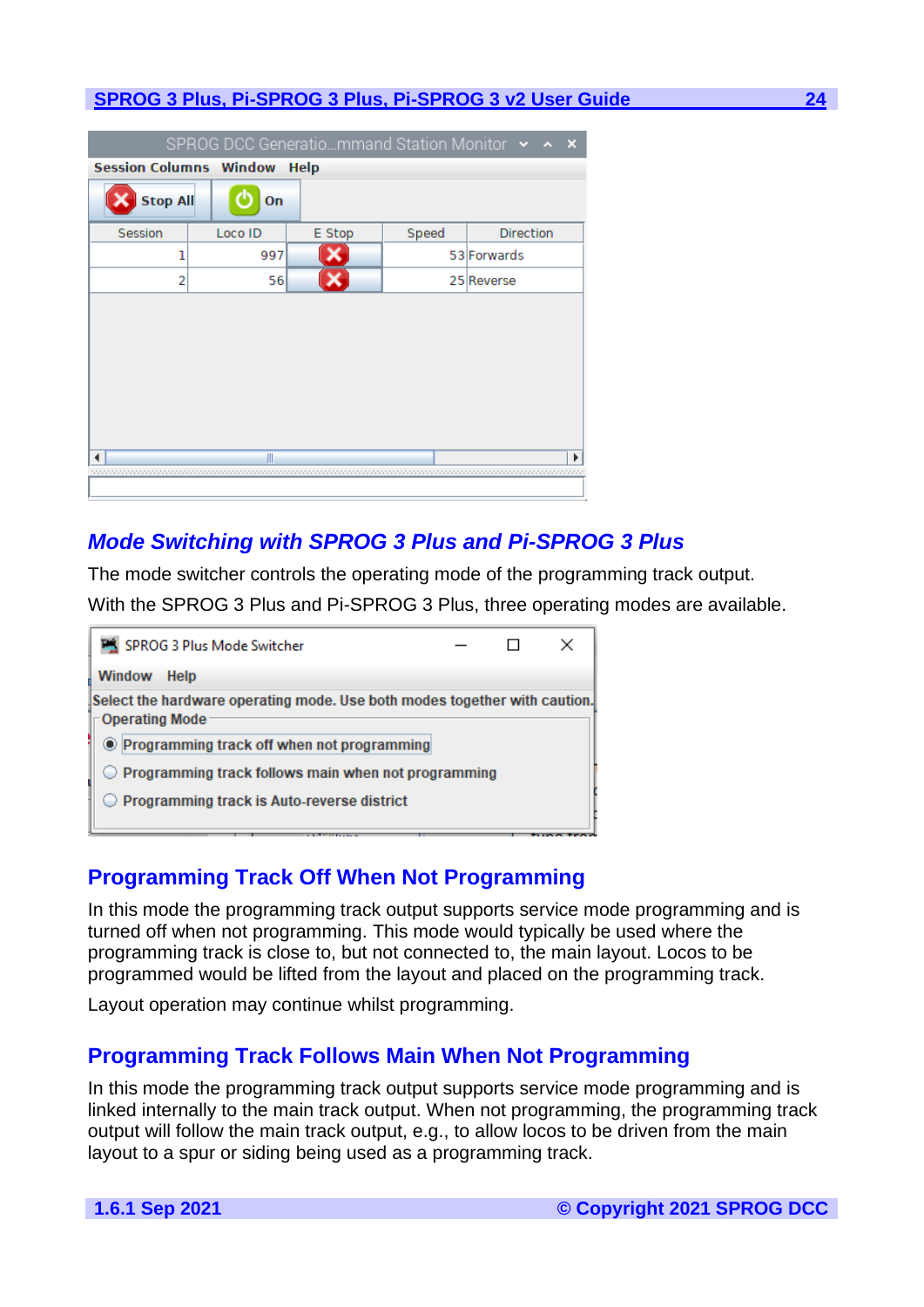Care must be taken that nothing bridges between the programming track and the main layout when programming starts.

Layout operation may continue whilst programming.

# <span id="page-24-0"></span>**Programming Track is Auto-reverse District**

In this mode the programming track output does not support service mode programming. Instead, it can be used as a second layout power district with auto-reverse.

# <span id="page-24-1"></span>*Mode Switching with Pi-SPROG 3 v2*

With the Pi-SPROG 3 v2, only two operating modes are available.



**Always close and reopen any programmer windows when switching modes to Example 12 Always close and reopen any programmer w<br><b>P** ensure they reflect the programming modes.

# <span id="page-24-2"></span>**Programmer (Service mode programming)**

In this mode the track output support service mode programming on a programming track with full read and write access to CVs. A single throttle can be used for test running. Care must be taken not to use this mode when connected to a layout as all locos on the layout will be reprogrammed.

# <span id="page-24-3"></span>**Command Station (Ops mode programming)**

In this mode the programming track support Operations mode or on the main programming and multiple throttles for layout control.

# <span id="page-24-4"></span>*Voltage/Current Meter*

If Node Variable 10, Multimeter Mode, is set to 1 then the SPROG 3 Plus will send regular voltage and current measurements (approx. every 2s) to the host and to CBUS. These may be displayed with JMRI Voltage/Current meters.

Open a meter from the SPROG DCC Generation 5 menu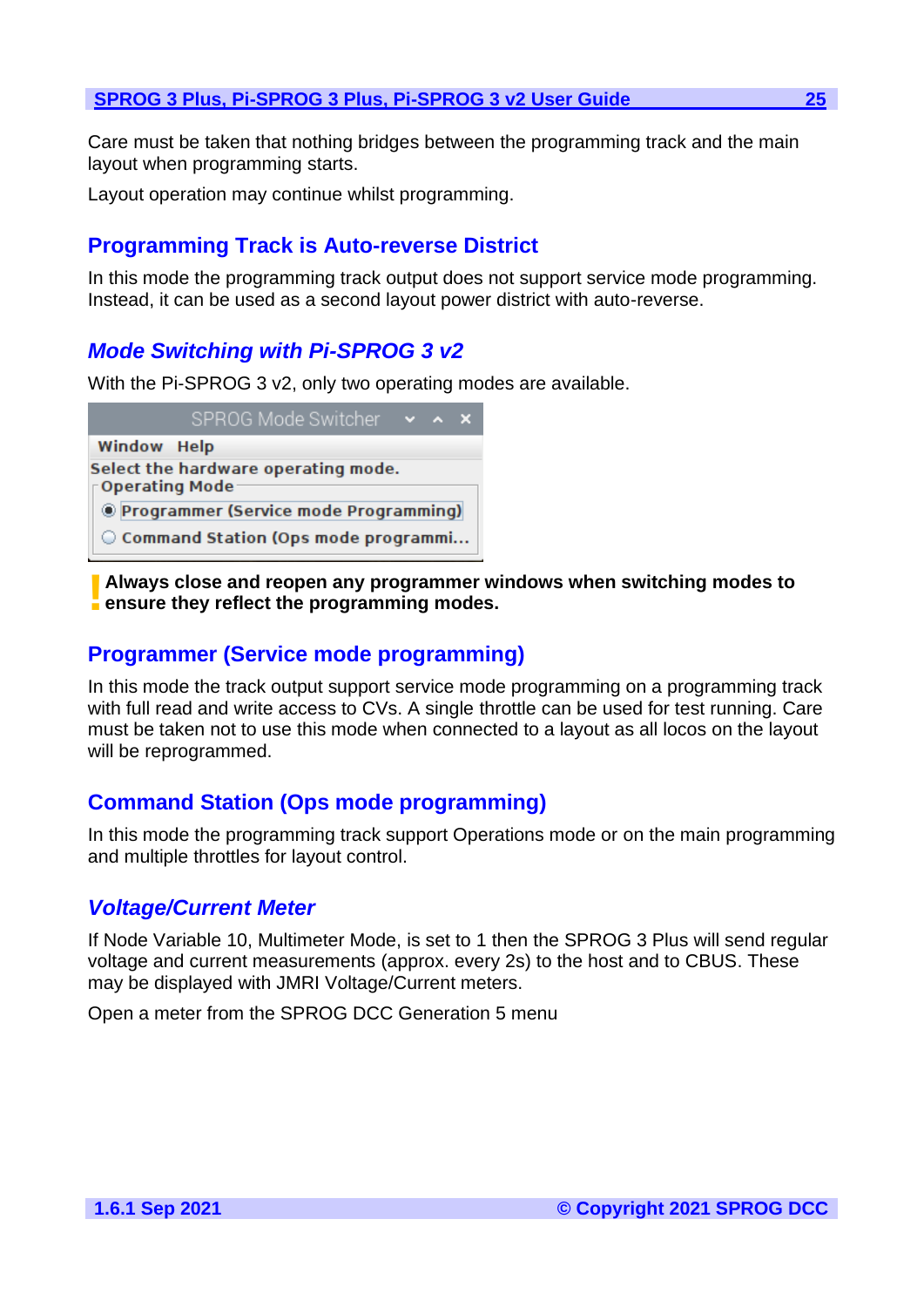| <b>DecoderPro: All Entries</b> |                              |                                   |  |                                         |      |  |
|--------------------------------|------------------------------|-----------------------------------|--|-----------------------------------------|------|--|
| File                           | <b>Edit Settings Actions</b> |                                   |  | <b>SPROG DCC Generation 5</b>           | Wind |  |
| <b>New Loco</b><br>Ide         |                              |                                   |  | Console<br><b>CBUS Send Event Frame</b> |      |  |
| ID                             |                              | $DCC$ Address $\triangle$<br>Icon |  | <b>Node Manager</b>                     | lme  |  |
| <b>UP997</b>                   |                              | 997                               |  | <b>Command Station Monitor</b>          |      |  |
| D306                           |                              | 5000                              |  | <b>Firmware Update</b>                  |      |  |
| TCS                            |                              | 5000                              |  | <b>Mode Switcher</b>                    |      |  |
|                                |                              |                                   |  | <b>Voltage / Current meter</b>          |      |  |
|                                |                              |                                   |  |                                         |      |  |

### Set the meter to be a voltage or current meter

| Voltage Meter - SVCBUSVoltageMeter |                                        |  |  |  |  |  | × |
|------------------------------------|----------------------------------------|--|--|--|--|--|---|
|                                    | Voltage meters Current meters Settings |  |  |  |  |  |   |
| <b>Ø SVCBUSVoltageMeter</b>        |                                        |  |  |  |  |  |   |
|                                    |                                        |  |  |  |  |  |   |
|                                    |                                        |  |  |  |  |  |   |

The voltage meter monitors the input supply voltage. The DCC track voltage will be slight less than this.

| Current Meter - SVCBUSCurrentMeter |                             |                 |  |  |  |   | × |
|------------------------------------|-----------------------------|-----------------|--|--|--|---|---|
| <b>Voltage meters</b>              | <b>Current meters</b>       | <b>Settings</b> |  |  |  |   |   |
|                                    | □ SV2CBUSCurrentMeter       |                 |  |  |  |   |   |
|                                    | <b>■ SVCBUSCurrentMeter</b> |                 |  |  |  |   |   |
|                                    |                             |                 |  |  |  | m |   |
|                                    |                             |                 |  |  |  |   |   |
|                                    |                             |                 |  |  |  |   |   |
|                                    |                             |                 |  |  |  |   |   |
|                                    |                             |                 |  |  |  |   |   |

The SVCBUSCurrentMeter displays the main track current.

The SV2CBUSCurrentMeter displays the programming track current.

The voltage and current measurements are for information only and accurate to +/-5%. The current readings, especially, may fluctuate to a marked extent.

# <span id="page-25-0"></span>*The JMRI System console*

The JMRI system console can be opened from the Help > System console menu item.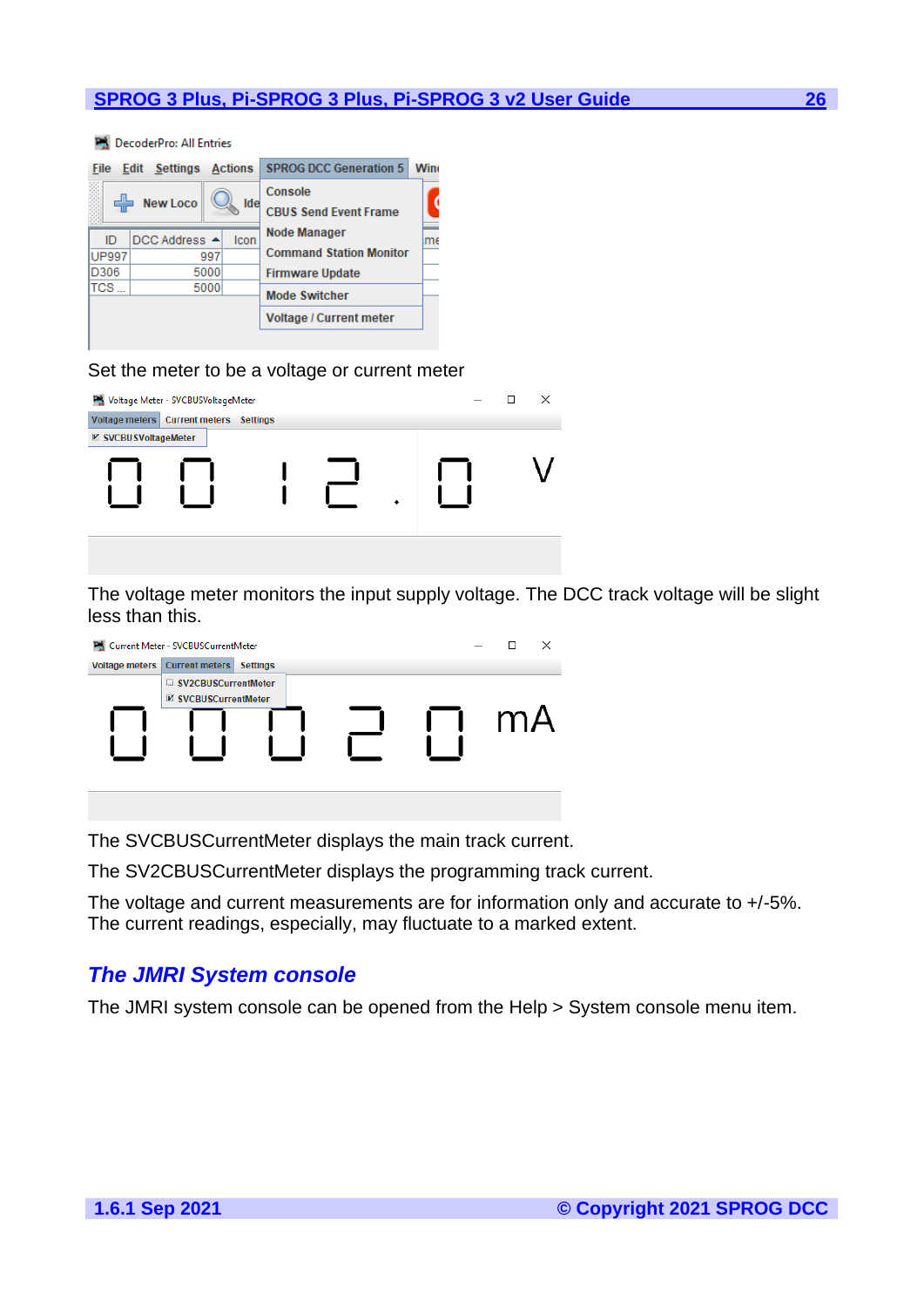|                                                                                                                                                                                                                                                                                                                                                       |                                                | DecoderPro: All Entries                                                                                                 |          |                                      |
|-------------------------------------------------------------------------------------------------------------------------------------------------------------------------------------------------------------------------------------------------------------------------------------------------------------------------------------------------------|------------------------------------------------|-------------------------------------------------------------------------------------------------------------------------|----------|--------------------------------------|
| <b>SPROG DCC Generation 5 Window</b>                                                                                                                                                                                                                                                                                                                  |                                                | Help                                                                                                                    |          |                                      |
| Help<br>$2 - 14 = 27$                                                                                                                                                                                                                                                                                                                                 |                                                | <b>Window Help</b><br>General Help<br>License<br>Locations                                                              |          | na<br><b>SIMPLE</b>                  |
| Registrating Mode Page   Mode   =<br><b>HERMAN</b><br><b>FLIDARISH BASINE</b><br><b>PELL</b> NOW<br>5. Juli Develope Institutions by 11.<br><b>Hall Technique France</b><br><b>HETH DAVA</b><br><b>Hag Of Billiam</b><br><b>KIND ON DIRECT</b><br>-L'excomme<br><b>Information</b><br>Read fune from decorate<br><b>Manifestal Penaltiles</b> Sumilia | Then eit<br>vour del<br>list or ch<br>type fro | <b>Check for Updates</b><br>Context<br><b>System Console</b><br><b>Upload Debugging Info</b><br><b>About DecoderPro</b> |          | las<br>$\frac{M}{M}$<br><b>Limit</b> |
| <b>CLE BROTON</b>                                                                                                                                                                                                                                                                                                                                     |                                                | Onco Soloctod, click                                                                                                    | Comment: |                                      |

The system console contents may be useful when something goes wrong. Look for ERROR or WARNING messages.

# <span id="page-26-0"></span>*The JMRI Power Manager*

The state of the track power can be controlled through the Power Control.

|                               | Power Control |  |     | $\vee$ $\wedge$ X |  |
|-------------------------------|---------------|--|-----|-------------------|--|
| <b>Connection Window Help</b> |               |  |     |                   |  |
| Layout power:                 | On            |  |     |                   |  |
| Off                           |               |  | Off |                   |  |
|                               |               |  |     |                   |  |

Or by clicking the icon that appears in various windows, e.g., throttles



# **During programming the prog track power will be controlled automatically but will not be reflected in the power manager. not be reflected in the power manager.**

By default, the power is always off at startup. This behaviour can be changed by setting the User Flags Auto power bit. The hardware will broadcast the power state during startup.

For all Pi-SPROGs, the initial power state will show as Unknown in JMRI as the hardware starts up before the software and the broadcast message is not seen.

For the SPROG 3 Plus the initial power state displayed by JMRI will depend whether the hardware or software starts up first. If JMRI is started before power is connected to the SPROG 3 Plus then the power state will reflect the Auto Power setting, once the hardware startup is complete.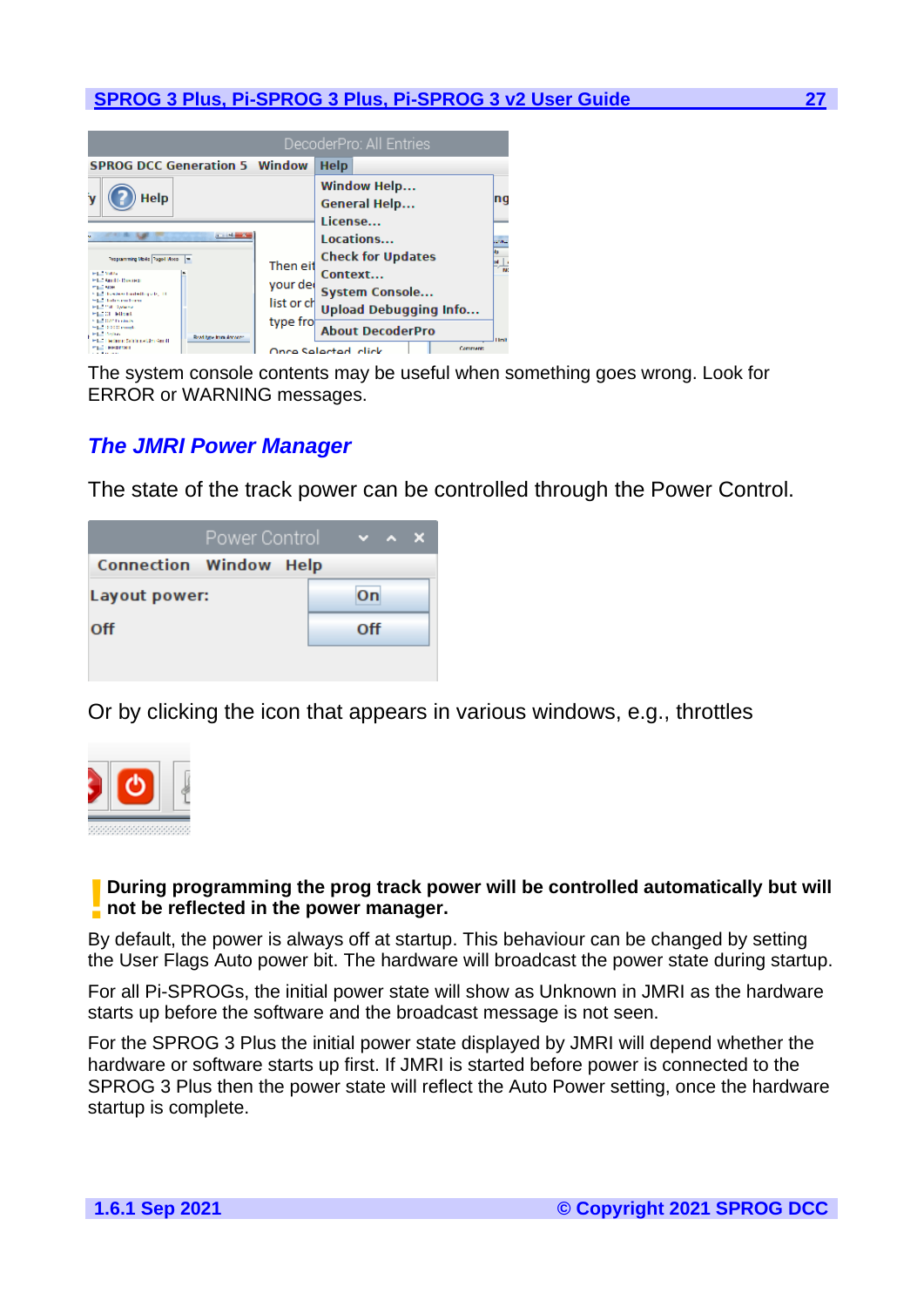# <span id="page-27-0"></span>**A Brief Introduction to CBUS**

The Pi-SPROG 3 v2 uses the CBUS protocol for communicating with the host only. It does not have an external CBUS interface.

Only a brief description of CBUS can be given here.

CBUS was developed by members of the Model Electronics Railway Group (MERG) and the protocol and other documents were hosted on the MERG website. 'Ownership' oe 'control' of CBUS vests in those individual, not in MERG.

Please refer to documentation on the MERG website for more in-depth information on CBUS.

CBUS is a Layout Control Bus (LCB), much like, e.g., Loconet® (trademark of Digitrax Inc.) or XpessNet, a communications network that allows electronic modules on a model railway to be connected, often to some form of personal computer (but not required). The modules that can be connected to CBUS include, but are not limited to, command stations (such as the SPROG 3 plus family), throttles, control panels, turnout and signal control, block detectors.

Using an LCB such as CBUS can save a lot of wiring on the layout by using just a few wires to connect all of the various elements together. For example, many switches on a control panel can control turnouts and signals in diverse locations on the layout with just a few wires.

CBUS, as used in the SPROG 3 plus family, is based on the Controller Area Network (CAN) bus, widely used, for many years, in the automotive and transport industries. Using CAN allows the choice of a wide range of well understood and cost-effective components to implement the interface to the connected modules.

As well as layout control messages, CBUS allows modules to be configured, e.g., to control how outputs are driven or how inputs are sensed. Each module is built with stored parameters that can be interrogated to determine its functionality. Operation is controlled by writing to Node Variables (NVs). This is comparable to reading and writing CVs in a DCC decoder, but uses a different process.

Whilst CBUS can be, and often is, used with a personal computer, it does not require a single "master" module. All modules co-exist on the network and can talk to each other at any time. Compare this to some other LCBs where each module may only send data when it is "polled" or asked for it. All SPROG 3 Plus family modules include a host interface and do not require a separate interface module.

A CBUS module typically forms a CBUS Node but it is possible that a single module could implement multiple CBUS nodes with similar or differing functions.

All CBUS messages (or events) include an Op-Code (OPC) which determines the nature of the message. For some OPCs, the sender will include its own Node Number (NN) in the message. Events will include an Event Number (EN). Layout control can thus be based on what is to happen (OPC) who sent the message (NN) and where it must happen (EV). CBUS modules are 'taught' to send certain events to CBUS or recognize and respond to certain EVs from certain NNs from CBUS. How the module generates the event or what it does with a received event is very much module dependent. A simple example would be a control panel switch connected to a module that sends event X when the switch is closed.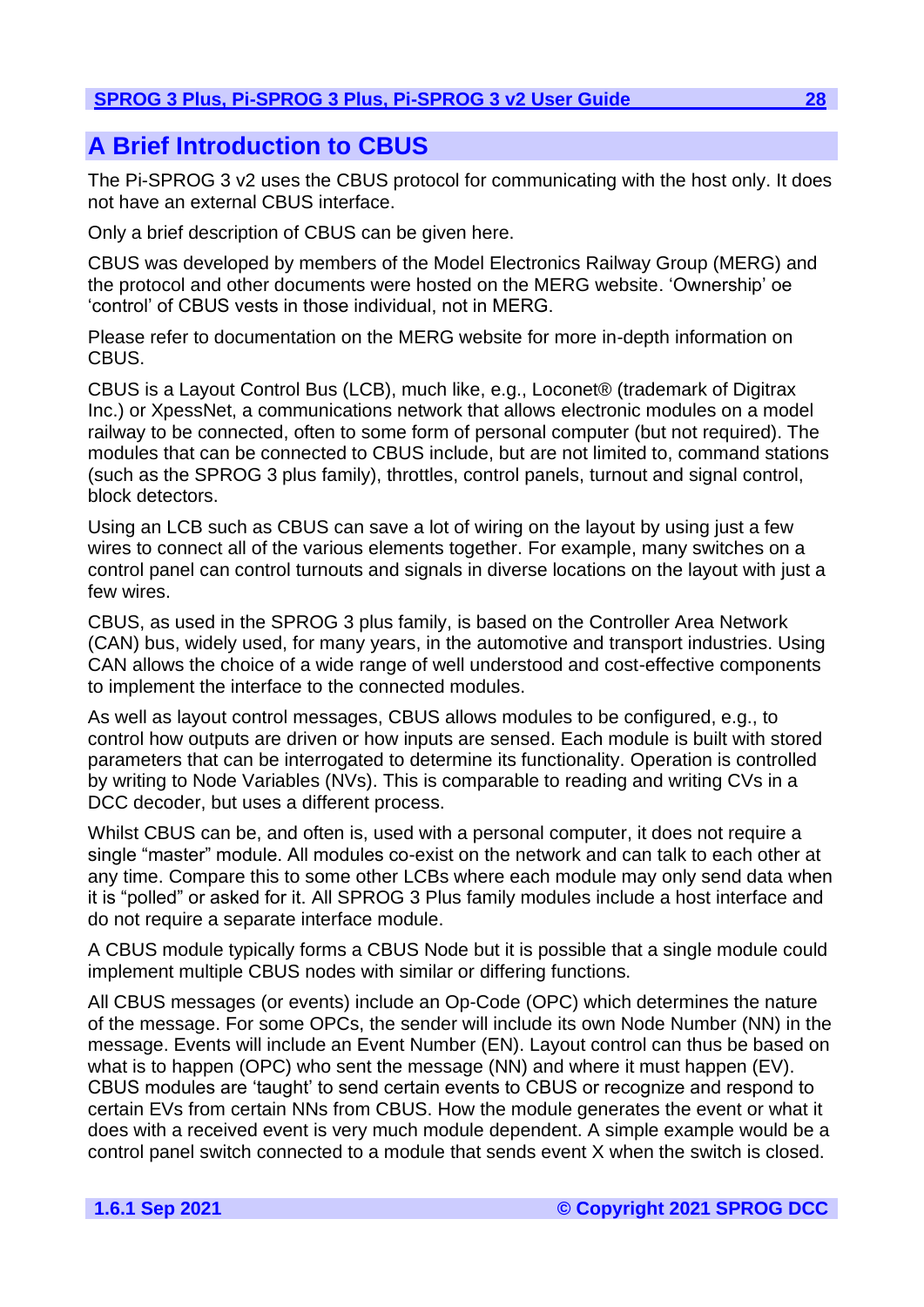Another module is taught to do something (e.g., change the direction of a cross-over) when it sees that event.

CBUS can be used, indeed was originally intended to be used, in a strict 'producerconsumer' mode in which each event has a single producer that sends, or produces, an event and one or many consumers that listen for, or consume, that event. In this case the NN is an integral part of the event and consumers will also be taught the NN to be recognized when consuming an event. These events, including the NN and EN are known as 'long events'.

To add flexibility CBUS can also operate in a 'many-to-many' mode in which multiple producers can produce the same event. These are known as 'short events'. The NN is still included in the message (for diagnostic purposes) but is ignored by the consumer.

CBUS consumer modules may have Event Variables (EVs) associated with each event that they are taught. The meaning of any EV is module dependent and beyond the scope of this document. Typical useof an EV would be to modify the result of an event by, e.g., inverting the polarity of an output or setting a time for an output to be turned on or off.

CBUS modules may have Node Variables (NVs) that control the operation of the module as a whole, such as controlling initial behaviour at startup.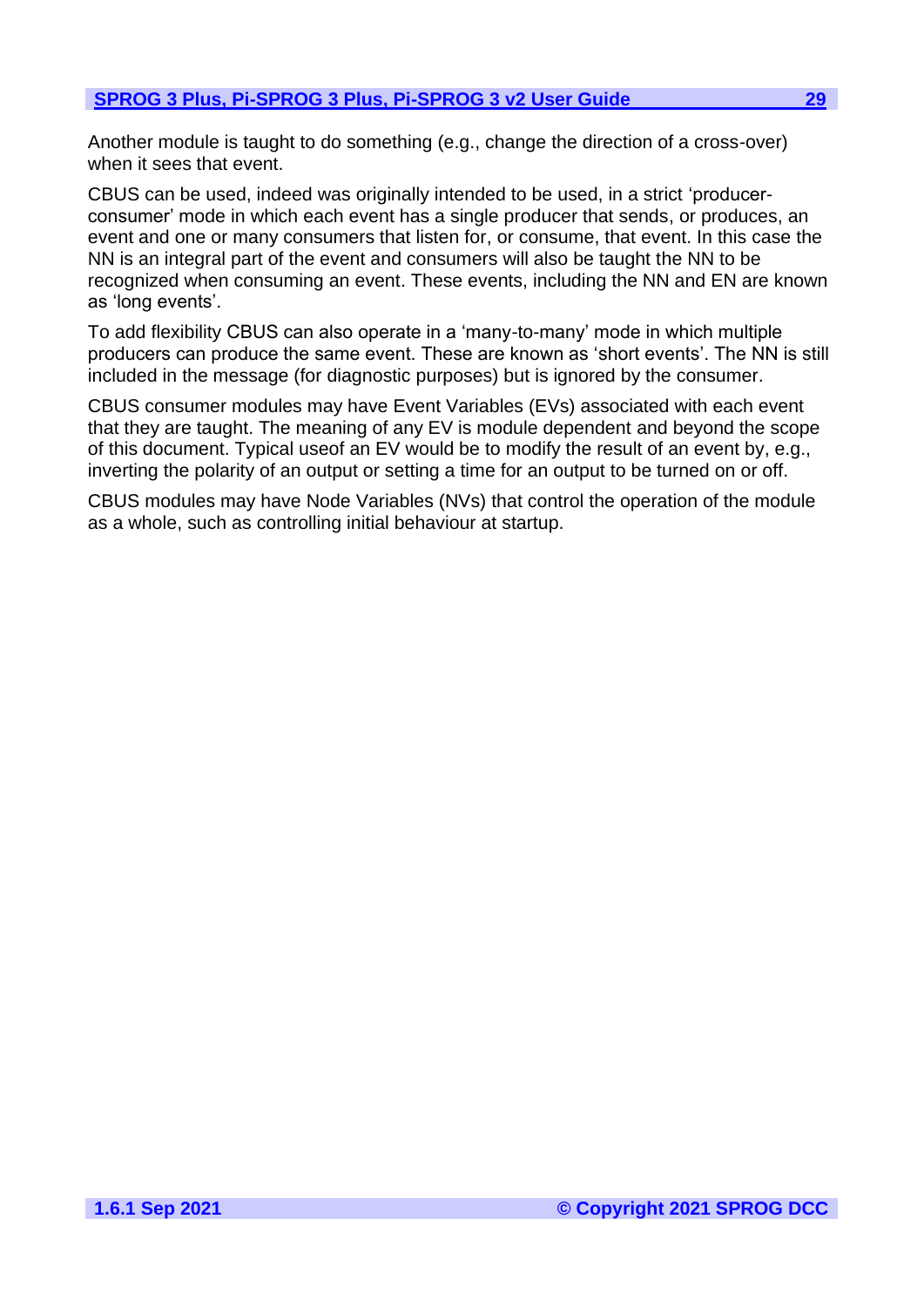# <span id="page-29-0"></span>**Operation with JMRI and CBUS Cabs (Throttles)**

The Pi-SPROG 3 v2 support running trains with JMRI throttles, including WiThrottle connected devices. It does not directly support physical cabs as it has no CBUS interface.

The Pi-SPROG 3 Plus and SPROG 3 plus support running trains with JMRI throttles, including WiThrottle connected devices and physical throttles connected to CBUS.

At the time of writing, the only physical throttle that has been tested is the MERG CANCAB. This is available as a kit to MERG members. See MERG documentation for full details of how to use the CANCAB.

# <span id="page-29-1"></span>*Release/Dispatch*

When you release a loco whilst it is moving, it is considered to be "dispatched", but the loco is not forgotten. The loco is driven at the current speed until it is reselected, by the same, or another, cab.

# <span id="page-29-2"></span>*Steal/Share*

It is possible for one cab to steal a loco from another cab, e.g., when handing a train over to another operator. Users will be notified by messages on the cab screen or computer sreen if using a JMRI throttle.

Similarly, two or more (up to 3) cabs may share a loco.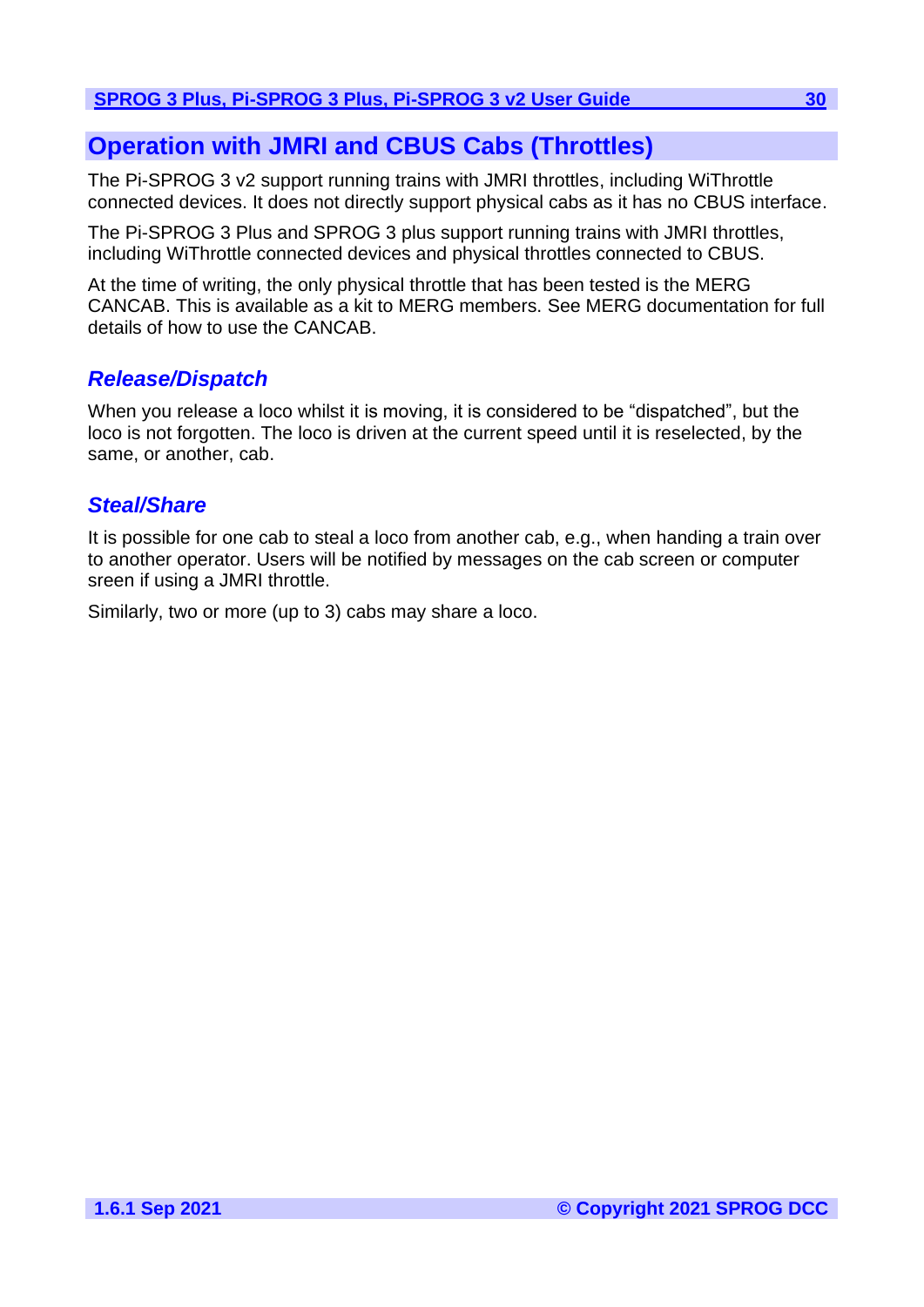# <span id="page-30-0"></span>**CBUS Events and DCC Accessory Control**

If a layout is already equipped with DCC accessory decoders then there is no need to replace these with CBUS modules to control points, signals, etc.

CBUS events may be used to generate DCC accessory commands that will be sent on the track output(s).

The CBUS events should, if possible, be chosen to map the the existing DCC accessory addresses.

! Note that accessory control from a CANCAB uses short events.

# <span id="page-30-1"></span>*Pi-SPROG 3 v2*

The CBUS Node Number will be ignored and a short or long event will be mapped from the Event Number to a DCC accessory address as described below. CBUS on events (ACON, ASON) will turn the DCC accessory on. CBUS off events (ACOF, ASOF) will turn the DCC accessory off.

# <span id="page-30-2"></span>*SPROG 3 Plus and Pi-SPROG 3 Plus*

At the time of writing, a very simple scheme exists to map CBUS events to DCC accessory commands.

It is intended that a more sophisticated method will be implemented in a future firmware release.

User flags bit 1 must be set to map CBUS events to DCC accessory commands, otherwise CBUS control of DCC accessories is outside the scope of the SPROG 3 Plus.

# <span id="page-30-3"></span>**Short Events**

The CBUS Node Number will be ignored and a short or long event will be mapped from the Event Number to a DCC accessory address as described below. CBUS on events (ASON) will turn the DCC accessory on. CBUS off events (ASOF) will turn the DCC accessory off. This is similar to the behaviour of the Pi-SPROG 3 v2.

# <span id="page-30-4"></span>**Long Events**

Mapping between CBUS events and DCC accessory addresses is controlled by Node Variables. See **[NV11, NV12 Node Number to Map to DCC](#page-34-7)**

When NV11 and NV12 are both zero, the CBUS Node Number will be ignored and a long event will be mapped from the Event Number to a DCC accessory address as described below. CBUS on events (ACON) will turn the DCC accessory on. CBUS off events (ACOF) will turn the DCC accessory off. This is similar to the behaviour for short events and the Pi-SPROG 3 v2.

If the NV11, NV12 pairing is non-zero then the value formed with NV11 being the high byte and NV12 the low byte is used as a Node Number to match against the Node Number of a CBUS long event. If the Node Number in the event matches the Node Number in NV11/12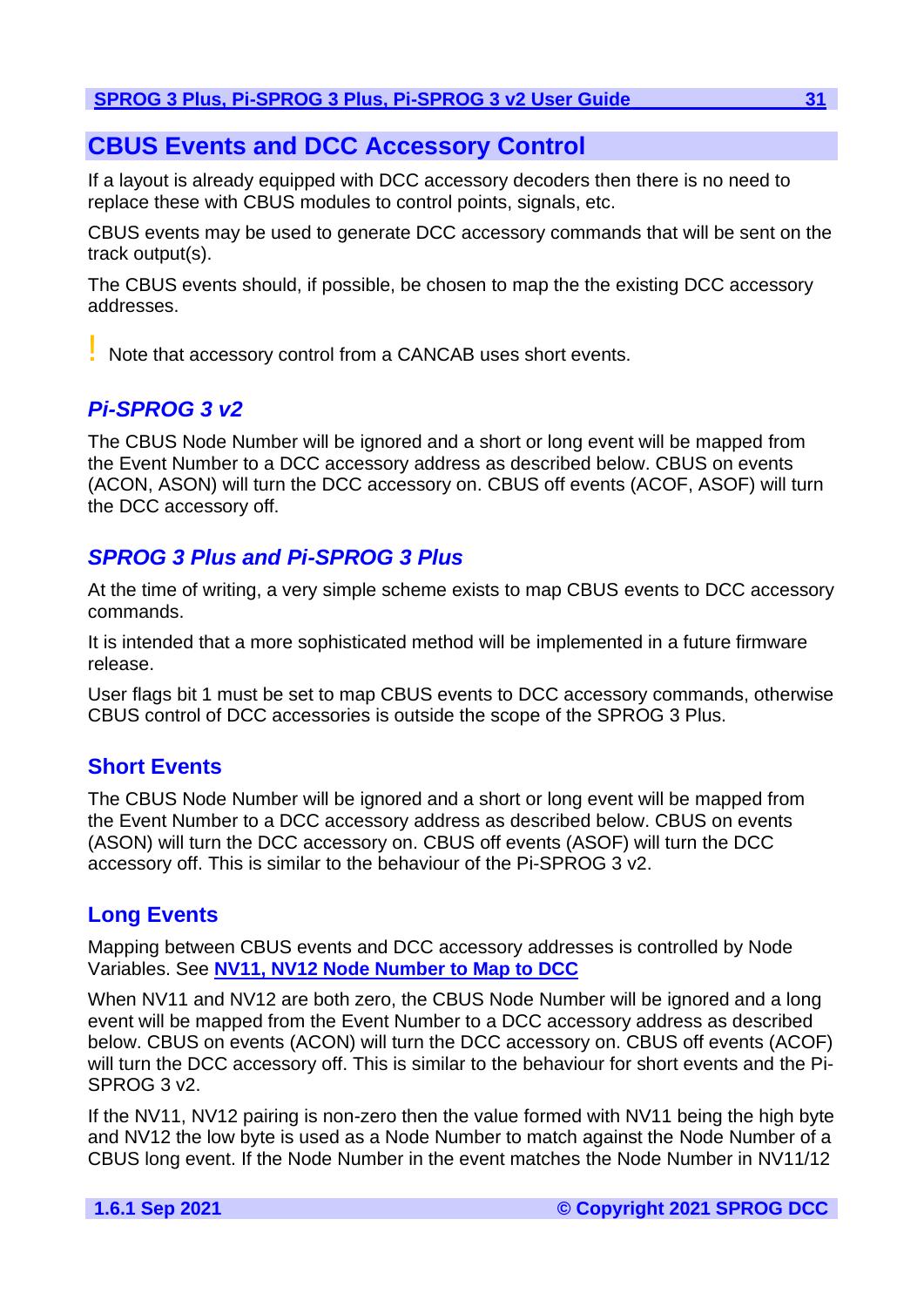then the long event will be mapped from the Event Number to a DCC accessory address as described below. CBUS on events (ACON) will turn the DCC accessory on. CBUS off events (ACOF) will turn the DCC accessory off.

# <span id="page-31-0"></span>*Mapping from CBUS Event Numbers to DCC Accessory Address*

JMRI turnout numbers for CBUS, and hence the associated CBUS events, start from 1 whereas DCC accessory addresses start from 0.

CBUS events are mapped to DCC accessory addresses by subtracting one from the Event Number.

E.g., ACON event with EN=1234 will send DCC on command to accessory address 1233.

Consideration must also be given to the way in which various manufacturers have chosen to interpret DCC accessory addresses. The mapped CBUS event may not correspond directly to a DCC accessory address recognised by a DCC accessory decoder that has been programmed on a different DCC system.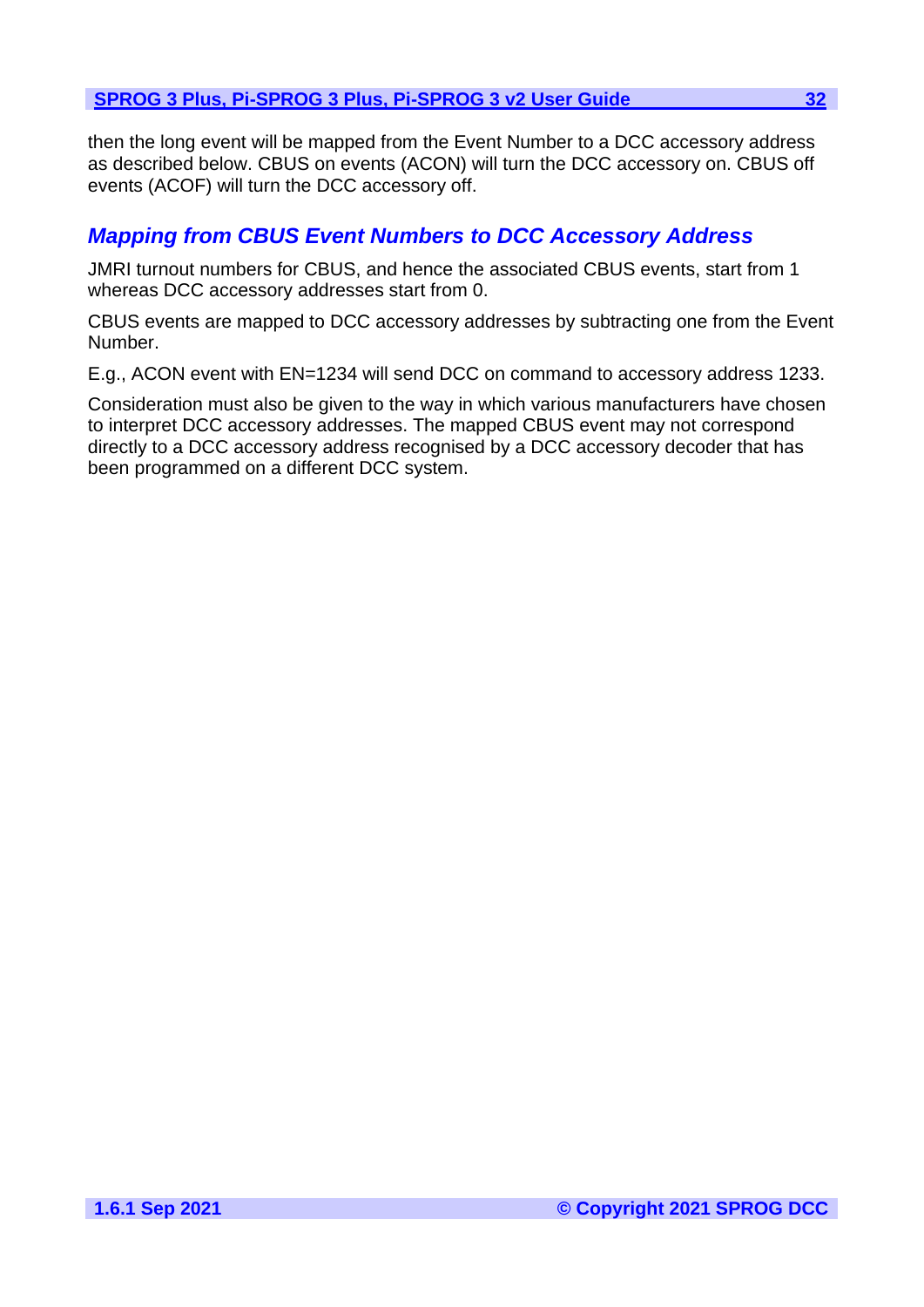# <span id="page-32-0"></span>**CBUS Node Variables**

NVs control the operation and show the internal status of the SPROG 3 Plus, much like the CVs in a DCC decoder.

NVs may be changed through the terminal interface or through the JMRI node manager.

At the time of writing, the SPROG 3 Plus is not supported by the FCU (a configuration tool written and supported by MERG members).

A sub-set of the NVs are available on the Pi-SPROG 3 v2. These are indicated by an X in the v2? column in the following table.

| <b>Node</b><br>Variable | <b>Values</b> | <b>Default</b>           | v2?            | <b>Function</b>                                                 |
|-------------------------|---------------|--------------------------|----------------|-----------------------------------------------------------------|
|                         | $\Omega$      | $\Omega$                 | X              | Command station number                                          |
| $\overline{2}$          | $0 - 255$     | 118                      | $\overline{X}$ | User flags                                                      |
| 3                       | $0 - 255$     | $\Omega$                 | X              | Operation flags                                                 |
| 4                       | $\Omega$      | 0                        | X              | Debug flags - not currently used                                |
| 5                       | 0, 1, 2       | $\overline{0}$           | X              | Programming track power mode                                    |
| $6\phantom{1}6$         | $0 - 255$     | 25                       | X              | Programming track current limit, Amps x 10                      |
| $\overline{7}$          | $0 - 255$     | $\blacksquare$           |                | Read only input voltage, Volts x 10, e.g. 118 represents 11.8 V |
| 8                       | $0 - 255$     | $\blacksquare$           |                | Read only main track current, Amps x 10                         |
| 9                       | $1 - 7$       | $\overline{1}$           |                | Accessory packet repeat count.                                  |
| 10                      | 0,1           | $\mathbf 0$              |                | Multimeter mode. Set to 1 to enable voltage and current events. |
| 11                      | $0 - 255$     | $\overline{0}$           |                | NN to map to DCC hi byte                                        |
| 12                      | $0 - 255$     | $\overline{0}$           |                | NN to map to DCC lo byte                                        |
| 13                      | $0 - 255$     | 25                       |                | Main track current limit, Amps x 10                             |
| 14                      | $0 - 255$     | $\blacksquare$           | X              | Read only programming track current, Amps x 10                  |
| 15                      | $0 - 255$     | $\overline{\phantom{0}}$ |                | Read only main track current high-water mark, in Amps x 10      |
| 16                      | $0 - 255$     |                          | X              | Read only programming track current high-water mark, Amps x     |
|                         |               |                          |                | 10                                                              |
| 17                      | 0,1           | $\mathbf 0$              |                | Setup mode - do not use                                         |
| 18                      | $1 - 127$     | 114                      |                | <b>CAN ID</b>                                                   |
| 19                      | $0 - 255$     | 255                      | X              | Node Number high byte                                           |
| 20                      | $0 - 255$     | 254                      | X              | Node Number low byte                                            |
| 21                      | $16 - 255$    | 16                       | X              | Number of DCC preamble bits transmitted                         |
| 22                      | 0, 1          | 0                        |                | <b>CAN</b> disable                                              |

# <span id="page-32-1"></span>*NV1 Command Station Number*

Only command station 0 is currently supported. Any other values will be ignored.

# <span id="page-32-2"></span>*NV2 User Flags*

The user flags NV contains 8 bits.

The default value is 01110110 or hex 76 or decimal 118.

Reserved bits should always be set to 0 and will read as zero.

| <b>Bit</b> | <b>Default</b> | <b>Function</b>                                   |
|------------|----------------|---------------------------------------------------|
|            |                | Reserved                                          |
|            |                | Permit Steal: Set to enable throttle steal option |
|            |                | Permit Share: Set to permit throttle share option |
|            |                | Reserved                                          |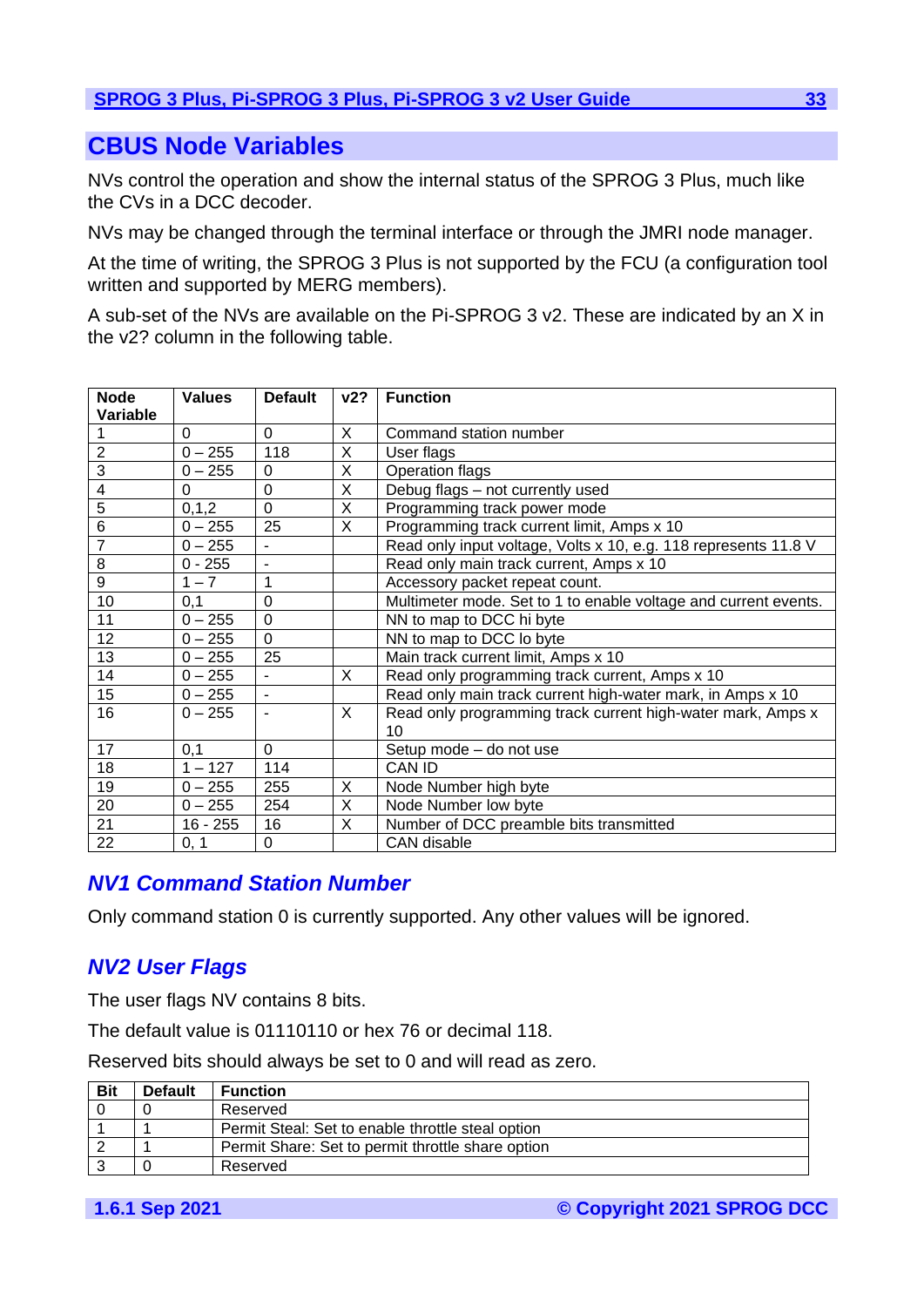| <b>Bit</b> | <b>Default</b> | <b>Function</b>                                                                                                                         |
|------------|----------------|-----------------------------------------------------------------------------------------------------------------------------------------|
| 4          |                | Map Events: Set to map CBUS events to DCC accessory packets                                                                             |
|            |                | Stop on Timeout: If set and a loco session times out, the train is brought to a stop. If<br>clear the train is dispatched whilst moving |
|            |                | Start of Day: Set to send CBUS even 0 on startup which may be used as a start of<br>day event                                           |
|            |                | Auto Power: Set to turn track power on at startup                                                                                       |

# <span id="page-33-0"></span>*NV3 Operation Flags*

The operation flags NV contains 8 bits.

The default value is 0.

Reserved bits should always be set to 0 and will read as zero.

| <b>Bit</b> | <b>Default</b> | <b>Function</b>                                                                  |
|------------|----------------|----------------------------------------------------------------------------------|
| 0          |                | Reserved                                                                         |
|            |                | Reserved                                                                         |
| າ          | 0              | Reserved                                                                         |
| 3          |                | ZTC Mode: Set to modify bit timing when programming for ZTC decoders             |
|            | $\Omega$       | All stop track off: Set to turn track power off if an all stop command is issued |
| 5          | 0              | Blueline Mode: Modify programming operation to suit blueline decoders            |
| 6          | 0              | ACK sensitivity: Set to modify programming ACK pulse detection for certain large |
|            |                | scale Zimo decoders                                                              |
|            | 0              | Reserved                                                                         |

# <span id="page-33-1"></span>*NV4 Debug Flags*

Debug flags NV is currently reserved. All bits will read as zero.

# <span id="page-33-2"></span>*NV5 Programming Track Power Mode*

The way the programming track works is controlled by Node Variable 5 and can have one of three values

# <span id="page-33-3"></span>**SPROG 3 Plus and Pi-SPROG 3 Plus**

| NV <sub>5</sub> | <b>Mode</b>                                                                    |
|-----------------|--------------------------------------------------------------------------------|
| $\Omega$        | Programming Track Off When Not Programming                                     |
|                 | Programming track is independent of main track and is off when not programming |
|                 | Programming Track Follows Main When Not Programming                            |
|                 | Programming track follows main track when not programming                      |
|                 | Programming Track is Auto-reverse District                                     |
|                 | Programming track follows main track                                           |
|                 | Auto reverse on overload                                                       |

# <span id="page-33-4"></span>**Pi-SPROG 3 v2**

| NV <sub>5</sub> | Mode                                                                                  |
|-----------------|---------------------------------------------------------------------------------------|
| $\Omega$        | <b>Programmer Mode</b>                                                                |
|                 | Service mode programming packets will be generated for use with a programming track   |
|                 | <b>Command Station Mode</b>                                                           |
|                 | Operations mode programming packets will be generated for "ops-mode" or "on the main" |
|                 | programming                                                                           |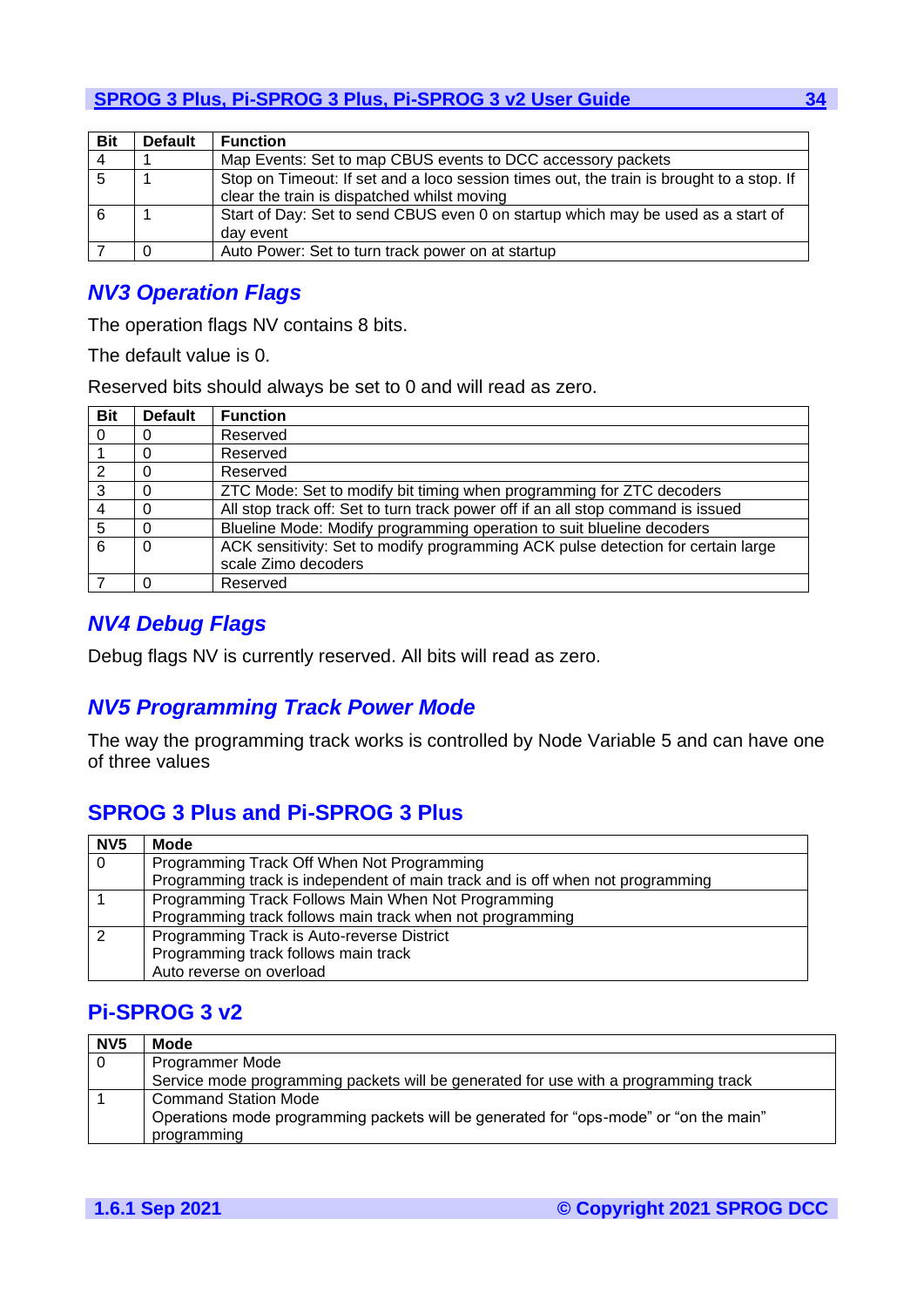# <span id="page-34-0"></span>*NV6 Programming Track Current Limit, and*

# <span id="page-34-1"></span>*NV13 Main Track Current Limit*

Current trip limits to be applied to the two track outputs in Amps x 100, e.g., a value of 200 will apply a current limit of 2.0A.

# <span id="page-34-2"></span>*NV7 Input Voltage*

Measured input supply voltage in Volts x 10, e.g., 125 represents 12.5V.

# <span id="page-34-3"></span>*NV8 Main Track Current, and*

# <span id="page-34-4"></span>*NV14 Programming Track Current*

Current measurement in Amps x 100, e.g., 70 represents 0.7A or 700mA.

# <span id="page-34-5"></span>*NV9 DCC Accessory Packet Repeat Count*

Range  $1 - 7$ .

The number of times a DCC accessory packet is repeated. If DCC accessories do not operate reliably, try increasing the repeat count by 1.

# <span id="page-34-6"></span>*NV10 Multimeter Mode*

0 – Multimeter events disabled

1 – Multimeter current/voltage measurement events enabled

# <span id="page-34-7"></span>*NV11, NV12 Node Number to Map to DCC*

Set to zero to map all short events directly to DCC accessory commands where the event number becomes the DCC accessory number.

Set a non-zero value to match a specific node number and map all long events from that node to DCC accessory commands. NV11 is the high byte of the Node Number.

# <span id="page-34-8"></span>*NV15 Main Track Current High-Water Mark, and*

# <span id="page-34-9"></span>*NV16 Programming Track Current High-Water Mark*

The current high-water marks store the highest measured current as Amps x 100 (e.g., a value of 130 represents 1.3 Amps).

The high-water marks can be reset by writing 0 to the appropriate NV.

# <span id="page-34-10"></span>*NV17 Setup Mode*

Use with caution. Set bit 1 of NV17 to put the SPROG 3 Plus in setup mode.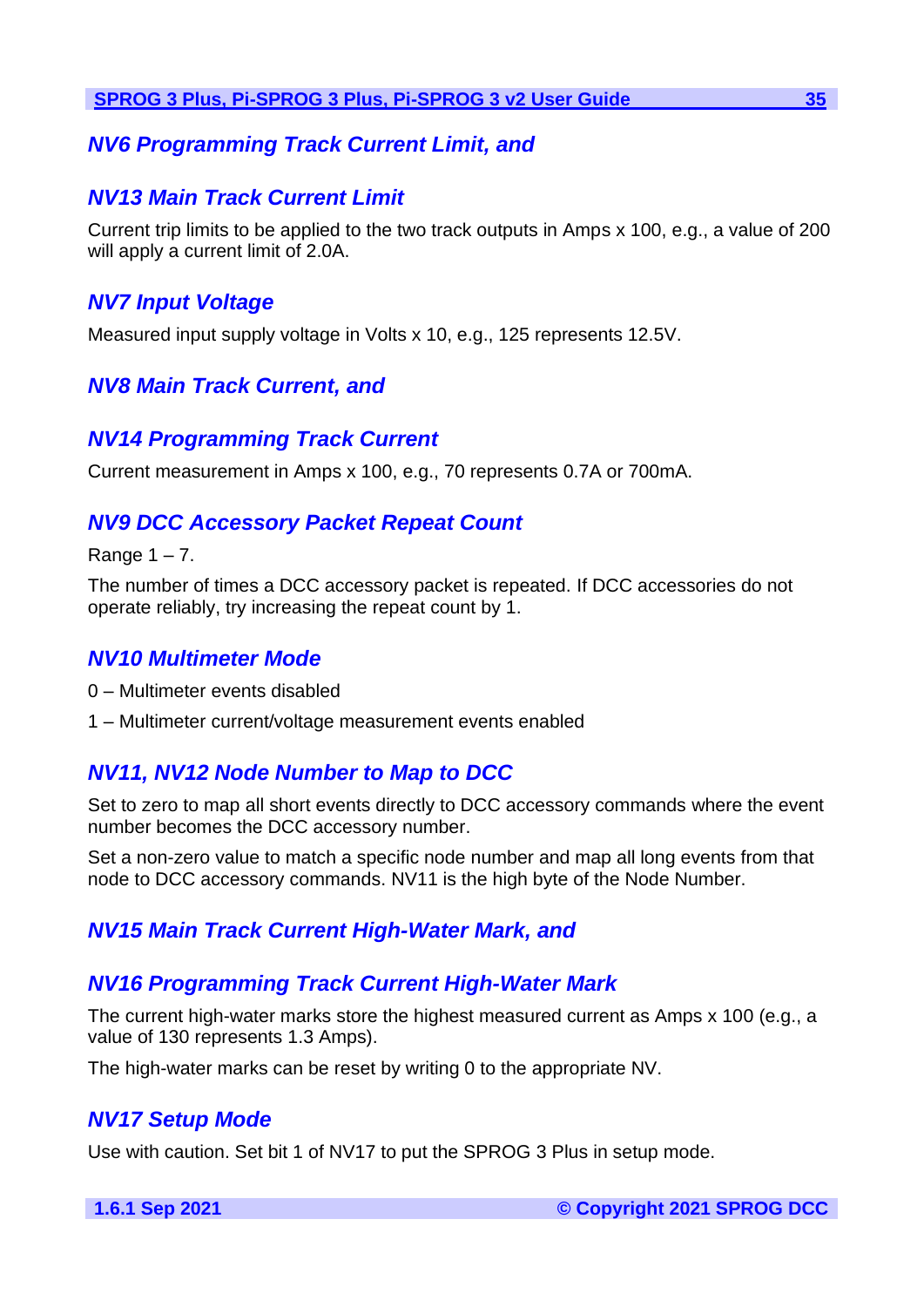# <span id="page-35-0"></span>*NV18 CAN ID*

It is recommended that modules such as the SPROG 3 Plus, with a fixed CAN ID, have a CAN ID in the range 100 – 127.

# <span id="page-35-1"></span>*NV19, NV20 Node Number*

Range: 0 – 255. High and low byte, respectively of the CBUS node number. Overall range is 0 – 65535.

# <span id="page-35-2"></span>*NV21 DCC Preamble Bits*

The number of preamble bits sent before each DCC packet.

# <span id="page-35-3"></span>*NV22 CAN Disable*

- 0 CAN bus is enabled (normal operation).
- 1 CAN bus is disabled (for test purposes).

Voltage and current measurements are for information only and accurate to +/-5%.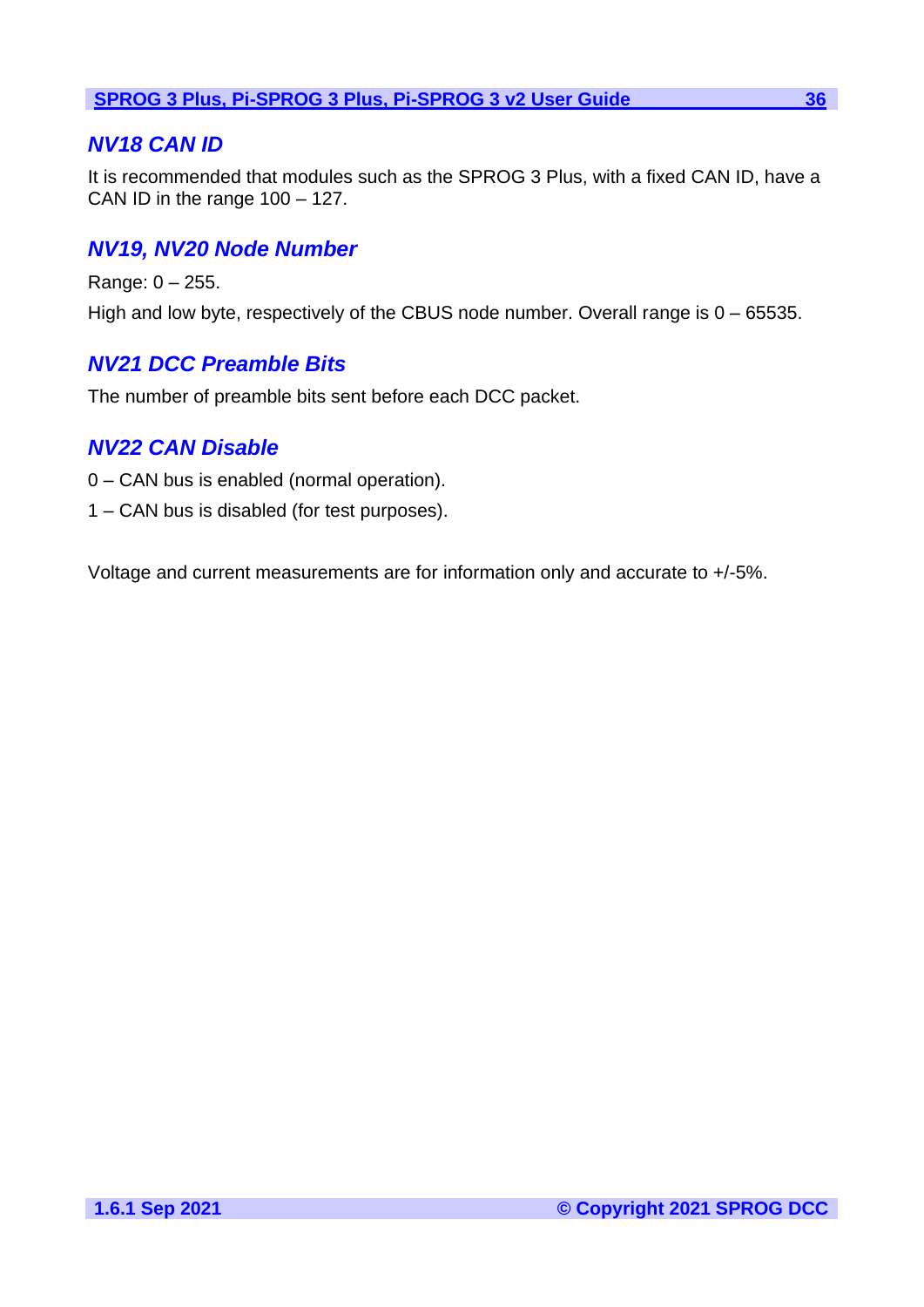# <span id="page-36-0"></span>**CBUS Opcodes**

# <span id="page-36-1"></span>*OPCs Consumed*

| <b>CBUS Opcode</b> | <b>Action</b>             | <b>Comment</b>                        |
|--------------------|---------------------------|---------------------------------------|
| (OPC)              |                           |                                       |
| <b>ACOF</b>        | Send DCC accessory packet |                                       |
| <b>ACON</b>        | Send DCC accessory packet |                                       |
| <b>ARST</b>        | System reset              | Software reset – not on Pi-SPROG 3 v2 |
| <b>ASOF</b>        | Send DCC accessory packet |                                       |
| <b>ASON</b>        | Send DCC accessory packet |                                       |
| <b>BOOT</b>        | Enter boot mode           |                                       |
| <b>CANID</b>       | Set CAN ID                | Not on Pi-SPROG 3 v2                  |
| <b>DFNOF</b>       | Function update           | By function                           |
| <b>DFNON</b>       | Function update           | By function                           |
| <b>DFUN</b>        | Function update           | By function group                     |
| <b>DKEEP</b>       | Keep alive                |                                       |
| <b>DSPD</b>        | Speed update              |                                       |
| <b>GLOC</b>        | Request session           |                                       |
| <b>KLOC</b>        | Release loco              |                                       |
| <b>NNRSM</b>       | Factory reset             |                                       |
| <b>NNRST</b>       | Reset                     | Not on Pi-SPROG 3 v2                  |
| <b>NVRD</b>        | Read node variable        |                                       |
| <b>NVSET</b>       | Set node variable         |                                       |
| <b>PCON</b>        | Add to consist            | Advanced consist only                 |
| QCVS               | Read CV in service mode   |                                       |
| QLOC               | Query loco                |                                       |
| QNN                | Query node number         |                                       |
| RDCC3              | Send DCC packet (3-bytes) |                                       |
| RDCC4              | Send DCC packet (4-bytes) |                                       |
| RDCC <sub>5</sub>  | Send DCC packet (5-bytes) |                                       |
| RDCC6              | Send DCC packet (6-bytes) |                                       |
| <b>RESTP</b>       | Emergency stop all        |                                       |
| <b>RLOC</b>        | Request session           |                                       |
| <b>RQEVN</b>       | Request number of events  |                                       |
| <b>RQMN</b>        | Request name              | Setup mode                            |
| <b>RQNP</b>        | Request parameters        | Setup mode                            |
| <b>RQNPN</b>       | Request parameter         |                                       |
| <b>RSTAT</b>       | <b>Request status</b>     |                                       |
| <b>RTOF</b>        | Request track off         |                                       |
| <b>RTON</b>        | Request track on          |                                       |
| <b>SNN</b>         | Set node number           | Setup mode                            |
| <b>STMOD</b>       | Set throttle mode         | Set speed steps                       |
| <b>VCVS</b>        | Verify CV in service mode |                                       |
| <b>WCVB</b>        | Write CV bit in ops mode  | By session                            |
| <b>WCVO</b>        | Write CV byte in ops mode | By session                            |
| <b>WCVOA</b>       | Write CV in ops mode      | By address                            |
| <b>WCVS</b>        | Write CV in service mode  |                                       |
| QCON               | Query consist             | Returns error - only advanced consist |
|                    |                           | supported                             |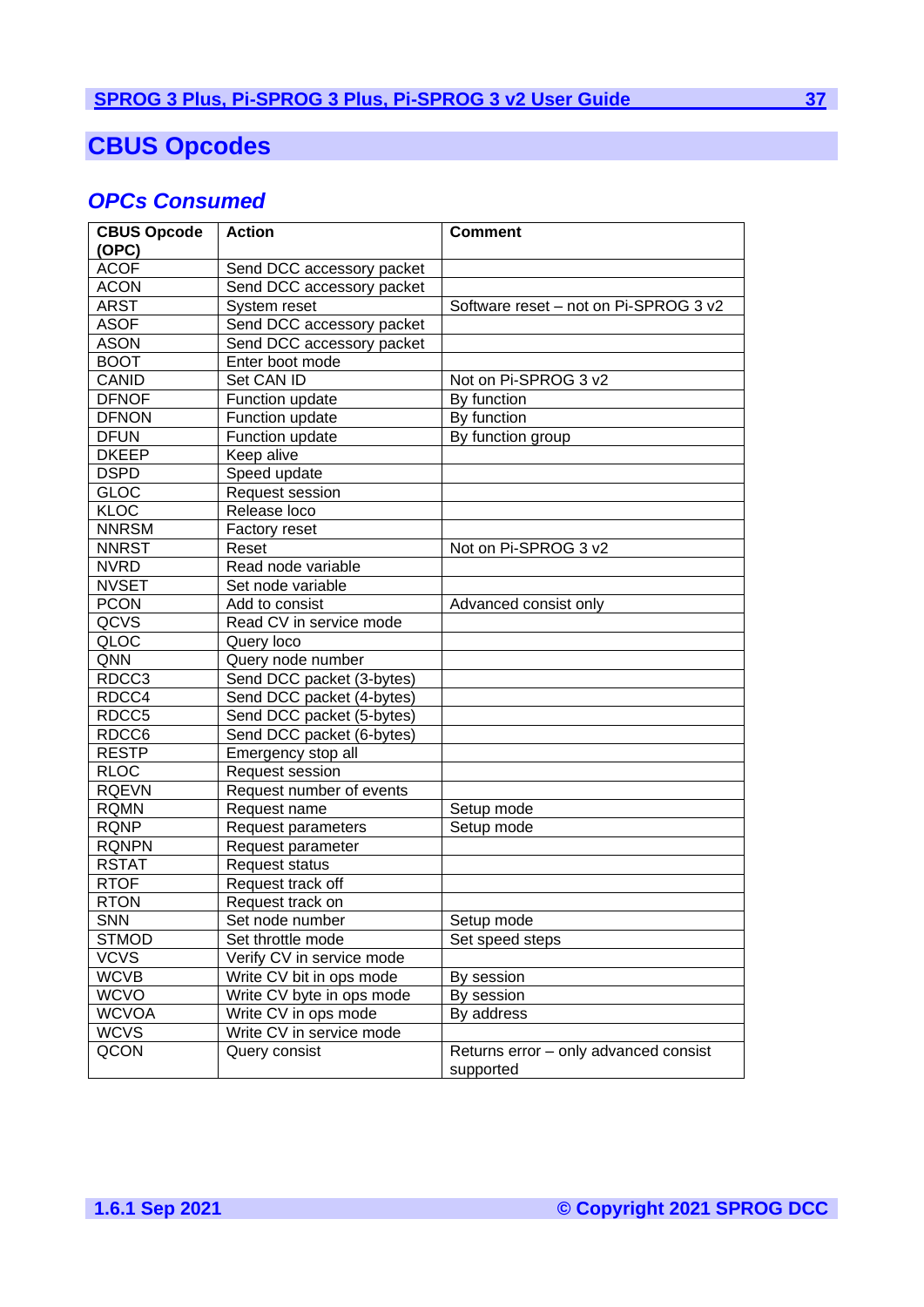| <b>CBUS Opcode</b><br>(OPC) | <b>Meaning</b>             | <b>Comment</b>                      |
|-----------------------------|----------------------------|-------------------------------------|
| <b>ARST</b>                 | System reset               | Start up                            |
| <b>CMDERR</b>               | Error during configuration |                                     |
| <b>ERR</b>                  | Error                      |                                     |
| <b>ESTOP</b>                | Emergency stop             |                                     |
| <b>NAME</b>                 | Response to RQMN           |                                     |
| <b>NNACK</b>                | Response to SNN            |                                     |
| <b>NUMEV</b>                | Response to RQEVN          |                                     |
| <b>NVANS</b>                | Response to NVRD           |                                     |
| <b>PARAMS</b>               | Response to RQNP           |                                     |
| <b>PARAN</b>                | Response to RQNPN          |                                     |
| <b>PLOC</b>                 | Engine report              | Response to QLOC, RLOC or GLOC      |
| <b>PNN</b>                  | Response to QNN            |                                     |
| <b>TON</b>                  | Track on                   | Startup and Response to RTON        |
| <b>TOF</b>                  | Track off                  | Startup and Response to RTOF        |
| <b>STAT</b>                 | <b>Status</b>              | Startup and track overcurrent error |

# <span id="page-37-0"></span>*OPCs Output*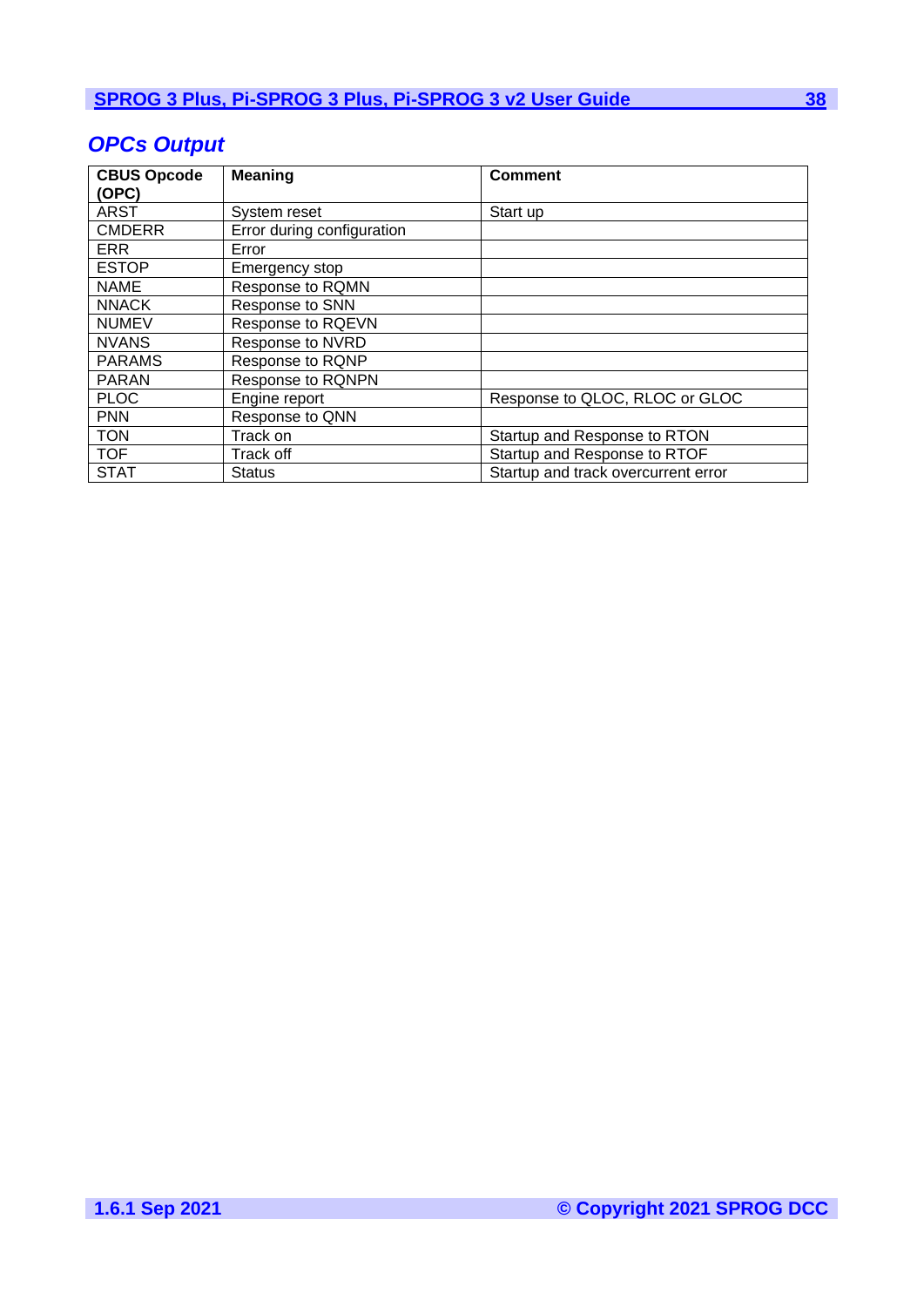# <span id="page-38-0"></span>**CBUS Events**

# <span id="page-38-1"></span>*Events Consumed*

None, currently.

# <span id="page-38-2"></span>*Events Produced*

The Pi-SPROG 3 v2 generates a subset of SPROG 3 Plus events on its host interface, as indicated in the v2? Column in the table.

| <b>CBUS Opcode</b><br>(OPC) | I Event EV | v2? | Data                                 |
|-----------------------------|------------|-----|--------------------------------------|
| ACON2                       |            |     | Main track current sample, mA        |
| ACON <sub>2</sub>           |            |     | Supply voltage, V*10                 |
| ACON <sub>2</sub>           |            |     | Programming track current sample, mA |
|                             |            |     | Start of Day                         |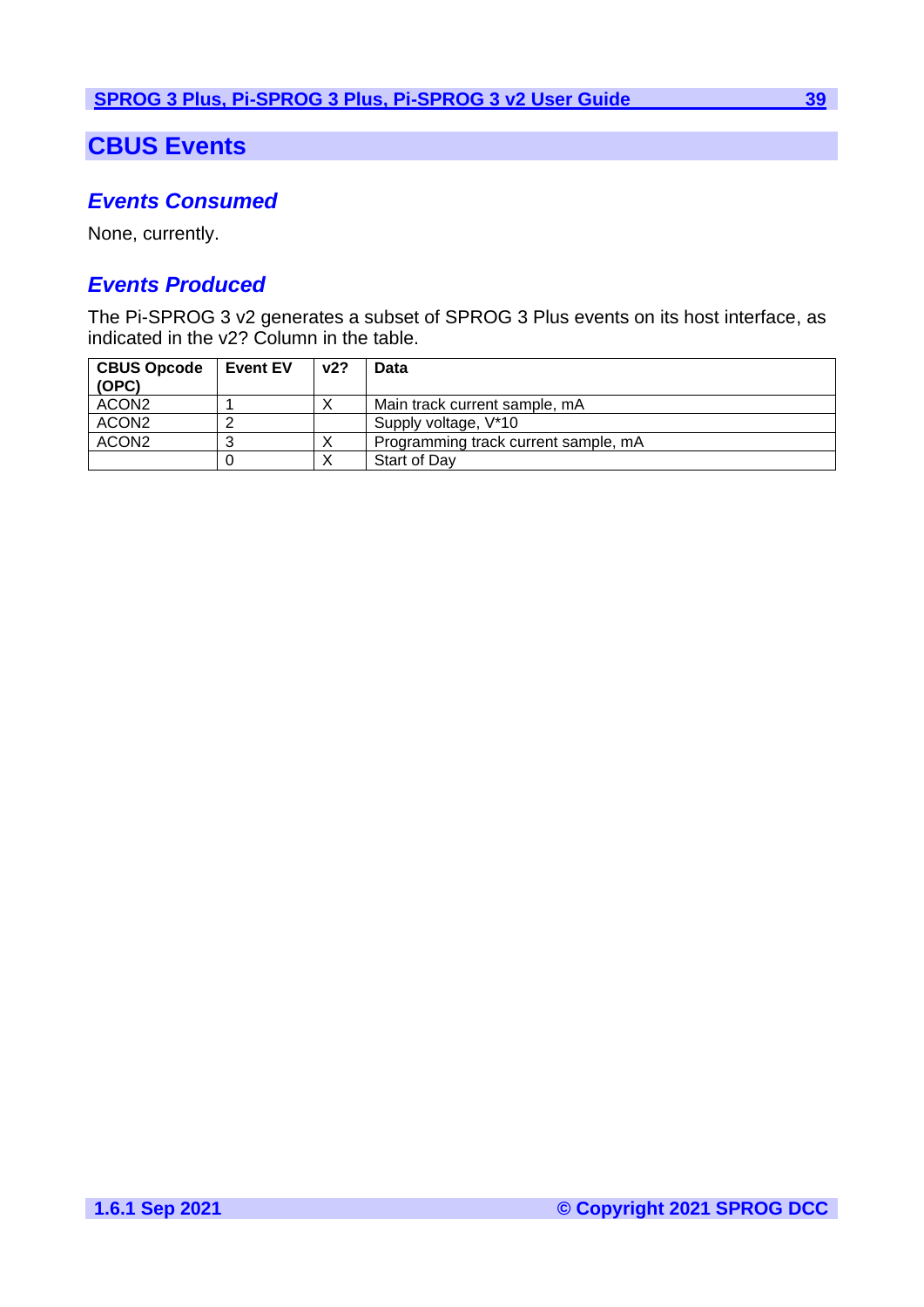# <span id="page-39-0"></span>**Firmware Updates**

Firmware updates are performed using the Firmware Update tool in JMRI.

Firmware upgrade files (.hex files) will be available from SPROG DCC when an update is available.

**At the time of writing, it is not possible to apply firmware upgrades to the SPROG 3 Plus via CBUS. It is only possible to apply firmware upgrades via USB. !**

**Shut down all throttles (Release or Despatch) and ensure there is no activity on CBUS before using the Firmware Update tool (e.g. disconnect it). Failure to do so may leave the module "bricked" requiring a return to the manufacturer. !**

Start the Firmware Update Tool from the SPROG DCC Generation 5 menu in JMRI.

|                                                                     |                                      |                                                                                                                                                                                                                                                                | DecoderPro: All En                                                           |
|---------------------------------------------------------------------|--------------------------------------|----------------------------------------------------------------------------------------------------------------------------------------------------------------------------------------------------------------------------------------------------------------|------------------------------------------------------------------------------|
| <b>File Edit Settings Actions</b>                                   |                                      | <b>SPROG DCC Generation 5</b>                                                                                                                                                                                                                                  | Window<br><b>Help</b>                                                        |
| 네 New Loco<br>Identi                                                |                                      | Console<br><b>CBUS Send Event Frame</b><br><b>Node Manager</b>                                                                                                                                                                                                 | Unk                                                                          |
| <b>Getting Started</b>                                              | <b>BE CHAPT NOW IN</b><br>the Royles | <b>Command Station Monitor</b><br><b>Firmware Update</b>                                                                                                                                                                                                       | hen either select                                                            |
| Setungs<br>ш<br><b>ACUO</b>                                         |                                      | <b>Mode Switcher</b>                                                                                                                                                                                                                                           | bur decoder from the                                                         |
| <b>New Loco</b>                                                     | <b>Semicritated</b>                  | <b>Track Current</b><br><b>Track Voltage</b><br>HL EXITION<br><b>Hall Indian</b><br>Read have from decorated.                                                                                                                                                  | st or choose "Read<br>$\rightarrow$ pe from decoder".                        |
| Click on the "New<br>Loco" Button in the<br>toolbar to get started. |                                      | in L.C. Hederic Schliers University<br><b>CLE INNOCCOL</b><br><b>S. L.P. H. H. Disserter</b><br>≒1.2 Trip and Karrol Ladrama Gald<br><b>In Life Hambo</b><br><b>PLEAN</b><br><b>KIND STEP</b><br><b>HELL</b><br><b>HELP U. DO</b><br>File Pellis & national BV | Once Selected, click<br>on "Open<br>Programmer" to then<br>hogin programming |

Enter the Node Number (the default is 65534 for the SPROG 3 Plus) and click Read Node Parameters.

|                               |                    | SPROG DCC GeneratBUS Firmware Update v ^ X |
|-------------------------------|--------------------|--------------------------------------------|
| <b>Options Window</b><br>Help |                    |                                            |
| <b>Node Number</b>            |                    | <b>Memory Options</b>                      |
| 65534                         |                    | Config <b>■EEPROM</b>                      |
| <b>Read Node Parameters</b>   | <b>Choose File</b> | <b>Start Programming</b>                   |
| <b>Bootloader console</b>     |                    |                                            |
|                               |                    |                                            |
|                               |                    |                                            |
|                               |                    |                                            |
|                               |                    |                                            |
|                               |                    |                                            |
|                               |                    |                                            |
|                               |                    |                                            |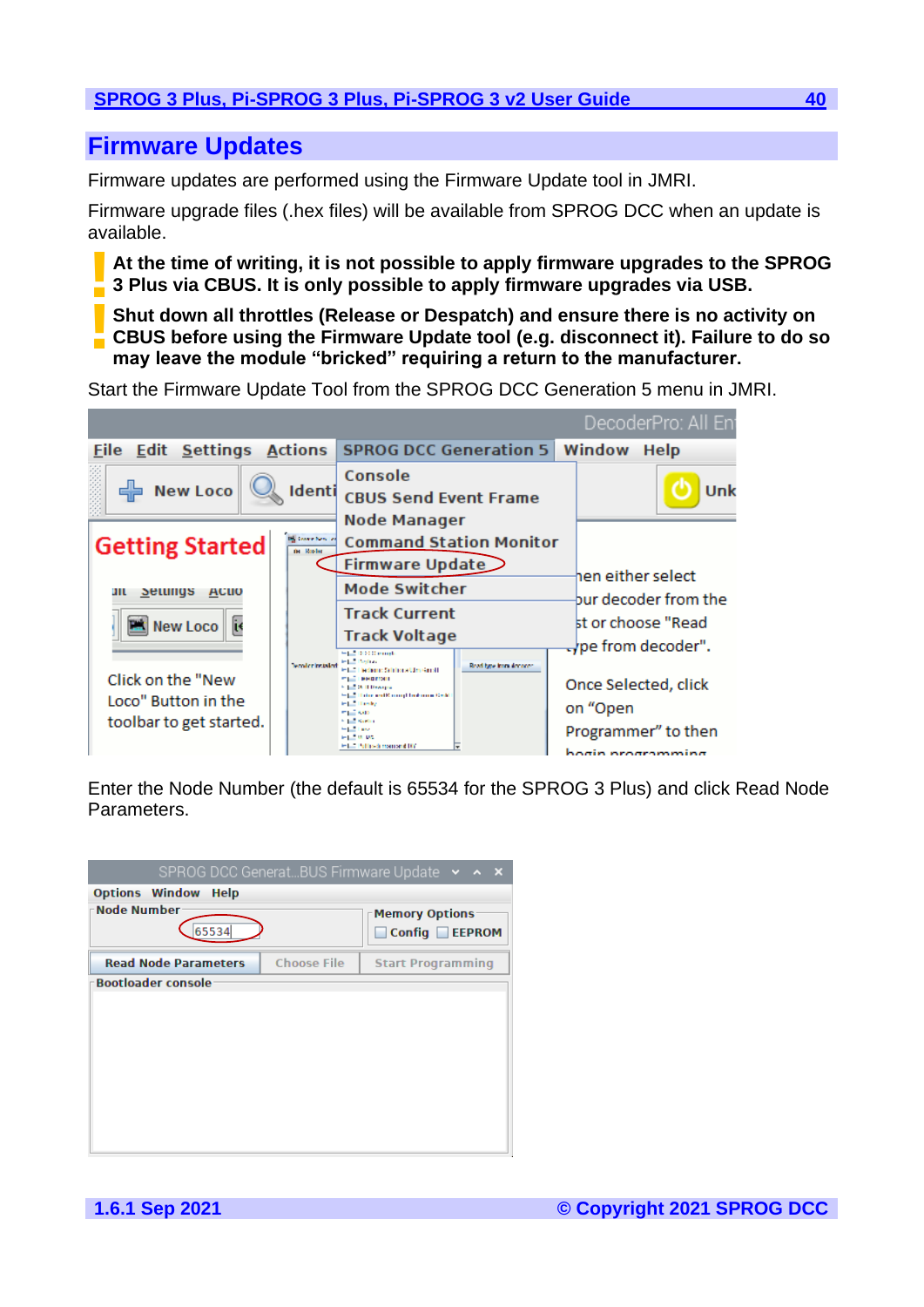If successful, click Choose File and browse to wherever you saved the hex file and click **Open** 

|                       | Open                                     |             |                            |
|-----------------------|------------------------------------------|-------------|----------------------------|
| Look In:              | <b>Desktop</b>                           | ⊠<br>▼      | 88<br>$D -$<br>$\bar{D}$ - |
| DecoderPro.desktop    |                                          |             |                            |
| PanelPro.desktop      |                                          |             |                            |
|                       | pisprog3_v1_0_1.X.production.unified.hex |             |                            |
|                       | pisprogone lowloader. X.production.hex   |             |                            |
| setTimeout.py         |                                          |             |                            |
|                       |                                          |             |                            |
|                       |                                          |             |                            |
| <b>File Name:</b>     | pisprogone lowloader.X.production.hex    |             |                            |
| <b>Files of Type:</b> | <b>All Files</b>                         |             |                            |
|                       |                                          | <b>Open</b> | Cancel                     |

Select EEPROM Memory Option to preserve EEPROM contents (Node Variables) and click Start Programming.

|                                                                                                                                                                                                                                                                                                                                                                                                                                            | SPROG DCC CBUS Firmware Update                    | $\vee$ $\wedge$ X     |  |  |  |
|--------------------------------------------------------------------------------------------------------------------------------------------------------------------------------------------------------------------------------------------------------------------------------------------------------------------------------------------------------------------------------------------------------------------------------------------|---------------------------------------------------|-----------------------|--|--|--|
| <b>Options Window Help</b>                                                                                                                                                                                                                                                                                                                                                                                                                 |                                                   |                       |  |  |  |
| Node Number                                                                                                                                                                                                                                                                                                                                                                                                                                |                                                   | <b>Memory Options</b> |  |  |  |
|                                                                                                                                                                                                                                                                                                                                                                                                                                            | 65534                                             | Config □ EEPROM       |  |  |  |
|                                                                                                                                                                                                                                                                                                                                                                                                                                            | <b>Choose File</b><br><b>Read Node Parameters</b> |                       |  |  |  |
| <b>Bootloader console</b>                                                                                                                                                                                                                                                                                                                                                                                                                  | <b>Start Programming</b>                          |                       |  |  |  |
| Reading node parameters<br>Finished reading node parameters imri.jmrix.can.cbus.swing.bootloader.CbusParameters@13450aa<br>File chosen: /home/pi/Desktop/pisprog3_v1_0_1.X.production.unified.hex<br>Found parameters in hex file imri.imrix.can.cbus.swing.bootloader.CbusParameters@53f3a8<br>File parameter match hardware parameters imri.imrix.can.cbus.swing.bootloader.CbusParameters@13450aa<br>Hex file will overwrite bootloader |                                                   |                       |  |  |  |

The new SPROG 3 Plus application will be written to the hardware.

Whilst the programming is in progress, the CBUS ACT and FAULT LEDs will flash together on a SPROG 3 plus or Pi-SPROG 3 Plus.

Wait for programming to complete (takes a little while).

Firmware Update window will show the completion message

| Write at address 3f90<br>Write at address 3f98    |
|---------------------------------------------------|
| Nerifying checksum<br>Checksum OK for node 65,534 |
| Bootloading complete. Resetting node              |

The new firmware is now installed and running.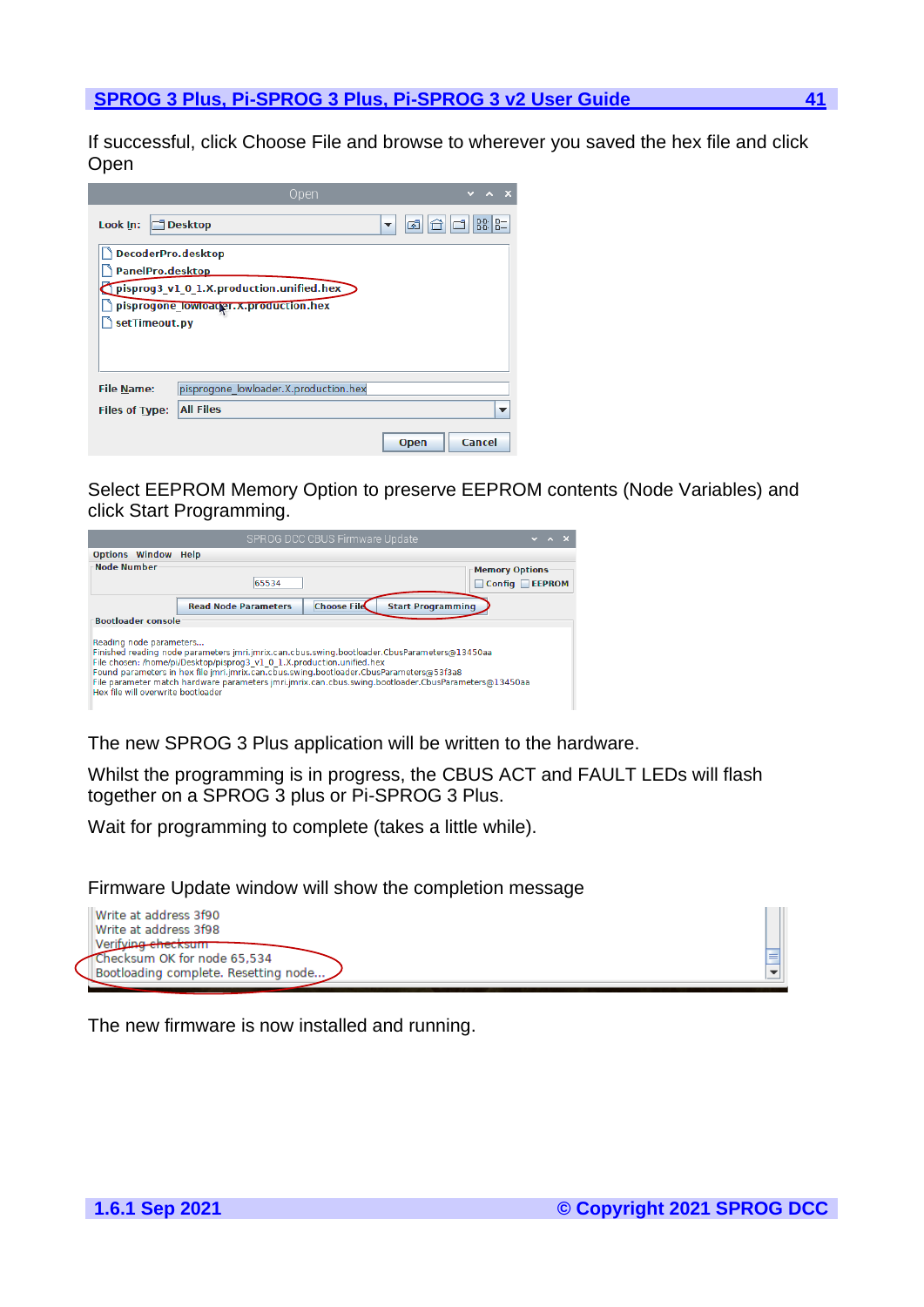# <span id="page-41-0"></span>**Differences to MERG CANCMD**

The SPROG 3 Plus family shares a lot of features with the MERG CANCMD, which was originally based on SPROG firmware. There are, however, some differences.

Please also read the Known Issues list. Some apparent differences (not listed here) may be due to features that are not yet fully implemented in Pi-SPROG 3 Plus, or issues which are intended to be fixed in a future release..

|                                  | <b>MERG CANCMD</b>               | <b>SPROG 3 Plus</b>             | Pi-SPROG 3 plus                 | Pi-SPROG 3 v2               |
|----------------------------------|----------------------------------|---------------------------------|---------------------------------|-----------------------------|
| <b>Programming Track</b>         | If J7 not fitted                 | Always [1]                      | Always [1]                      | Use Mode Selector           |
| Node Variables                   | See MERG Docs                    | This document                   | This document                   | This document               |
| Host interface                   | Via CBUS -                       | Integrated,                     | Integrated USB,                 | <b>Integrated Serial</b>    |
|                                  | Requires<br>CANUSB or<br>similar | <b>Isolated USB</b>             | <b>Isolated CBUS</b>            |                             |
| <b>CBUS</b> interface            | Yes                              | Yes                             | Yes - Isolated                  | No.                         |
| Booster Interface                | <b>Yes</b>                       | No.                             | No.                             | No.                         |
| <b>Integrated Booster</b>        | 1 Amp                            | $2 \times 2$ Amp<br>minimum [2] | $2 \times 2$ Amp<br>minimum [2] | $2.5$ Amp                   |
| Power Input                      | AC 15 V<br>DC $15 - 25$ V        | DC $12 - 25$ V                  | DC $12 - 25$ V                  | DC $12 - 25$ V              |
| CAB supply                       | Yes 12 V DC                      | No [3]                          | No [3]                          | N/A                         |
| <b>Track Power at</b><br>Startup | On.                              | Controlled by NV2,<br>bit 7     | Controlled by NV2,<br>bit 7     | Controlled by NV2,<br>bit 7 |

Notes:

[1] Programming track always available unless set to auto-reverse power district in the mode switcher.

[2] Can be safely increased to 2 x 2.5 Amp with a suitable PSU and Node Variable settings. The 2.1mm power connector is restricted to approximately 65W leading to a lower maximum current at inputs above 12 V. A short (< 5 cm) adapter cable or a 2.5 mm to 2.1mm DC barrel plug adapter can be used to suit larger power supplies.

[3] Use a separate 12 V DC supply for CBUS modules, including CABs.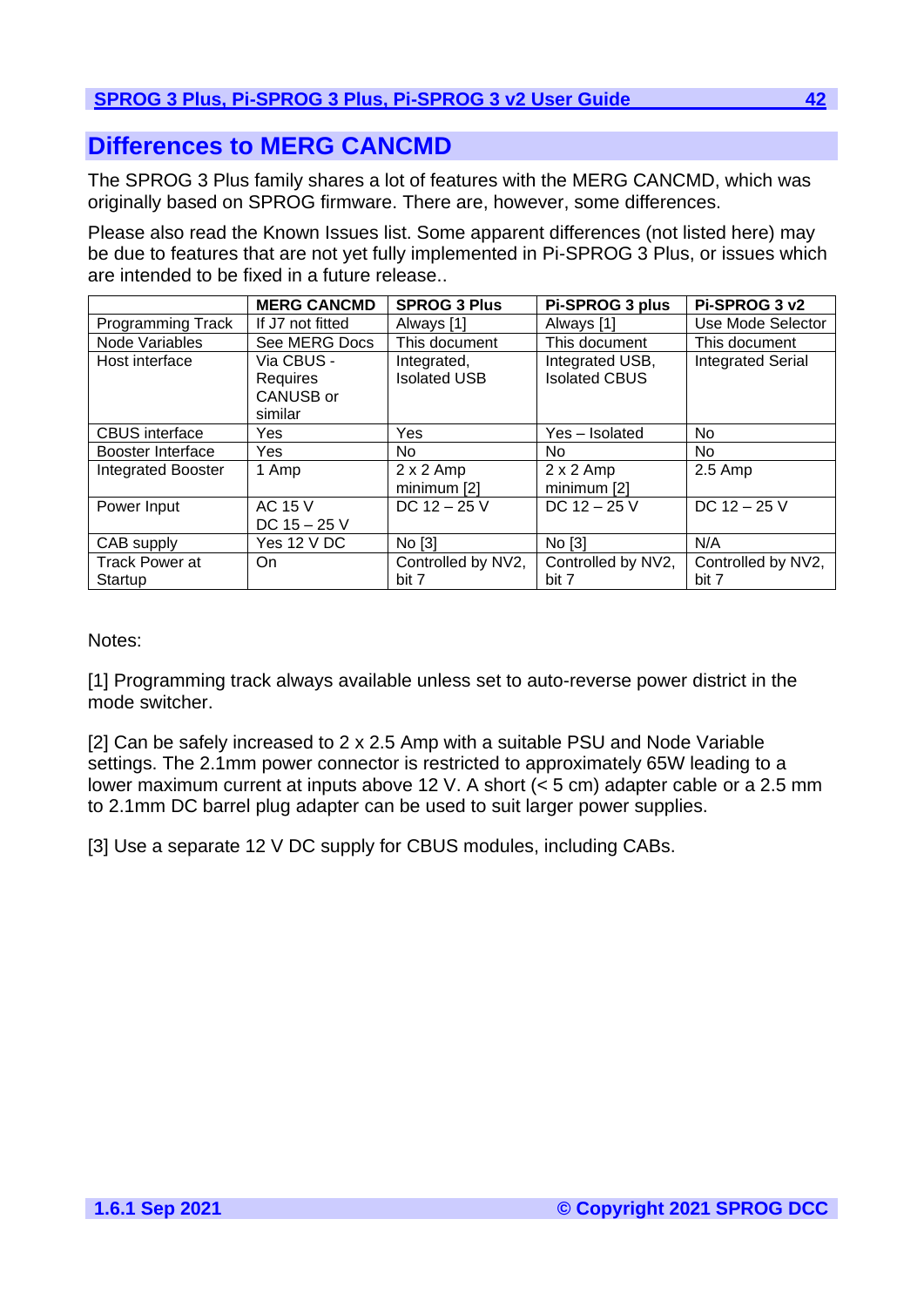# <span id="page-42-0"></span>**Known Issues**

SPROG DCC Generation 5 are new products and under active development.

Updates will be posted on the io group and company website.

Firmware/JMRI versions listed under Fixed? Column may still be in development or testing and not yet generally available.

| <b>Description</b>                                                                                                             |                         | <b>Affected Products</b> | Fixed?                  |                                   |
|--------------------------------------------------------------------------------------------------------------------------------|-------------------------|--------------------------|-------------------------|-----------------------------------|
|                                                                                                                                | S <sub>3</sub> P        | PS3P                     | <b>PS3v2</b>            |                                   |
| At startup JMRI power icon may be out of sync with the<br>hardware and will show power on, when it is actually off.            |                         | $\mathsf{X}$             | $\overline{\mathsf{x}}$ | <b>JMRI 4.23.4</b>                |
| Need to cycle track power off/on after changing operating<br>mode with power on                                                |                         | $\mathsf{X}$             | X                       | Firmware 2.c.1                    |
| Changing pre-amble count is ineffective                                                                                        |                         | $\mathsf{X}$             | X                       | Firmware 2.c.1                    |
| Operations Flag "All stop track off" does nothing                                                                              |                         | X                        | X                       | Firmware 2.c.1                    |
| Read only Node Variables display as zero in Node<br>Manager                                                                    |                         | $\mathsf{X}$             | X                       | Firmware 2.c.1                    |
| Ticking EEPROM selection when Bootloading the<br>SPROG 3 hangs errors and hangs in bootloader                                  |                         | $\overline{\mathsf{x}}$  | $\overline{X}$          | Firmware 2.c.3<br><b>JMRI ???</b> |
| Raspberry Pi will struggle to keep up if the CBUS<br>interface is flooded with packets                                         |                         | $\overline{X}$           | $\mathsf{X}$            |                                   |
| SPROG 3 Plus and Pi-SPROG 3 Plus Only<br>PROG LED does not follow PROG track power state                                       | X                       | $\mathsf{X}$             | N/A                     | Firmware 2.c.1                    |
| when switching modes                                                                                                           |                         |                          |                         |                                   |
| In "Prog track follows main when not programming" mode<br>the loco will try to startup again between programming<br>operations |                         | X                        | N/A                     | Firmware 2.c.1                    |
| Cannot set CANID for messages from JMRI to CBUS                                                                                |                         | X                        | N/A                     | <b>JMRI 4.23.5</b>                |
| Full CBUS tools menu not available                                                                                             |                         | X                        | N/A                     | <b>JMRI 4.23.5</b>                |
| MERG cabs (throttles) are not tested and may not<br>operate as expected                                                        |                         | X                        | N/A                     | Firmware 2.c.1                    |
| Bootloading a CBUS module does not work and will<br>"brick" the module                                                         |                         | $\overline{X}$           | N/A                     | Firmware 2.c.1                    |
| Voltage and current are incorrect in JMRI meters                                                                               | $\overline{X}$          | $\overline{\mathsf{x}}$  | N/A                     | Firmware 2.c.1                    |
| No start of day event is sent                                                                                                  | $\overline{\mathsf{X}}$ | $\overline{X}$           | N/A                     |                                   |
| Only a single ARST is sent at startup.                                                                                         | $\overline{\mathsf{X}}$ | $\overline{\mathsf{x}}$  | N/A                     |                                   |
| Pi-SPROG 3 v2 Only                                                                                                             |                         |                          |                         |                                   |
| MAIN LED stays on after programming                                                                                            | N/A                     | N/A                      | X                       | Firmware 2.b.5                    |
| PWR LED is not functional on v1a PCBs                                                                                          |                         | N/A                      | X                       | V <sub>1</sub> b PCB              |
| Pi-SPROG 3 v2 allows multi-throttles in programmer<br>mode. This differs from previous SPROG behaviour.                        |                         | N/A                      | X                       |                                   |
| Single CV programmer allows service mode writes in<br>Operations mode. These will write to ALL locos on the<br>track.          |                         | N/A                      | X                       |                                   |
| <b>Documentation</b>                                                                                                           |                         |                          |                         |                                   |
| Description of Current Limit NVs corrected                                                                                     |                         |                          |                         |                                   |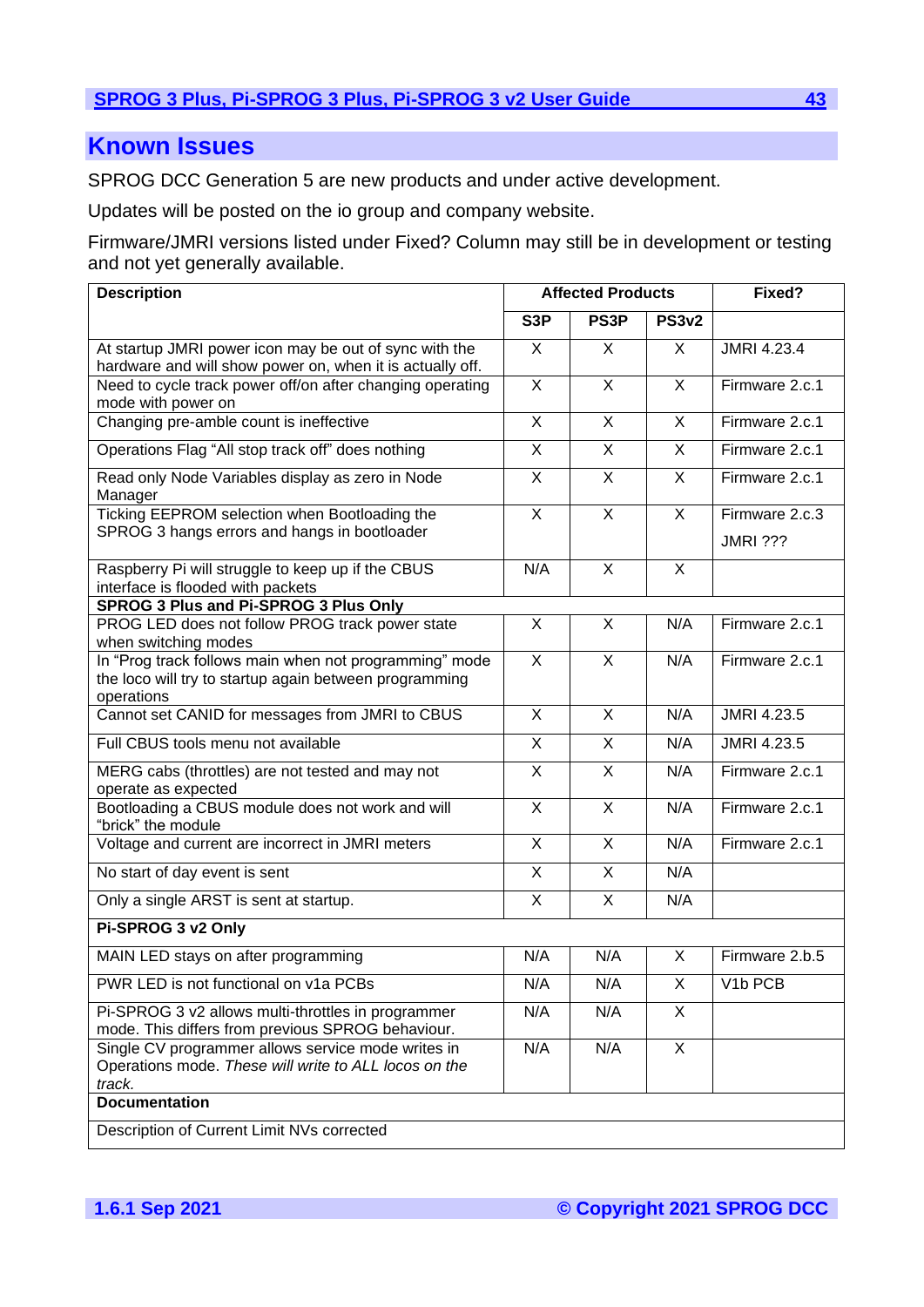# <span id="page-43-0"></span>**Glossary**

| Item                          | <b>Meaning</b>                                                                      |  |  |
|-------------------------------|-------------------------------------------------------------------------------------|--|--|
| Accessory                     | An element attached to CBUS or DCC that has a unique address or number              |  |  |
|                               | and can be controlled by suitable messages, e.g., a point motor connected to a      |  |  |
|                               | DCC accessory decoder                                                               |  |  |
| Cab                           | See Throttle                                                                        |  |  |
| Combi                         | A CBUS module that both produces and consumes events                                |  |  |
| <b>Configuration Variable</b> | Value written to a DCC decoder to customize its operation                           |  |  |
| Consumer                      | A CBUS module that receives events                                                  |  |  |
| CV                            | See Configuration Variable                                                          |  |  |
| $E$ N                         | See Even Number                                                                     |  |  |
| EngineDriver                  | Android app for controlling trains, connected via WiThrottle protocol to JMRI       |  |  |
| <b>Event Number</b>           | A unique number assigned to each event                                              |  |  |
| EV                            | See Event Variable                                                                  |  |  |
| Event                         | Something that happens on the layout, e.g., a switch closure - see also Event       |  |  |
|                               | Number                                                                              |  |  |
| <b>Event Variable</b>         | Value written to a node to customize its handling of events                         |  |  |
| Fault                         | A short circuit - see also Overload                                                 |  |  |
| Long Event                    | An event comprised of both NN and EN                                                |  |  |
| Module                        | A distinct electronic module. A CBUS module contains one or more CBUS               |  |  |
|                               | nodes and usually contains associated circuitry to interface to the layout          |  |  |
| <b>NN</b>                     | See Node Number                                                                     |  |  |
| Node                          | A distinct CBUS function, part of a module                                          |  |  |
| Node Number                   | A unique identification number assigned to every CBUS node                          |  |  |
| Node Variable                 | Value written to a node to customize its operation                                  |  |  |
| <b>NV</b>                     | See Node Variable                                                                   |  |  |
| On the Main                   | See Operations Mode                                                                 |  |  |
| <b>OPC</b>                    | See op Code                                                                         |  |  |
| Op Code                       | The first byte of every CBUS message that describes the message type.               |  |  |
| <b>Operations Mode</b>        | A DCC programming method which happens on the main layout. CVs can be               |  |  |
|                               | written to a single, addressed, loco. Reading s in operations mode requires         |  |  |
|                               | extra hardware such as RailCom.                                                     |  |  |
| Ops Mode                      | See operations mode                                                                 |  |  |
| Overload                      | A current draw that is higher than the design maximum but not a short circuit -     |  |  |
|                               | see also fault                                                                      |  |  |
| Producer                      | A CBUS module that sends out events                                                 |  |  |
| <b>Programming Track</b>      | Usually, a short piece of track isolated from (permanently, or switched) the main   |  |  |
|                               | layout where service mode programming od DCC decoder tales place                    |  |  |
| Service Mode                  | A DCC decoder programming method which uses a programming track. CVs                |  |  |
|                               | can be read from and written to.                                                    |  |  |
| <b>Short Event</b>            | An event comprised of both NN and EN, but the NN is ignored by consumers            |  |  |
| SOD                           | See Start of Day                                                                    |  |  |
| Start of Day                  | Some action, e.g., sending a particular event or sequence of events to initialize   |  |  |
|                               | the state of the layout, e.g., when it is turned on.                                |  |  |
| Throttle                      | Used to control speed, etc., for a loc. May be, e.g., a physical throttle module, a |  |  |
|                               | smart phone app or a JMRI software throttle. May have a wired or wireless           |  |  |
|                               | connection to the command station or controlling computer.                          |  |  |
| <b>WiThrottle App</b>         | iOS app for controlling trains, connected via WiThrottle protocol to JMRI           |  |  |
| <b>WiThrottle Protocol</b>    | A wireless communication protocol that allows, e.g., mobile phone apps to be        |  |  |
|                               | used to control trains.                                                             |  |  |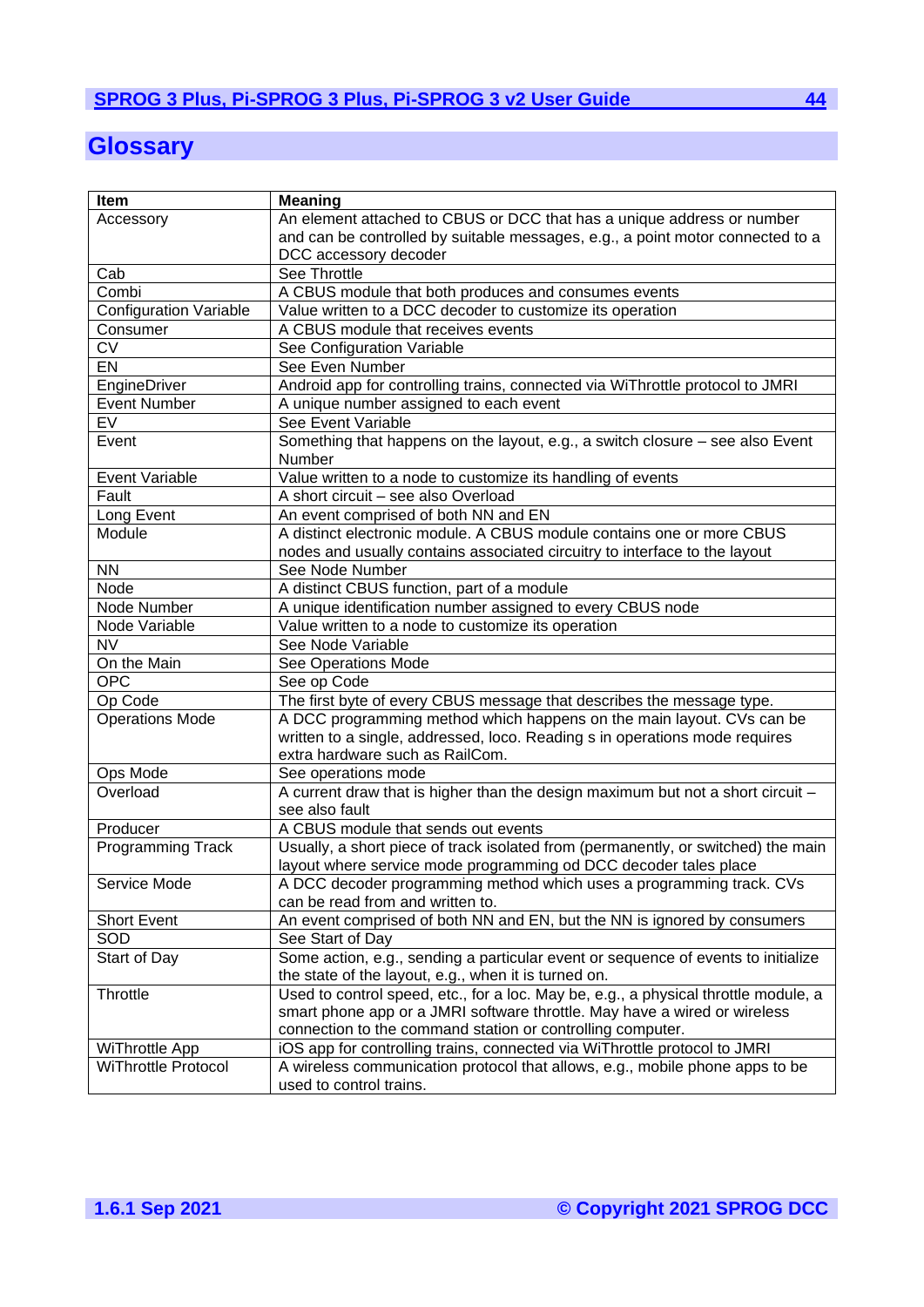# <span id="page-44-0"></span>**Troubleshooting**

Before reporting any problems, please check the SPROG DCC website for any bug reports or updates.

If you are experiencing intermittent faults with your SPROG 3 Plus, please ensure that you are using a good quality DC, regulated power supply.